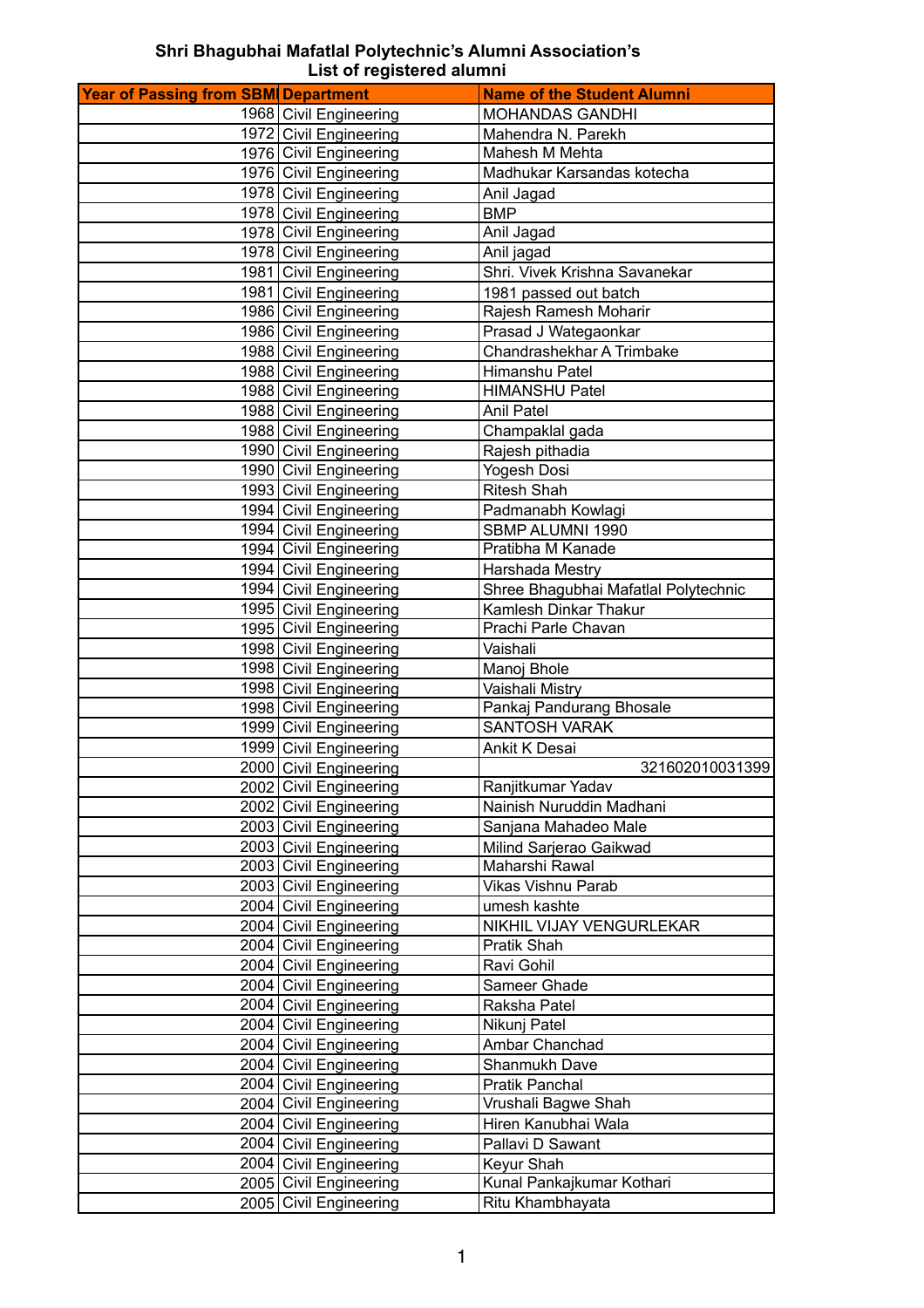| 2006 Civil Engineering | Chirag bheda                              |
|------------------------|-------------------------------------------|
| 2007 Civil Engineering | Kamaljit Ridlon                           |
| 2008 Civil Engineering | Niddhish Shah                             |
| 2008 Civil Engineering | Niddhish Shah                             |
| 2009 Civil Engineering | Priyank Busa                              |
| 2009 Civil Engineering | Rishikesh Gadikar                         |
| 2009 Civil Engineering | Neelam N. Petkar                          |
| 2009 Civil Engineering | Ashish Sanghavi                           |
| 2009 Civil Engineering | Priyank Busa                              |
| 2009 Civil Engineering | Rishikesh Gadikar                         |
| 2009 Civil Engineering | <b>Rishikesh Gadikar</b>                  |
| 2009 Civil Engineering | Rishikesh Gadikar                         |
| 2010 Civil Engineering | Amlani Saurabh Bharat                     |
| 2010 Civil Engineering | Higgs gjjfft hjjfh                        |
| 2010 Civil Engineering | Shreyans Dodia                            |
| 2011 Civil Engineering | Y7 Batch - Shri Bhagubhai Mafatlal Polyte |
| 2011 Civil Engineering | Vrushali pravin mane                      |
| 2011 Civil Engineering | Gaurav Sarvaiya                           |
| 2011 Civil Engineering | Nishit Shah                               |
| 2011 Civil Engineering | Dhaval Avlani                             |
| 2012 Civil Engineering | Jatin Upendra Bhuta                       |
| 2012 Civil Engineering | Swami Manmath Baswraj                     |
| 2012 Civil Engineering | Hammad Momin                              |
| 2012 Civil Engineering | Nishant Sawardekar                        |
| 2012 Civil Engineering | Prachi Gujar                              |
| 2012 Civil Engineering | Jatin Upendra Bhuta                       |
| 2012 Civil Engineering | Tejal bhavsar                             |
| 2013 Civil Engineering | Siddharth soni                            |
| 2013 Civil Engineering | Urmil Jinesh Shah                         |
| 2013 Civil Engineering | Darshit Milan Bhalani                     |
| 2013 Civil Engineering | Meet Rawal                                |
| 2013 Civil Engineering | Purav patel                               |
| 2013 Civil Engineering | Sujay Nanavati                            |
| 2013 Civil Engineering | Komal Hemant Panchal                      |
| 2013 Civil Engineering | Komal Panchal                             |
| 2013 Civil Engineering | Sujay Chetan Nanavati                     |
| 2014 Civil Engineering | Deepak Sambhaji Panchal                   |
| 2014 Civil Engineering | Siddharth Soni                            |
| 2014 Civil Engineering | Dhruv Mehta                               |
| 2014 Civil Engineering | Maaz Quraishi                             |
| 2015 Civil Engineering | Natasha hule                              |
| 2015 Civil Engineering | Natasha hule                              |
| 2015 Civil Engineering | Karan Anil Sankhe                         |
| 2015 Civil Engineering | Ajay Babu Gaonkar                         |
| 2015 Civil Engineering | Rohit Rajendra Ghadge                     |
| 2015 Civil Engineering | SONAWANE UJWAL UMAKANT                    |
| 2015 Civil Engineering | Karan Sankhe                              |
| 2015 Civil Engineering | <b>Meet Hemant Rawal</b>                  |
| 2016 Civil Engineering | Akash Tank                                |
| 2016 Civil Engineering | Rudra Chauhan                             |
| 2016 Civil Engineering | Jatin Bhuta                               |
| 2016 Civil Engineering | Siddharth soni                            |
| 2016 Civil Engineering | Rushabh Ashok Brahmbhatt                  |
| 2017 Civil Engineering | Utkarsh Nilesh patil                      |
| 2017 Civil Engineering | Shreyans Mehta                            |
| 2017 Civil Engineering | Sapna mewada                              |
| 2017 Civil Engineering | Parth Shah                                |
|                        |                                           |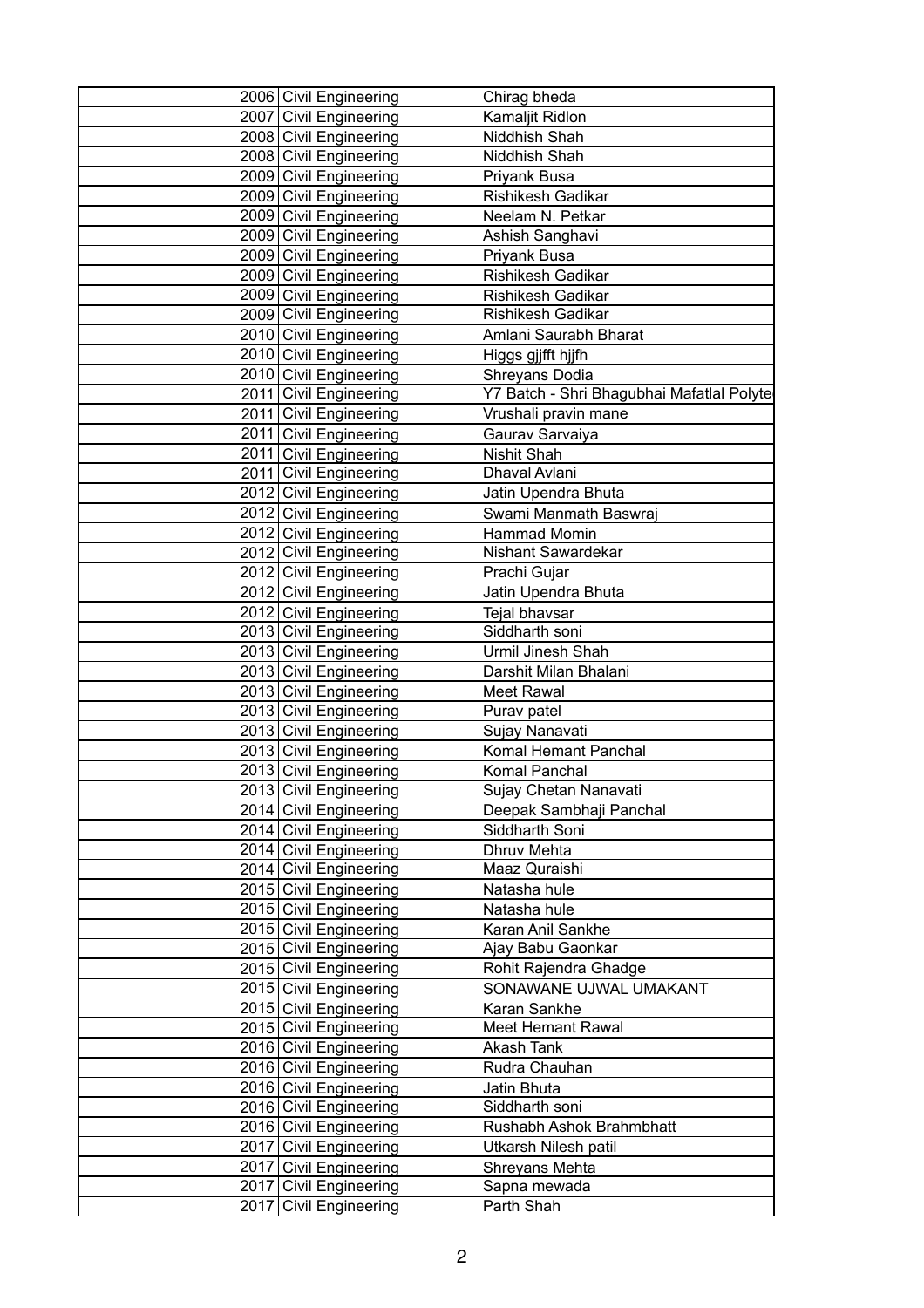| 2017 Civil Engineering | Tej Shah                     |
|------------------------|------------------------------|
| 2017 Civil Engineering | Nirmal Mody                  |
| 2017 Civil Engineering | Kushal Chandubhai Patel      |
| 2017 Civil Engineering | Parth M Shah                 |
| 2017 Civil Engineering | Darshan Ajay Mehta           |
| 2017 Civil Engineering | <b>Abhishek Nitin Parmar</b> |
| 2017 Civil Engineering | Gojiya Darshan Govindbhai    |
| 2017 Civil Engineering | Priyanka suhas desai         |
| 2017 Civil Engineering | Shreya sanjay Ghosalkar      |
| 2017 Civil Engineering | Mitesh raval                 |
| 2017 Civil Engineering | Harshil Sheth                |
| 2017 Civil Engineering | Abhishek Parmar              |
| 2017 Civil Engineering | Manisha Sutar                |
| 2017 Civil Engineering | Dolly rajesh bharakhada      |
| 2017 Civil Engineering | Dolly rajesh bharakhada      |
| 2017 Civil Engineering | Sapna Mewada                 |
| 2017 Civil Engineering | Darshan Gojiya               |
| 2017 Civil Engineering | Tej C Shah                   |
| 2018 Civil Engineering | Priyanka Panchal             |
| 2018 Civil Engineering | Mayur Milind Chaudhary       |
| 2018 Civil Engineering | Chaitali Vivek Deshmukh      |
| 2018 Civil Engineering | Vaishali Ram Shedale         |
| 2018 Civil Engineering | Vaishali Ram Shedale         |
| 2018 Civil Engineering | Adesh Nanasaheb Wagare       |
| 2018 Civil Engineering | Maaz Aslam Quraishi          |
| 2018 Civil Engineering | Gagan Ramparia               |
| 2018 Civil Engineering | Vikas sharma                 |
| 2018 Civil Engineering | ANUJ VERMA                   |
| 2018 Civil Engineering | Adesh Nanasaheb Wagare       |
| 2018 Civil Engineering | Rathod prathamesh jayantilal |
| 2018 Civil Engineering | Mohammed Anees Patka         |
| 2018 Civil Engineering | Ronak M Parmar               |
| 2018 Civil Engineering | Swaraj kamble                |
| 2018 Civil Engineering | Omprakash Rawal              |
| 2018 Civil Engineering | <b>Manish Sharad Patil</b>   |
| 2018 Civil Engineering | Maaz Quraishi                |
| 2018 Civil Engineering | Vaishali Ram shedale         |
| 2018 Civil Engineering | Komal kasar                  |
| 2018 Civil Engineering | Priyanka Panchal             |
| 2018 Civil Engineering | Chaitali Deshmukh            |
| 2018 Civil Engineering | Chaitali Deshmukh            |
| 2018 Civil Engineering | Dnyanda Dandekar             |
| 2019 Civil Engineering | Ms. Rajvi Atul Dharod        |
| 2019 Civil Engineering | Ashish Jagdish Thakkar       |
| 2019 Civil Engineering | Pareen Ramesh Madhani        |
| 2019 Civil Engineering | Pranali Prakash Gudekar      |
| 2019 Civil Engineering | Ritesh pramod das            |
| 2019 Civil Engineering | Romil Jatin Shah             |
| 2019 Civil Engineering | Shashwat Rakesh Dave         |
| 2019 Civil Engineering | Tejas Gangaram Andhere       |
| 2019 Civil Engineering | Karan Patel                  |
| 2019 Civil Engineering | Saloni N. Shah               |
| 2019 Civil Engineering | Ms. Ayusha Yogesh Panchal    |
| 2019 Civil Engineering | Karan Patel                  |
| 2019 Civil Engineering | <b>VATSAL AMIT SHAH</b>      |
| 2019 Civil Engineering | Malav R Velani               |
| 2019 Civil Engineering | Anuj Verma                   |
|                        |                              |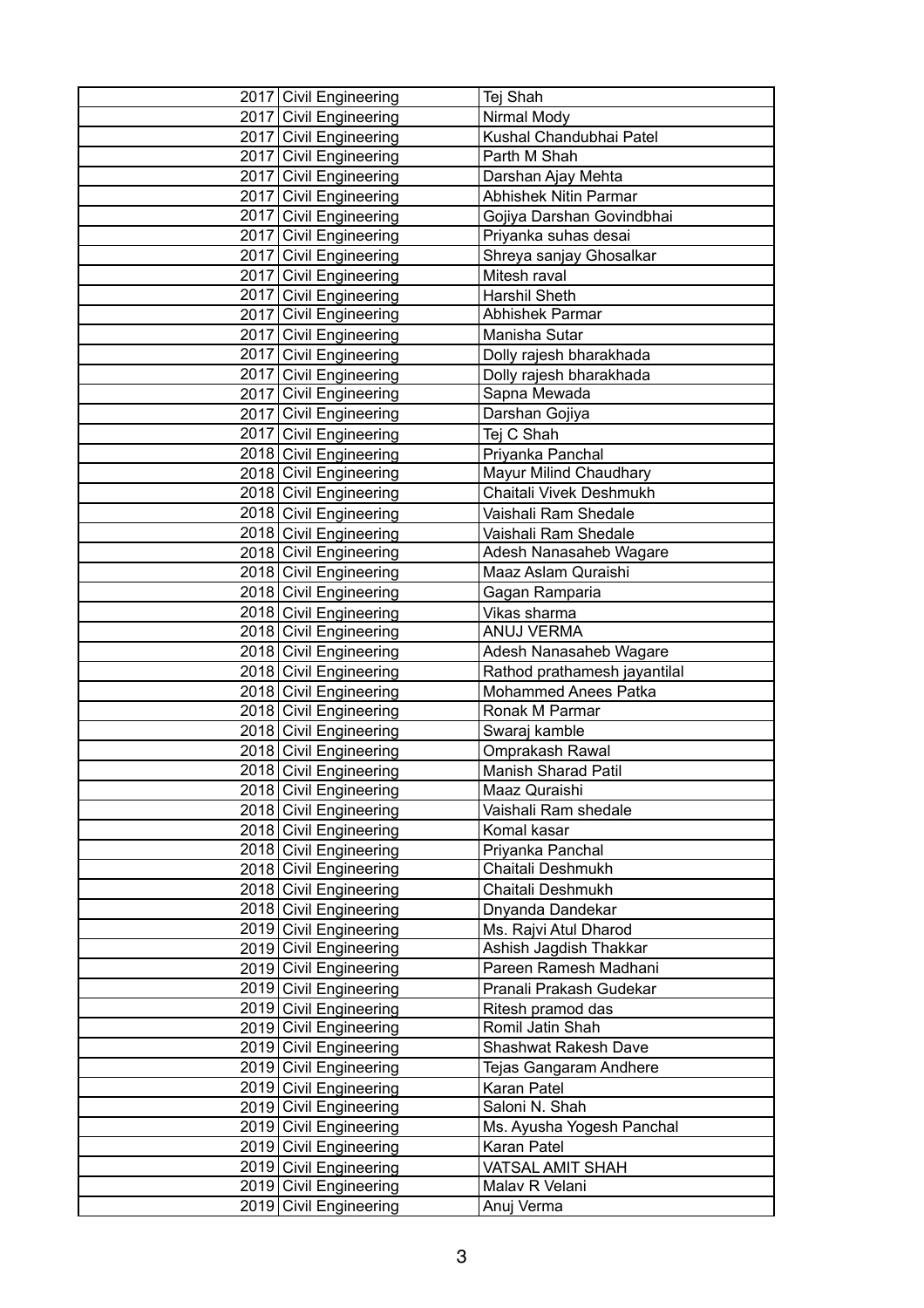| 2019 Civil Engineering                           | Ms. Ayusha Yogesh Panchal           |
|--------------------------------------------------|-------------------------------------|
| 2019 Civil Engineering                           | Dhruv Pancholi                      |
| 2019 Civil Engineering                           | Samit Sajana Jawale                 |
| 2019 Civil Engineering                           | Jeet Vipul Gandhi                   |
| 2019 Civil Engineering                           | Pankti Mehta                        |
| 2019 Civil Engineering                           | Bhagyashri Rajesh Batwalkar         |
| 2019 Civil Engineering                           | VATSAL AMIT SHAH                    |
| 2019 Civil Engineering                           | Siddhesh sawant                     |
| 2019 Civil Engineering                           | Dhairya Shah                        |
| 2020 Civil Engineering                           | <b>Sushant Salunkhe</b>             |
| 2020 Civil Engineering                           | Gaytari Vijay Ghoderao              |
| 2020 Civil Engineering                           | Mishank Jain                        |
| 2020 Civil Engineering                           | Amogh Sandip Raut                   |
| 2020 Civil Engineering                           | Shubh Waghela                       |
| 2020 Civil Engineering                           | Sandeep Vishwakarma                 |
| 2020 Civil Engineering                           | <b>HARI HARSORA</b>                 |
| 2020 Civil Engineering                           | Bhagyashri Rajesh Batwalkar         |
| 2020 Civil Engineering                           | Priyank Prakash Usadadiya           |
| 2021 Civil Engineering                           | Bajrang Bidgar                      |
| 2021 Civil Engineering                           | Mohammed khokar                     |
| 2021 Civil Engineering                           | Hemani vivek gupta                  |
| 2021 Civil Engineering                           | Aayushi jain                        |
| 2021 Civil Engineering                           | meet mistry                         |
| 2021 Civil Engineering                           | Jash Ramesh velani                  |
| 2021 Civil Engineering                           | Aaryamit Bharat Jain                |
| 2021 Civil Engineering                           | Shamsher Ahmad Abdul Hamid shaikh   |
| 2021 Civil Engineering                           | <b>Chirag Patel</b>                 |
| 2021 Civil Engineering                           | Nikhil Gangal                       |
| 2021 Civil Engineering                           | Sukesh suripogu                     |
| 2021 Civil Engineering                           | sudarshan chavan                    |
| 2021 Civil Engineering                           | Sushant Subhash kamble              |
| 2021 Civil Engineering                           | NIKUNJ VIJAY KHARVI                 |
| 2021 Civil Engineering                           | Nihal Sandeep Shelar                |
| 2021 Civil Engineering                           | Ms. Gaizel Saldanha                 |
| 2021 Civil Engineering                           | Krishna Jitendra Patel              |
| 2021 Civil Engineering                           | Yash Dhale<br>QURESHI MOHAMMED SAAD |
| 2021 Civil Engineering                           | Qureshi ahsaan                      |
| 2021 Civil Engineering                           | sudarshan chavan                    |
| 2021 Civil Engineering                           | <b>Neel Nainesh Bhatt</b>           |
| 2021 Civil Engineering<br>2021 Civil Engineering | sudarshan chavan                    |
| 2021 Civil Engineering                           | <b>MANAS PARESH</b>                 |
| 2021 Civil Engineering                           | Nikhil Harman Crasto                |
| 2021 Civil Engineering                           | Avanti vinod chavan                 |
| 1970 Mechnical Engineering                       | Hggg                                |
| 1976 Mechnical Engineering                       | gjb                                 |
| 1976 Mechnical Engineering                       | <b>SAMIR VORA</b>                   |
| 1977   Mechnical Engineering                     | R P Roy                             |
| 1977   Mechnical Engineering                     | <b>DEVEN SHAH</b>                   |
| 1977   Mechnical Engineering                     | Madhusudan M Lalwani                |
| 1979 Mechnical Engineering                       | Pravin Dhondu Purav                 |
| 1980 Mechnical Engineering                       | <b>Tehmtan Patel</b>                |
| 1981   Mechnical Engineering                     | Mr. Umesh Kotwal                    |
| 1981   Mechnical Engineering                     | Sanjay Apte                         |
| 1982   Mechnical Engineering                     | Dwarkanath Dhuri                    |
| 1982 Mechnical Engineering                       | Umesh Rege                          |
| 1982 Mechnical Engineering                       | Ashok D Thakur                      |
|                                                  |                                     |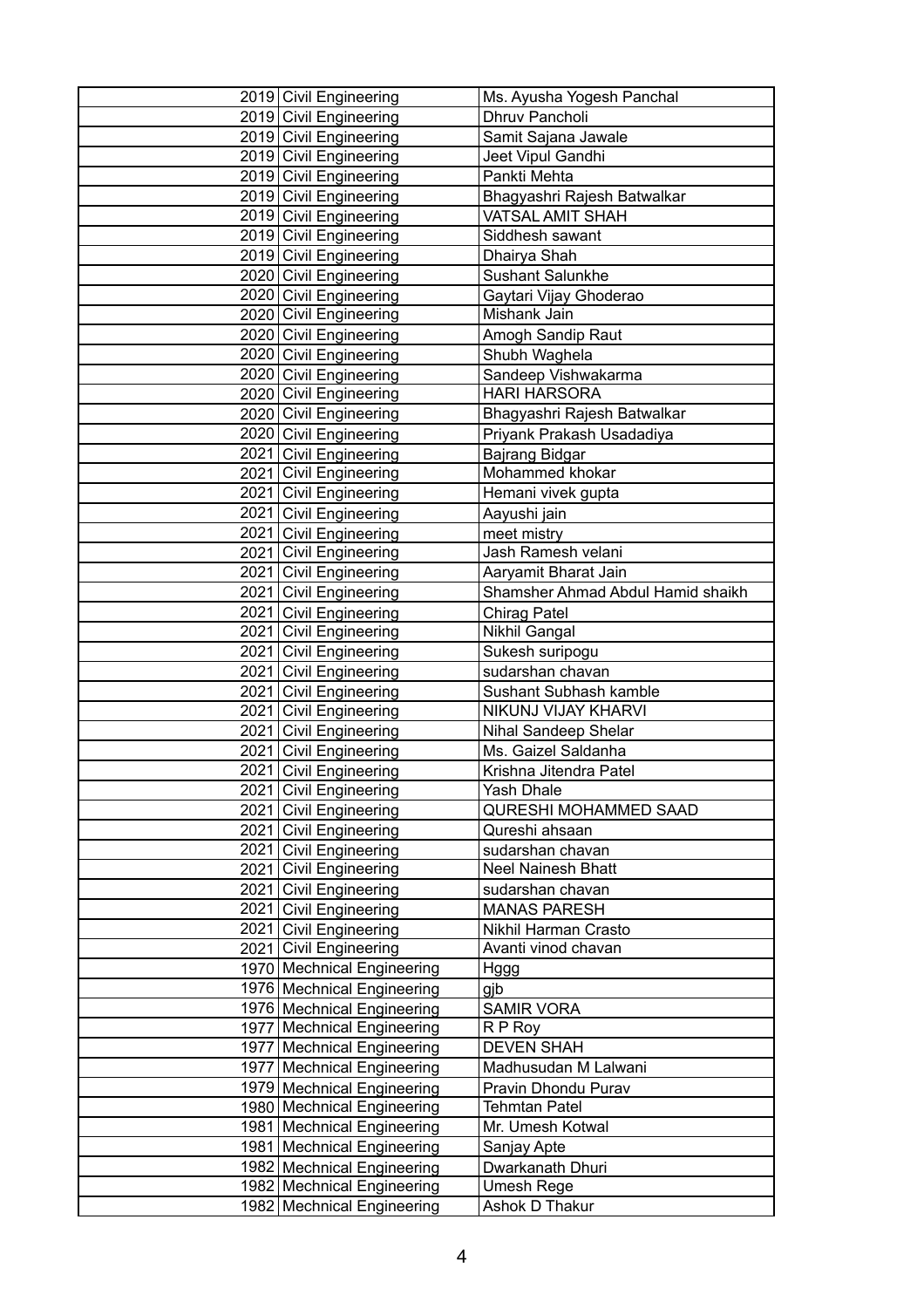| 1983 Mechnical Engineering   | Mrudul Raghunath Patil                    |
|------------------------------|-------------------------------------------|
| 1984 Mechnical Engineering   | Alumni Meet                               |
| 1986 Mechnical Engineering   | Sandeep Patil                             |
| 1986 Mechnical Engineering   | Sunil K. Sajnani                          |
| 1986 Mechnical Engineering   | HASMUKH BALVANTRAI BAROT                  |
| 1987 Mechnical Engineering   | Ghanshyam P Shingwekar                    |
| 1987 Mechnical Engineering   | PRASAD VAIDYA                             |
| 1988 Mechnical Engineering   | <b>SBMP Mechanical</b>                    |
| 1988 Mechnical Engineering   | Rakesh Parikh                             |
| 1988 Mechnical Engineering   | Rakesh Parikh                             |
| 1988 Mechnical Engineering   | Shri Bhagubhai Mafatlal Polytechnic Alumr |
| 1988 Mechnical Engineering   | Shri Bhagubhai Mafatlal Polytechnic Alumr |
| 1989 Mechnical Engineering   | Sanjay Merchant                           |
| 1989 Mechnical Engineering   | Sandeep Sakharkar                         |
| 1989 Mechnical Engineering   | <b>BHADRESH DESAI</b>                     |
| 1990 Mechnical Engineering   | <b>Mukesh Mistry</b>                      |
| 1990 Mechnical Engineering   | Santosh Y Ghadi                           |
| 1990 Mechnical Engineering   | Darshak Mehta                             |
| 1990 Mechnical Engineering   | Darshak Mehta                             |
| 1990 Mechnical Engineering   | SUBHASH L SHINDE                          |
| 1993 Mechnical Engineering   | <b>Mrudul Patil</b>                       |
| 1993 Mechnical Engineering   | <b>APURVA SHAH</b>                        |
| 1993 Mechnical Engineering   | <b>Amar Patil</b>                         |
| 1993 Mechnical Engineering   | <b>MANISH M INARKAR</b>                   |
| 1994   Mechnical Engineering | <b>Kunal Dalvi</b>                        |
| 1994   Mechnical Engineering | Yogesh B Narwekar                         |
| 1994 Mechnical Engineering   | Vikas Bajaj                               |
| 1994 Mechnical Engineering   | <b>SBMP</b>                               |
| 1994 Mechnical Engineering   | Nehal Zaveri                              |
| 1994 Mechnical Engineering   | Abhijeet ashok vaidya                     |
| 1994 Mechnical Engineering   | Amish Sampat                              |
| 1994 Mechnical Engineering   | Himanshu B Kapadia                        |
| 1996   Mechnical Engineering | SBMP                                      |
| 1996 Mechnical Engineering   | <b>SBMP</b>                               |
| 1996 Mechnical Engineering   | <b>SBMP</b>                               |
| 1997 Mechnical Engineering   | <b>Ankeet Vora</b>                        |
| 1997   Mechnical Engineering | Shankar yogendra shahu                    |
| 1998 Mechnical Engineering   | Tejas shah                                |
| 1998 Mechnical Engineering   | Avinash Arvind Gaikwad                    |
| 1998 Mechnical Engineering   | <b>Mihir Dave</b>                         |
| 1998   Mechnical Engineering | Sameer Chauhan                            |
| 1998 Mechnical Engineering   | Yatin S Mayekar                           |
| 1999 Mechnical Engineering   | Ajit Digambar Mestry                      |
| 1999 Mechnical Engineering   | Hitesh P Shah                             |
| 1999 Mechnical Engineering   | Siddharth Gandhi                          |
| 2000 Mechnical Engineering   | Vishal Mehta                              |
| 2000 Mechnical Engineering   | Kalpesh Parmar                            |
| 2001   Mechnical Engineering | Ravindra Arjun Kolhe                      |
| 2002 Mechnical Engineering   | Pratik Gaglani                            |
| 2002 Mechnical Engineering   | Dinesh Savji Faria                        |
| 2002 Mechnical Engineering   | Mufaddal Zaveri                           |
| 2002 Mechnical Engineering   | Mayur Umradia                             |
| 2002 Mechnical Engineering   | Tushar Kirtikumar Acharya                 |
| 2002 Mechnical Engineering   | Mechanical                                |
| 2002   Mechnical Engineering | Himanshu Patel                            |
| 2002 Mechnical Engineering   | Yatin S Mayekar                           |
| 2002 Mechnical Engineering   | Dhruvin Desai                             |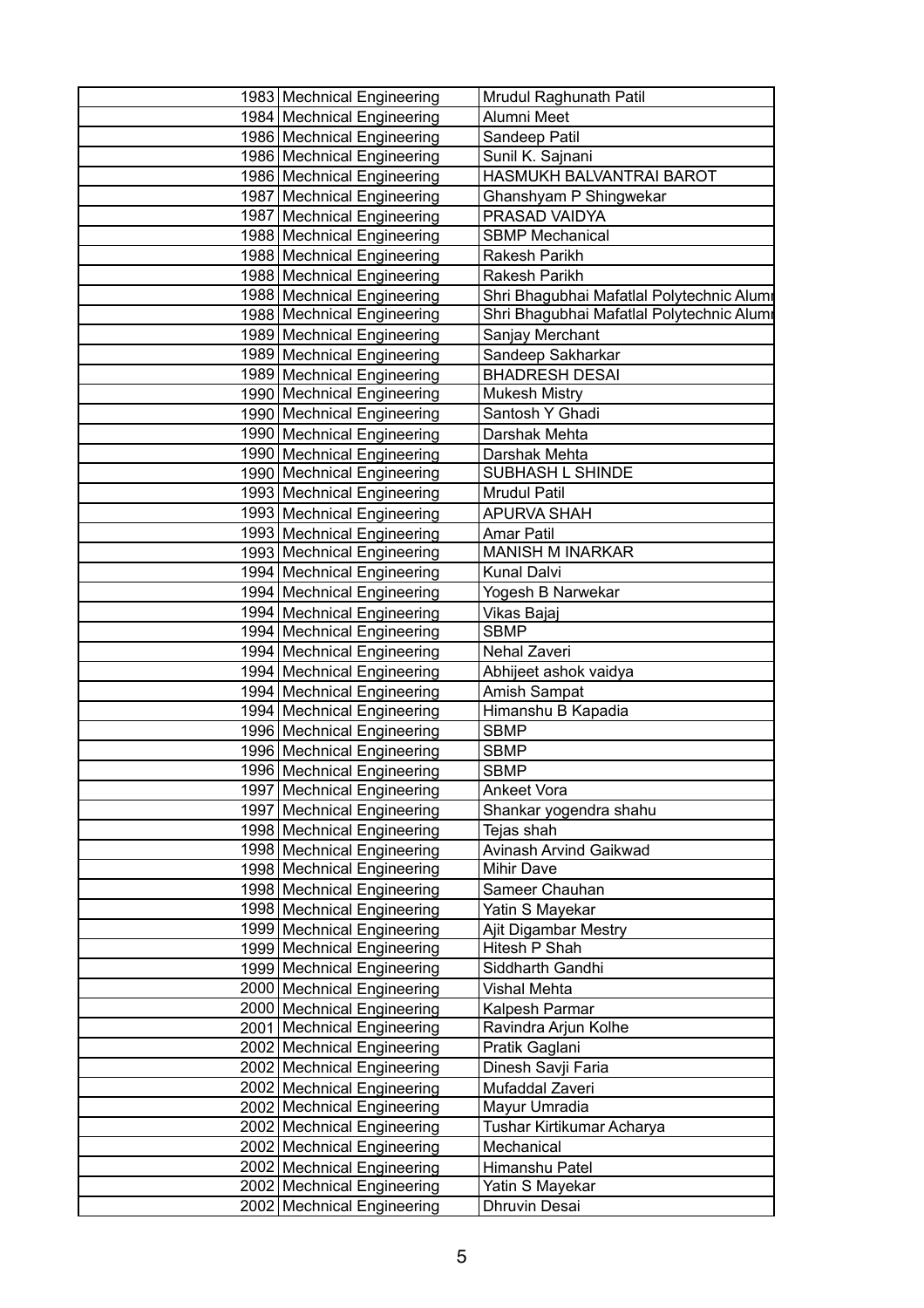| 2002 Mechnical Engineering   | sbmp                                      |
|------------------------------|-------------------------------------------|
| 2002 Mechnical Engineering   | Dhawal Doshi                              |
| 2003 Mechnical Engineering   | kailash patel                             |
| 2003 Mechnical Engineering   | Janak Doshi                               |
| 2003 Mechnical Engineering   | Vishal Dhanuka                            |
| 2003 Mechnical Engineering   | Yogesh Mohite                             |
| 2003 Mechnical Engineering   | Sbmp                                      |
| 2003 Mechnical Engineering   | Janak Doshi                               |
| 2003 Mechnical Engineering   | Mehul Supwala                             |
| 2003 Mechnical Engineering   | Vishal Dhanuka                            |
| 2003 Mechnical Engineering   | Kiran Kedar                               |
| 2003 Mechnical Engineering   | Prashant Narayan Pawar                    |
| 2003 Mechnical Engineering   | Umesh Nimba Wani                          |
| 2003 Mechnical Engineering   | Sachin Satvi                              |
| 2003 Mechnical Engineering   | Rupam Ravindra Pednekar                   |
| 2003 Mechnical Engineering   | Manan Joshi                               |
| 2003 Mechnical Engineering   | Shri Bhagubhai Mafatlal Polytechnic Alumr |
| 2003 Mechnical Engineering   | Kiran Kedar                               |
| 2003 Mechnical Engineering   | Mitul Gandhi                              |
| 2003 Mechnical Engineering   | Nevil Thadeshwar                          |
| 2003 Mechnical Engineering   | janak doshi                               |
| 2003 Mechnical Engineering   | Jigar Muni                                |
| 2003 Mechnical Engineering   | Mehul Supawala                            |
| 2003 Mechnical Engineering   | <b>Rumeet Mehta</b>                       |
| 2003 Mechnical Engineering   | Sachin Jagad                              |
| 2003 Mechnical Engineering   | <b>Vishal Gor</b>                         |
| 2004 Mechnical Engineering   | Yogesh Prakashbhai Dodia                  |
| 2004   Mechnical Engineering | Siddhesh Velangi                          |
| 2004   Mechnical Engineering | <b>Vinit Ashok Gharat</b>                 |
| 2004 Mechnical Engineering   | Fenil Bheda                               |
| 2004 Mechnical Engineering   | Ankeet Kansara                            |
| 2004   Mechnical Engineering | Chetan Bhavsar                            |
| 2004   Mechnical Engineering | Sandeep Hundare                           |
| 2004   Mechnical Engineering | Harshal Shah                              |
| 2004   Mechnical Engineering | Hrishikesh Prabhakar Tamore               |
| 2004   Mechnical Engineering | ANKIT P JANGLA                            |
| 2005 Mechnical Engineering   | Umesh Chauhan                             |
| 2005   Mechnical Engineering | Vishal.                                   |
| 2005   Mechnical Engineering | Digesh Balsara                            |
| 2006 Mechnical Engineering   | Rahul Kale                                |
| 2006   Mechnical Engineering | <b>Vicky Vora</b>                         |
| 2007 Mechnical Engineering   | Kushal Anil Sanghvi                       |
| 2007 Mechnical Engineering   | Harshit Uday Goradia                      |
| 2007   Mechnical Engineering | Nishit Parmar                             |
| 2007   Mechnical Engineering | Swati Parmar                              |
| 2007   Mechnical Engineering | Divyesh Panchal                           |
| 2008 Mechnical Engineering   | Kartik jethwa                             |
| 2008 Mechnical Engineering   | PARAS GHANCHI                             |
| 2008 Mechnical Engineering   | Chirag Jayesh Dharod                      |
| 2008 Mechnical Engineering   | Tejas Udani                               |
| 2008 Mechnical Engineering   | Jekin Chheda                              |
| 2008 Mechnical Engineering   | <b>Binal Sanghavi</b>                     |
| 2008 Mechnical Engineering   | Kartik jethwa                             |
| 2008 Mechnical Engineering   | Kartik Jethwa                             |
| 2008   Mechnical Engineering | Mitesh K. Shah                            |
| 2008 Mechnical Engineering   | Monik Shah                                |
| 2008 Mechnical Engineering   | <b>Binal Sanghavi</b>                     |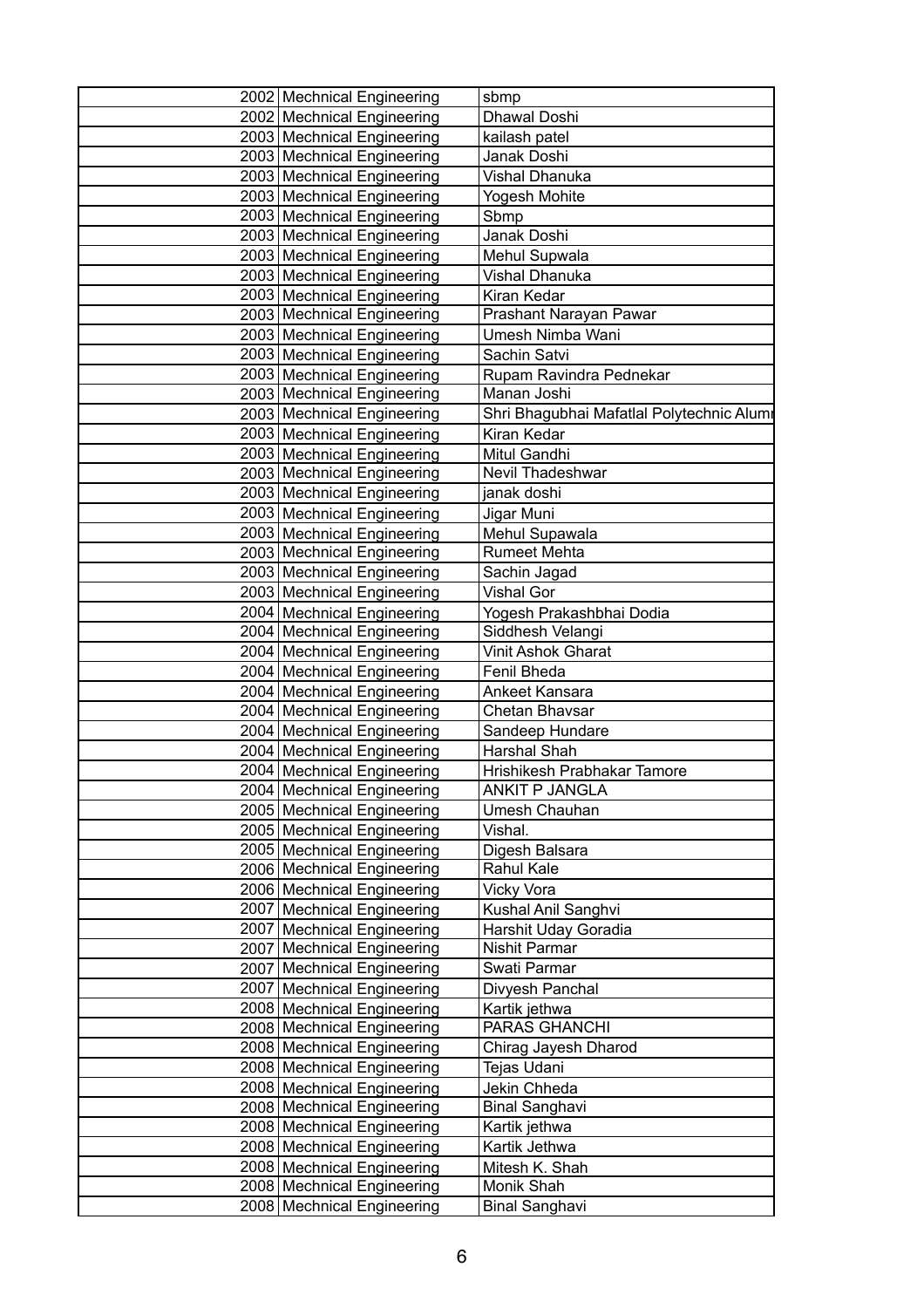| 2008 Mechnical Engineering                               | <b>ANKUSH ADHAV</b>           |
|----------------------------------------------------------|-------------------------------|
| 2009 Mechnical Engineering                               | <b>Amar Shelke</b>            |
| 2009 Mechnical Engineering                               | <b>Mechanical Engineering</b> |
| 2009 Mechnical Engineering                               | <b>Mechanical Engineering</b> |
| 2010 Mechnical Engineering                               | Piyush Chudasama              |
| 2010 Mechnical Engineering                               | Hrishikesh Prabhakar Raising  |
| 2010 Mechnical Engineering                               | Suraj Lad                     |
| 2010 Mechnical Engineering                               | <b>AMEY Patel</b>             |
| 2010 Mechnical Engineering                               | Nimish Dhepe                  |
| 2010 Mechnical Engineering                               | Nishit Shah                   |
| 2010 Mechnical Engineering                               | <b>Vishal Parekh</b>          |
| 2010 Mechnical Engineering                               | Minesh Patel                  |
| 2010 Mechnical Engineering                               | Pradeep Prajapati             |
| 2010 Mechnical Engineering                               | Nilesh Mathukia               |
| 2010 Mechnical Engineering                               | Amar shelke                   |
| 2010 Mechnical Engineering                               | Nidhi Shah                    |
| 2010 Mechnical Engineering                               | Mohd Arif Saifi               |
| 2010 Mechnical Engineering                               | Pradeep Prajapati             |
| 2010 Mechnical Engineering                               | <b>Hetal Patel</b>            |
| 2010 Mechnical Engineering                               | <b>Vishal Parekh</b>          |
| 2010 Mechnical Engineering                               | niranjan borole               |
| 2010 Mechnical Engineering                               | SANKHESH JAYANTILAL RITA      |
| 2010 Mechnical Engineering                               | Nidhi shah                    |
| 2010 Mechnical Engineering                               | Pranav Doshi                  |
| 2010 Mechnical Engineering                               | Anish Raut                    |
| 2010 Mechnical Engineering                               | Nishit Shah                   |
| 2010 Mechnical Engineering                               | Mayur Tailor                  |
| 2010 Mechnical Engineering                               | Rajendra Yadav                |
| 2011   Mechnical Engineering                             | <b>Chirag Patel</b>           |
| 2011 Mechnical Engineering                               | Nikita Panchal                |
| 2011 Mechnical Engineering                               | Rahul Nikam                   |
| 2011 Mechnical Engineering                               | Akash Pandya                  |
| 2011   Mechnical Engineering                             | Rahul Singh                   |
| 2011 Mechnical Engineering                               | Piyush Harsukhbhai Chudasama  |
| 2011   Mechnical Engineering                             | Divyesh Panchal               |
| 2011   Mechnical Engineering                             | Pankti Sanghvi                |
| 2011   Mechnical Engineering                             | Akash Pandya                  |
| 2011 Mechnical Engineering                               | Rahul Jaiswal                 |
| 2011 Mechnical Engineering                               | Divyank Prajapati             |
| 2011   Mechnical Engineering                             | <b>Lokesh Mestry</b>          |
| 2011   Mechnical Engineering                             | Raj Nanavati                  |
| 2011 Mechnical Engineering                               | Nikita Master                 |
| 2011 Mechnical Engineering                               | Sumeet Darji                  |
| 2011   Mechnical Engineering                             | Yasin Patel                   |
| 2011 Mechnical Engineering                               | <b>JINAY MANHAR SHAH</b>      |
| 2012 Mechnical Engineering                               | <b>Punit Patel</b>            |
| 2012 Mechnical Engineering                               | Jyoti M Mhatre                |
| 2012 Mechnical Engineering                               | Mr. Akshay Umesh Ambigar      |
| 2012 Mechnical Engineering<br>2012 Mechnical Engineering | Rushab Dedhia                 |
| 2012 Mechnical Engineering                               | Rupali Katre<br>Vinit Pandya  |
| 2012 Mechnical Engineering                               | <b>Shrikant Kanure</b>        |
| 2012 Mechnical Engineering                               | Dixita Vasant Parmar          |
| 2012 Mechnical Engineering                               | Nemi Shah                     |
| 2012 Mechnical Engineering                               | <b>Punit Patel</b>            |
| 2012 Mechnical Engineering                               | Vijay Surwade                 |
| 2012 Mechnical Engineering                               | Raju Shreeprasad Vishwakarma  |
|                                                          |                               |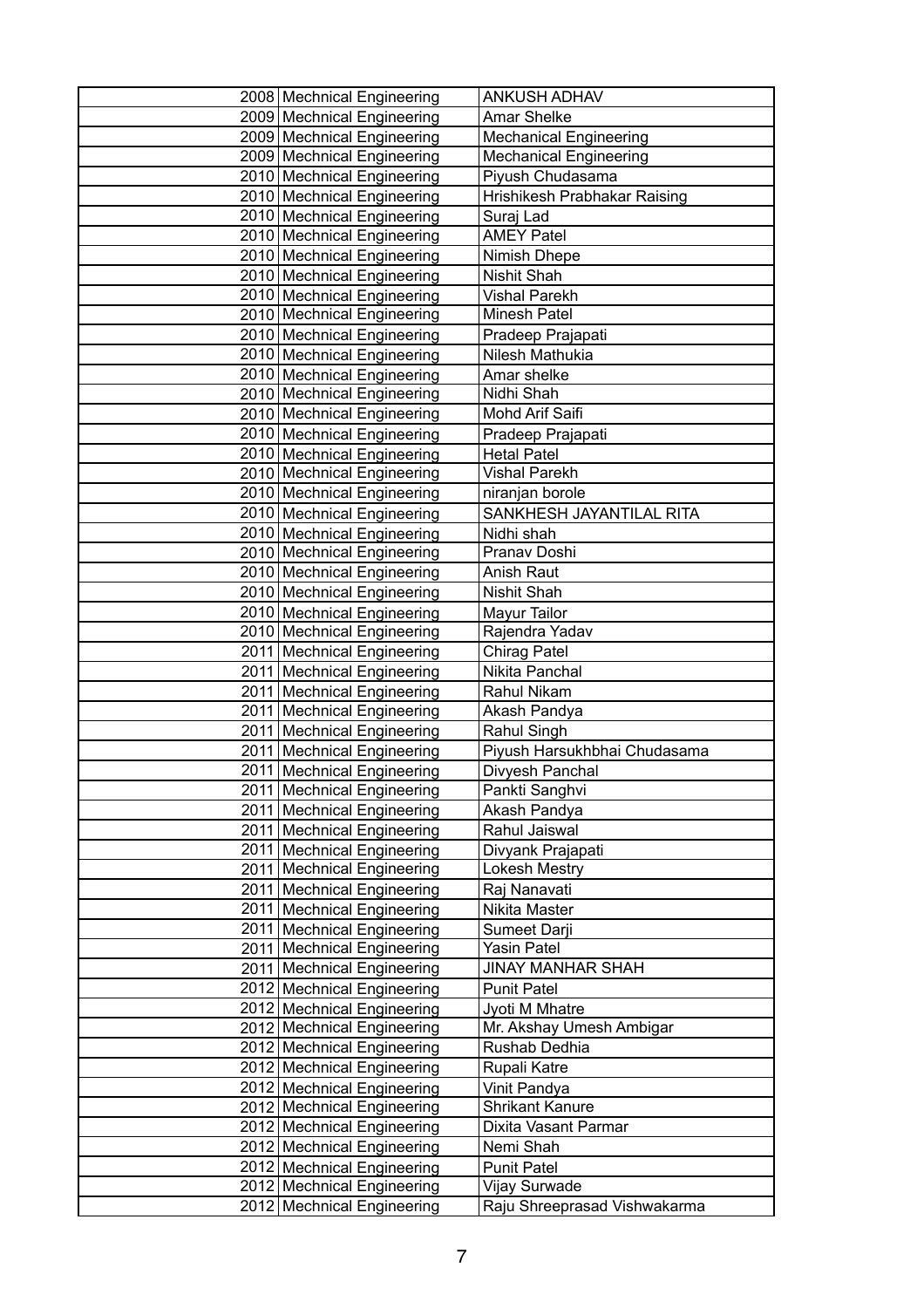| 2013 Mechnical Engineering                               | Keya Pathak                      |
|----------------------------------------------------------|----------------------------------|
| 2013 Mechnical Engineering                               | Get together alumni              |
| 2013 Mechnical Engineering                               | Jaideep sudesh Mestry            |
| 2013 Mechnical Engineering                               | Khushbu Shah                     |
| 2013 Mechnical Engineering                               | Mayuri sarvaiya                  |
| 2013 Mechnical Engineering                               | <b>Pranay Gharat</b>             |
| 2013 Mechnical Engineering                               | Vishwam shah                     |
| 2013 Mechnical Engineering                               | Swapnil Suryakant Salvi          |
| 2013 Mechnical Engineering                               | Megha Dixit                      |
| 2013 Mechnical Engineering                               | Pranoti Hemant Patkar            |
| 2013 Mechnical Engineering                               | Alumni meet                      |
| 2013 Mechnical Engineering                               | <b>Bhakti Dave</b>               |
| 2013 Mechnical Engineering                               | <b>Bhakti Dave</b>               |
| 2013 Mechnical Engineering                               | Alumni meet                      |
| 2013 Mechnical Engineering                               | Raj Khatri                       |
| 2013 Mechnical Engineering                               | <b>Vivek Vadher</b>              |
| 2013 Mechnical Engineering                               | Suryakant Yadav                  |
| 2013 Mechnical Engineering                               | Pranav Gharge                    |
| 2013 Mechnical Engineering                               | Khushbu Shah                     |
| 2013 Mechnical Engineering                               | Pravin sawant                    |
| 2013 Mechnical Engineering                               | Rushi Sandesh Nakhate            |
| 2014 Mechnical Engineering                               | <b>Harshad Masdekar</b>          |
| 2014 Mechnical Engineering                               | Hemakshi darji                   |
| 2014   Mechnical Engineering                             | Aadish Meghani                   |
| 2014   Mechnical Engineering                             | Jatan Desai                      |
| 2014 Mechnical Engineering                               | <b>Omkar Premanand dhoke</b>     |
| 2014 Mechnical Engineering                               | Parth Gandhi                     |
| 2014   Mechnical Engineering                             | Rita C Vakotar                   |
| 2014   Mechnical Engineering                             | Nikhil Dahidule                  |
| 2014 Mechnical Engineering                               | Utsav Mohan Chawda               |
| 2014 Mechnical Engineering                               | Asmita Patil                     |
| 2014   Mechnical Engineering                             | Aditya Hanamant Kundekar         |
| 2014   Mechnical Engineering                             | Karan Modi                       |
| 2014 Mechnical Engineering                               | Utsav Mohan Chawda               |
| 2014 Mechnical Engineering<br>2014 Mechnical Engineering | Kartavi Shah<br>Harshil Padia    |
|                                                          | Harsh shah                       |
| 2014   Mechnical Engineering                             | Somnath Mhaku Nulke              |
| 2014 Mechnical Engineering<br>2014 Mechnical Engineering |                                  |
| 2014   Mechnical Engineering                             | Rita C Vakotar<br>Nikita Makwana |
| 2014   Mechnical Engineering                             | Gitesh khambe                    |
| 2014 Mechnical Engineering                               | Mitesh Ashok Bansode             |
| 2014 Mechnical Engineering                               | Nikhil Dahidule                  |
| 2014   Mechnical Engineering                             | Dedhia Rupesh Kirit              |
| 2014 Mechnical Engineering                               | Yash Sarvaiya                    |
| 2014 Mechnical Engineering                               | Abhishek Tambe                   |
| 2014 Mechnical Engineering                               | Prasad d rogye                   |
| 2014   Mechnical Engineering                             | Kaustubh Mehta                   |
| 2014   Mechnical Engineering                             | <b>VIPUL PRAJAPATI</b>           |
| 2014 Mechnical Engineering                               | Nishnant Krishna Indrekar        |
| 2014 Mechnical Engineering                               | Yash Sarvaiya                    |
| 2014   Mechnical Engineering                             | <b>Tirth Raval</b>               |
| 2014   Mechnical Engineering                             | Harsh Mehta                      |
| 2014 Mechnical Engineering                               | Sayali Mhatre                    |
| 2015 Mechnical Engineering                               | Sanam Rajeshkumar shah           |
| 2015 Mechnical Engineering                               | Viren Shah                       |
| 2015 Mechnical Engineering                               | Divya Chauhan                    |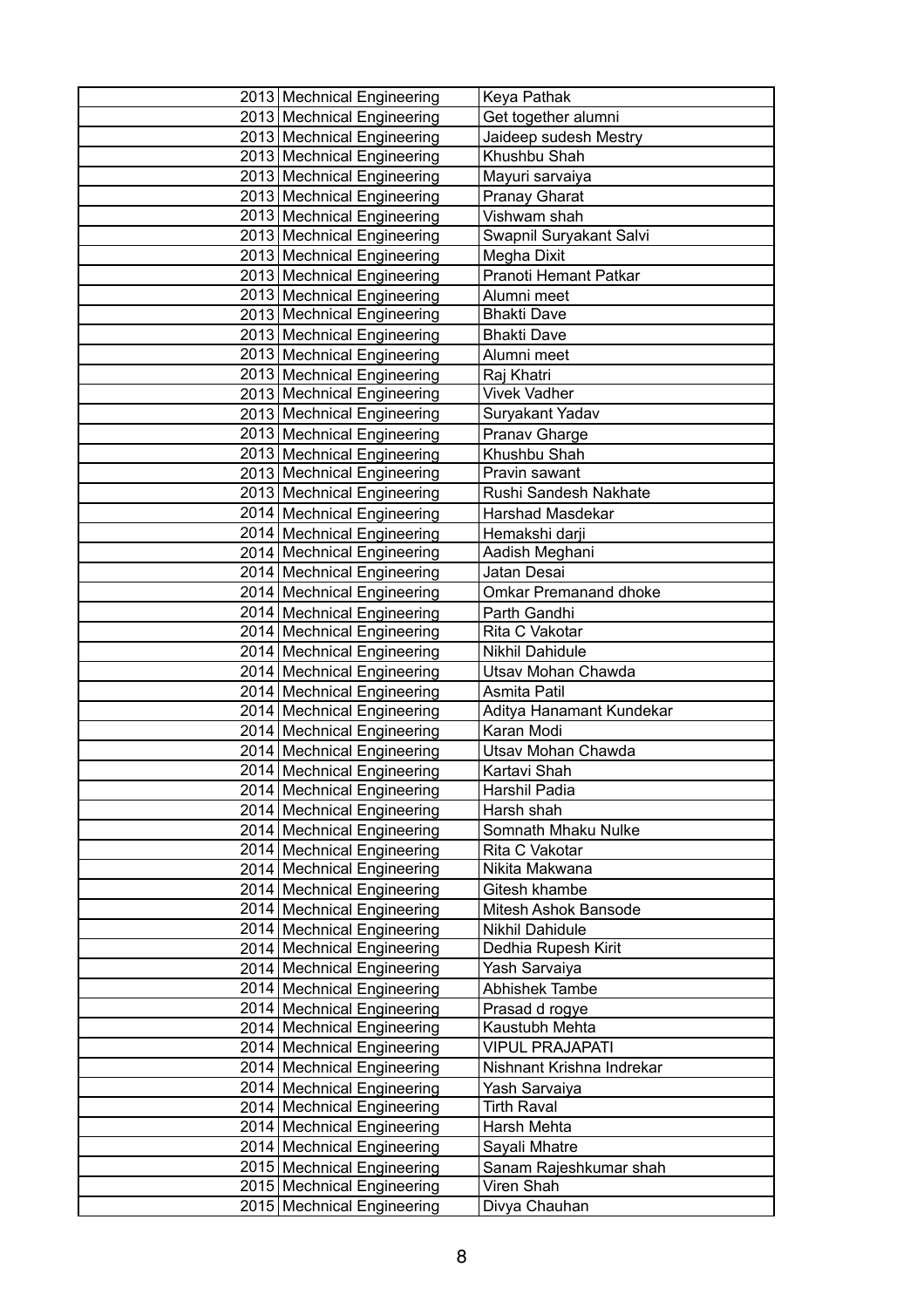| 2015 Mechnical Engineering   | Roopali Kavaiya                     |
|------------------------------|-------------------------------------|
| 2015 Mechnical Engineering   | Deepika Naresh Kavaiya              |
| 2015 Mechnical Engineering   | Rahul Kachru Tamhane                |
| 2015 Mechnical Engineering   | Sameer Suresh rane                  |
| 2015 Mechnical Engineering   | Alisha sanjay mantri                |
| 2015 Mechnical Engineering   | Hita Varia                          |
| 2015 Mechnical Engineering   | Varsha Bhosle                       |
| 2015 Mechnical Engineering   | Viren Shah                          |
| 2015   Mechnical Engineering | Pratik utekar                       |
| 2015 Mechnical Engineering   | bhupendra ashok kale                |
| 2015 Mechnical Engineering   | Umesh Harshad Sarvaiya              |
| 2015 Mechnical Engineering   | Sameer Suresh rane                  |
| 2015 Mechnical Engineering   | Sandeep Sharma                      |
| 2015 Mechnical Engineering   | Ghanshyam A. Patel                  |
| 2015 Mechnical Engineering   | Kartik Ashwin Makwana               |
| 2015 Mechnical Engineering   | Divyesh.r.vara                      |
| 2015 Mechnical Engineering   | Patel manthan govindbhai            |
| 2015 Mechnical Engineering   | SARIPADIYA PRIYANK L                |
| 2015 Mechnical Engineering   | SARIPADIYA PRIYANK L                |
| 2015 Mechnical Engineering   | <b>Umang Shah</b>                   |
| 2015 Mechnical Engineering   | Kishan Parekh                       |
| 2015 Mechnical Engineering   | Vipulkumar Dangodara                |
| 2015 Mechnical Engineering   | SARIPADIYA PRIYANK L                |
| 2015 Mechnical Engineering   | Gojariya Danish Qayyum              |
| 2015   Mechnical Engineering | Abhishek Degadwala                  |
| 2015 Mechnical Engineering   | Sushmit Salvi                       |
| 2015 Mechnical Engineering   | <b>ROHIT V RAMBADE</b>              |
| 2015 Mechnical Engineering   | SBMP 2015 Batch                     |
| 2015 Mechnical Engineering   | SORATE MRUNALI KONDIBA              |
| 2015 Mechnical Engineering   | Shivam Satish Nagarkar              |
| 2015 Mechnical Engineering   | Abhijeet Baliram Kumbhar            |
| 2015 Mechnical Engineering   | <b>TANASHREE M PAWAR</b>            |
| 2015 Mechnical Engineering   | <b>Umang Shah</b>                   |
| 2015 Mechnical Engineering   | Darshan Joshi                       |
| 2015 Mechnical Engineering   | Darshan Joshi                       |
| 2015 Mechnical Engineering   | Darshan Joshi                       |
| 2016 Mechnical Engineering   | Kajal Sunil Tayade                  |
| 2016 Mechnical Engineering   | Narendra Bhandava                   |
| 2016 Mechnical Engineering   | <b>Bhakti Dave</b>                  |
| 2016 Mechnical Engineering   | Abhishek Narayanan                  |
| 2016 Mechnical Engineering   | Adarsh Sanjay Gawade                |
| 2016 Mechnical Engineering   | Satyajit Uday Patil                 |
| 2016 Mechnical Engineering   | Purav Shah                          |
| 2016 Mechnical Engineering   | Suchit Sawant                       |
| 2016   Mechnical Engineering | Kirtan Jani                         |
| 2016 Mechnical Engineering   | Mr Akshay Umesh Ambigar             |
| 2016 Mechnical Engineering   | Shubam Sunil Alande                 |
| 2016   Mechnical Engineering | KAJAL SUNIL TAYADE                  |
| 2016 Mechnical Engineering   | Raj Biren Parekh                    |
| 2016 Mechnical Engineering   | Meet Doshi                          |
| 2016 Mechnical Engineering   | Sandesh Pujare                      |
| 2016 Mechnical Engineering   | Gohil Jinal mansukh                 |
| 2016 Mechnical Engineering   | Kadambari Avinash Dhotre            |
| 2016   Mechnical Engineering | Shri Bhagubhai Mafatlal Polytechnic |
| 2016 Mechnical Engineering   | Ashish Talvekar                     |
| 2016 Mechnical Engineering   | Rushabh Kirtibhai Patel             |
| 2016   Mechnical Engineering | Hrithik Pandurang Zimal             |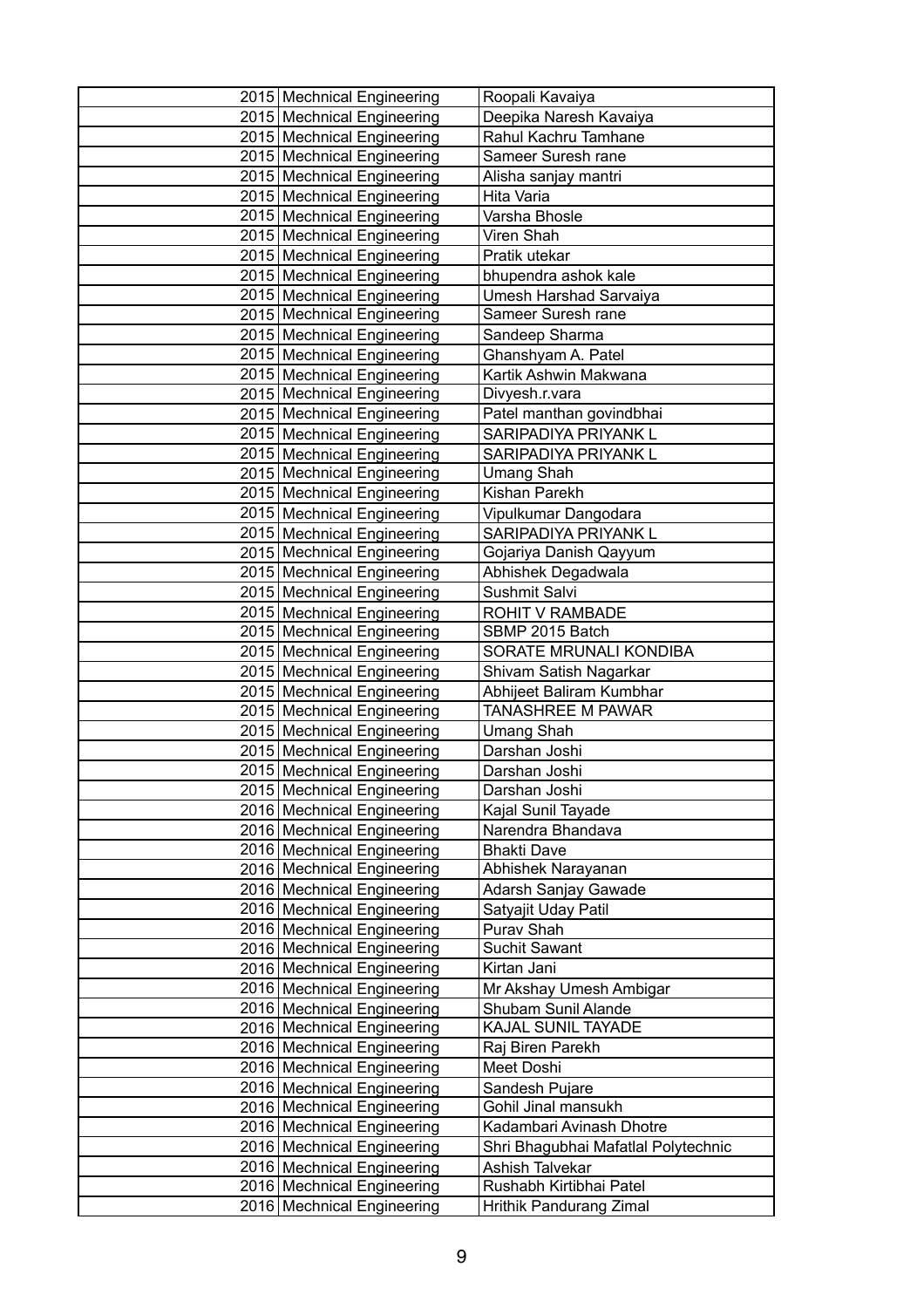| 2016 Mechnical Engineering                               | Ronak Gohil                               |
|----------------------------------------------------------|-------------------------------------------|
| 2016 Mechnical Engineering                               | <b>Mitesh Parmar</b>                      |
| 2016 Mechnical Engineering                               | Anuksha Deepak Shinde                     |
| 2016 Mechnical Engineering                               | Para Bimal Saraiya                        |
| 2016 Mechnical Engineering                               | Ritik Darji                               |
| 2016 Mechnical Engineering                               | Siddharth Burewar                         |
| 2016   Mechnical Engineering                             | Siddharth Burewar                         |
| 2016 Mechnical Engineering                               | Siddharth Burewar                         |
| 2016 Mechnical Engineering                               | Siddharth Burewar                         |
| 2016 Mechnical Engineering                               | <b>Akash Anand Rathod</b>                 |
| 2016 Mechnical Engineering                               | Aakash Dhruv                              |
| 2016 Mechnical Engineering                               | Abhi Jain                                 |
| 2016 Mechnical Engineering                               | Sayed Nabeel                              |
| 2016 Mechnical Engineering                               | Ghanshyam Solanki                         |
| 2016 Mechnical Engineering                               | Ghanshyam Solanki                         |
| 2016 Mechnical Engineering                               | Jagruti hirpara                           |
| 2016 Mechnical Engineering                               | Meet Shah                                 |
| 2016 Mechnical Engineering                               | Swapnil Shankar Mokal                     |
| 2016 Mechnical Engineering                               | Vinita Rajan Parab                        |
| 2016 Mechnical Engineering                               | <b>Tanmay Dave</b>                        |
| 2016   Mechnical Engineering                             | <b>Ankit Hitesh Mistry</b>                |
| 2016 Mechnical Engineering                               | Akash Ajay Parekh                         |
| 2016 Mechnical Engineering                               | Ghanshyam Solanki                         |
| 2016 Mechnical Engineering                               | Ghanshyam Solanki                         |
| 2016   Mechnical Engineering                             | Raj Biren Parekh                          |
| 2016 Mechnical Engineering                               | Purav Gandhi                              |
| 2016 Mechnical Engineering                               | Satyajit Uday Patil                       |
| 2016 Mechnical Engineering                               | Beena Shailesh thathagar                  |
| 2016 Mechnical Engineering                               | Purav Gandhi                              |
| 2017   Mechnical Engineering                             | Harsh Mehta                               |
| 2017 Mechnical Engineering                               | Kunal Milind Rane                         |
| 2017   Mechnical Engineering                             | Aakash Gohil                              |
| 2017 Mechnical Engineering                               | Yagnik pithadia                           |
| 2017 Mechnical Engineering                               | Jani lekha vijaykumar                     |
| 2017   Mechnical Engineering                             | <b>Siddhant Shelare</b>                   |
| 2017   Mechnical Engineering                             | Limbachiya Dhara Ashok                    |
| 2017   Mechnical Engineering                             | Nimisha Makwana                           |
| 2017 Mechnical Engineering                               | <b>Mittal Harish Gohil</b>                |
| 2017 Mechnical Engineering                               | Parshva Dadia                             |
| 2017   Mechnical Engineering                             | Dhairya Desai                             |
| 2017   Mechnical Engineering                             | Akshay Dnyaneshwar Chachare               |
| 2017 Mechnical Engineering                               | Karishma Kisan Hande                      |
| 2017 Mechnical Engineering<br>2017 Mechnical Engineering | Shubham Mahendra Mohol<br>Harsh J Vaghela |
| 2017   Mechnical Engineering                             | RUSHITKUMAR GANDHI                        |
| 2017 Mechnical Engineering                               | Nachiket vaze                             |
| 2017 Mechnical Engineering                               | Hridaya                                   |
| 2017   Mechnical Engineering                             | Rinkal Vasoliya                           |
| 2017   Mechnical Engineering                             | Harshad Suresh Shivdavkar                 |
| 2017   Mechnical Engineering                             | Satish parab                              |
| 2017 Mechnical Engineering                               | <b>Tulesh Burewar</b>                     |
| 2017   Mechnical Engineering                             | Pranav Gharge                             |
| 2017   Mechnical Engineering                             | <b>Vipul Patel</b>                        |
| 2017   Mechnical Engineering                             | vivek vadher                              |
| 2017 Mechnical Engineering                               | Rushita salunke                           |
| 2017 Mechnical Engineering                               | Tirth raval                               |
| 2017   Mechnical Engineering                             | Vishvesh Samant                           |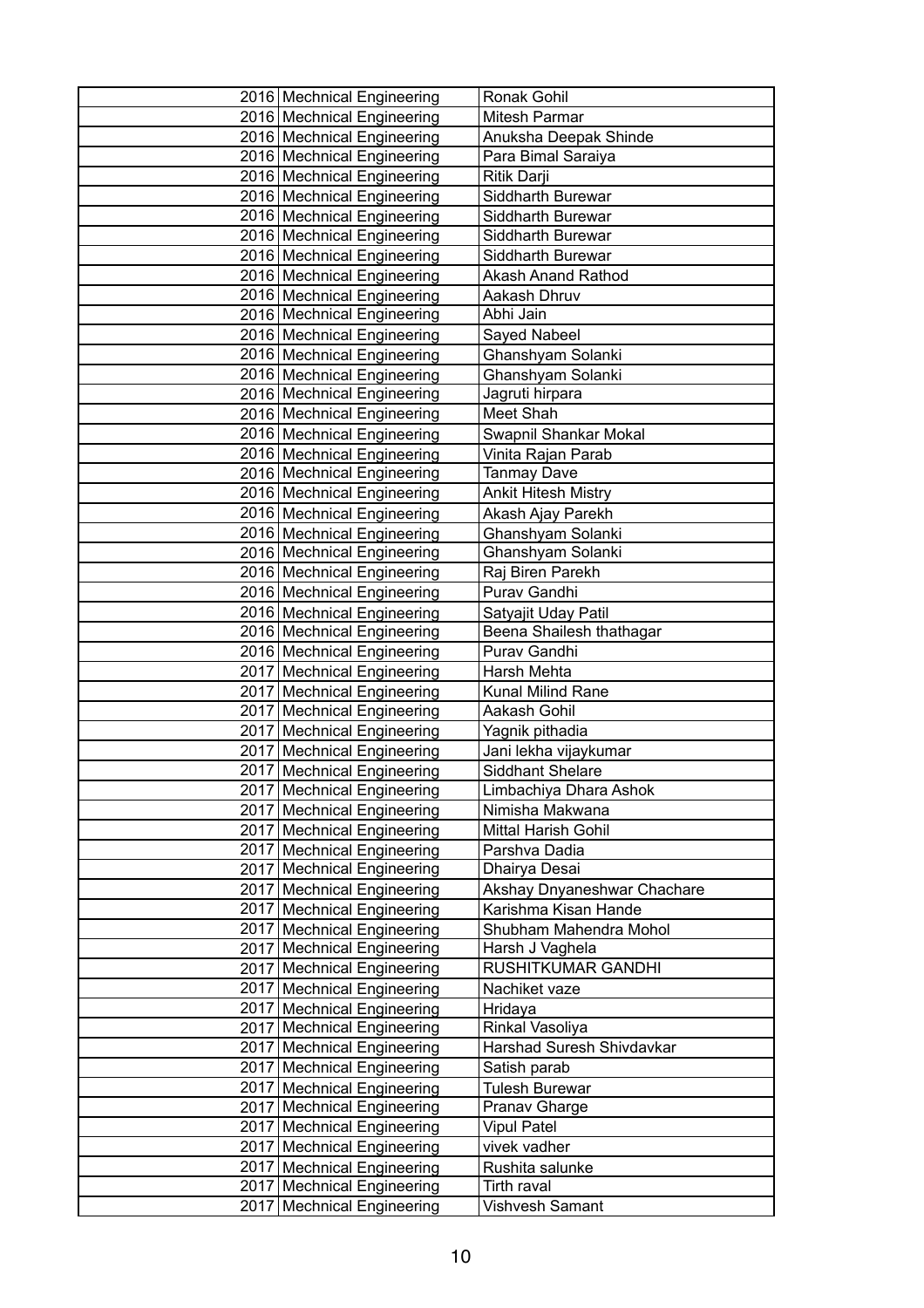| 2017 Mechnical Engineering                               | Tejas Satardekar                               |
|----------------------------------------------------------|------------------------------------------------|
| 2017 Mechnical Engineering                               | <b>Tejas Satardekar</b>                        |
| 2017 Mechnical Engineering                               | Rushit Gandhi                                  |
| 2017 Mechnical Engineering                               | Parshva Parag Dadia                            |
| 2017   Mechnical Engineering                             | Karankumar Shah                                |
| 2017 Mechnical Engineering                               | Harshad Suresh Shivdavkar                      |
| 2017 Mechnical Engineering                               | Tejas Mahadev                                  |
| 2017 Mechnical Engineering                               | Gediya Nikunj Chandrakat                       |
| 2017   Mechnical Engineering                             | Siddhant Santosh Kanojia                       |
| 2017 Mechnical Engineering                               | SAILI SHRIDHAR SHELKE                          |
| 2017   Mechnical Engineering                             | Sameet Suryakant Ghadge                        |
| 2017 Mechnical Engineering                               | <b>Kunal Rane</b>                              |
| 2017 Mechnical Engineering                               | Dhruvika Solanki                               |
| 2018 Mechnical Engineering                               | Nirav Shah                                     |
| 2018 Mechnical Engineering                               | Samiksha Khadpekar                             |
| 2018 Mechnical Engineering                               | Priyesh Sanghvi                                |
| 2018 Mechnical Engineering                               | Abhijeet Appasaheb Phate                       |
| 2018 Mechnical Engineering                               | Harshal Vinod mistry                           |
| 2018 Mechnical Engineering                               | Prathamesh Satam                               |
| 2018 Mechnical Engineering                               | Namrata Vasant Patil                           |
| 2018   Mechnical Engineering                             | Sayali Arvind Lavande                          |
| 2018 Mechnical Engineering                               | Anuja Balkrishna Sawant                        |
| 2018 Mechnical Engineering                               | Naitik Devgania                                |
| 2018 Mechnical Engineering                               | Premil Shah                                    |
| 2018 Mechnical Engineering                               | Dhaval patel                                   |
| 2018 Mechnical Engineering                               | Harsh Shivaji Shimpi                           |
| 2018 Mechnical Engineering                               | Pankaj Bhati                                   |
| 2018 Mechnical Engineering                               | Deven Panchal                                  |
| 2018 Mechnical Engineering                               | Drashti Premal Ruparel                         |
| 2018 Mechnical Engineering                               | Parmar Sagar Pravin                            |
| 2018 Mechnical Engineering                               | Mistry Anjali R                                |
| 2018 Mechnical Engineering                               | Deep Panchal                                   |
| 2018 Mechnical Engineering                               | Pancholi Shivam Bhargav                        |
| 2018 Mechnical Engineering                               | Shri Bhagubhai Mafatlal Polytechnic            |
| 2018 Mechnical Engineering<br>2018 Mechnical Engineering | Sagar gaikar                                   |
| 2018 Mechnical Engineering                               | Rashmin Vijay barge<br>Raichura harsh himanshu |
|                                                          |                                                |
| 2018 Mechnical Engineering<br>2018 Mechnical Engineering | Kewal p vashi                                  |
| 2018 Mechnical Engineering                               | Aditya manoj doyale<br>CHINTAN .V. SHAPARIA    |
| 2018 Mechnical Engineering                               | Patel Hardik Vijay                             |
| 2018 Mechnical Engineering                               | Devansh Mehta                                  |
| 2018 Mechnical Engineering                               | Vivek Rajeshbhai Makwana                       |
| 2018   Mechnical Engineering                             | Jainam Shah                                    |
| 2018   Mechnical Engineering                             | Purav Gandhi                                   |
| 2018 Mechnical Engineering                               | Deven Panchal                                  |
| 2018 Mechnical Engineering                               | SIDDHI RAJWATKAR                               |
| 2018 Mechnical Engineering                               | Shubham Bharat Gholap                          |
| 2018 Mechnical Engineering                               | <b>Bhavin Shah</b>                             |
| 2018 Mechnical Engineering                               | <b>Dhruvit Patel</b>                           |
| 2018 Mechnical Engineering                               | Romilkumar Ramesh Rudani                       |
| 2018 Mechnical Engineering                               | Kanchan Balaji Bansode                         |
| 2018 Mechnical Engineering                               | Apurva Sunil Karle                             |
| 2018 Mechnical Engineering                               | Aadish Meghani                                 |
| 2018 Mechnical Engineering                               | Patel Hardik Mahendra                          |
| 2018 Mechnical Engineering                               | Vrushabh Paresh Vora                           |
| 2018 Mechnical Engineering                               | Jharna chauhan                                 |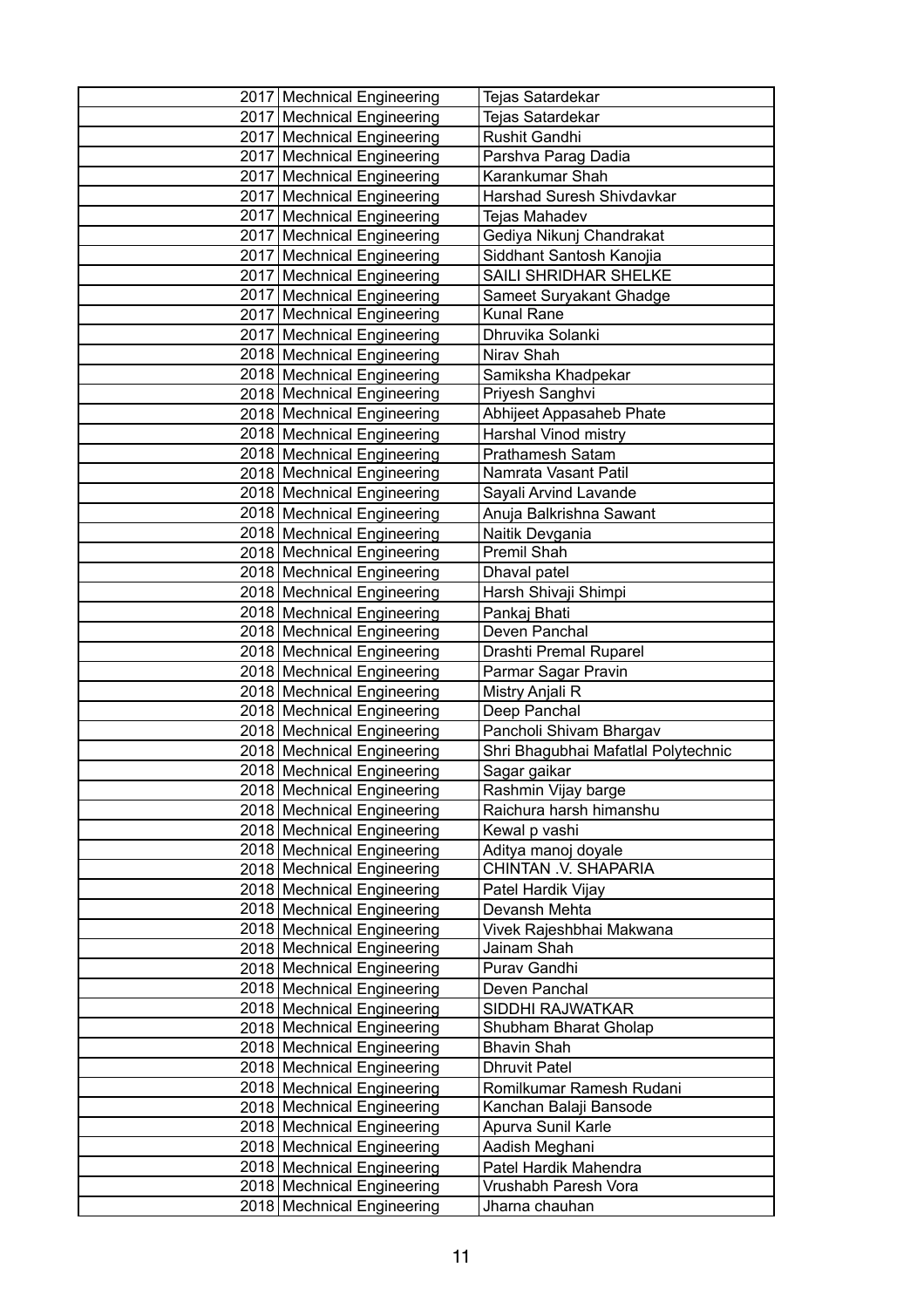| Prapti Vora                               |
|-------------------------------------------|
| Meet Bhagwanbhai Patel                    |
| Smeet Ashwin Darji                        |
| <b>CHIRAG RAKESH PATEL</b>                |
| Meet Shah                                 |
| Anjali Mistry                             |
| Ashutosh Kiran Shah                       |
| Priyesh Sanghvi                           |
| <b>Bhavin Shah</b>                        |
| Kumar Jagtap                              |
| Naitik Devgania                           |
| Abhishek Baliram Tambe                    |
| Rupesh Kirit Dedhia                       |
| Premil Ashwin Shah                        |
| <b>Prasad Bhuktar</b>                     |
| Purav Rahul Gandhi                        |
| Naitik Devgania                           |
| <b>Dhaval Patel</b>                       |
| Para Saraiya                              |
| Anuksha Deepak Shinde                     |
| Devang Mansukhlal Chauhan                 |
| Shubham Sanjay Kaneria                    |
| Akash Parekh                              |
| Bharat Dhanaji Borate                     |
| Nikhil sudam bhoir                        |
| Shri Bhagubhai Mafatlal Polytechnic Alumr |
| Anand Girdhari Jangid                     |
| Kedar Dattaram Pednekar                   |
| Meet Samant                               |
| Aarush Tushar Jani                        |
| DHAVALKUMAR M. PATEL                      |
| Shubham shikhare                          |
| Ishan shah                                |
| Jash Ajmera                               |
| Harshit Joshi                             |
| Neil Khade                                |
| Harshil ravindrabhai Darji                |
| Chinmay shah                              |
| Manthan Patel                             |
| Abhishek Patale                           |
| Akash Mishra                              |
| Akash Mishra                              |
| Tirth Shah                                |
| <b>Heet Naik</b>                          |
| <b>Adesh Govind Sawant</b>                |
| Prathmesh Walavalkar                      |
| <b>Bhat Shashank Deepak</b>               |
| Renuka Sanjay Konde                       |
| Shri bhagubhai mafatlal polytechnic alumn |
| Abdulrehman                               |
| Harsh B Purohit                           |
| Bhimani Riddhi Vipul                      |
| Mayuree sunil padwal                      |
| Hussain Mustafa Tinwala                   |
|                                           |
| KOKANE MAYURI SUDAM                       |
| SAHIL SUDHIR SALVI                        |
|                                           |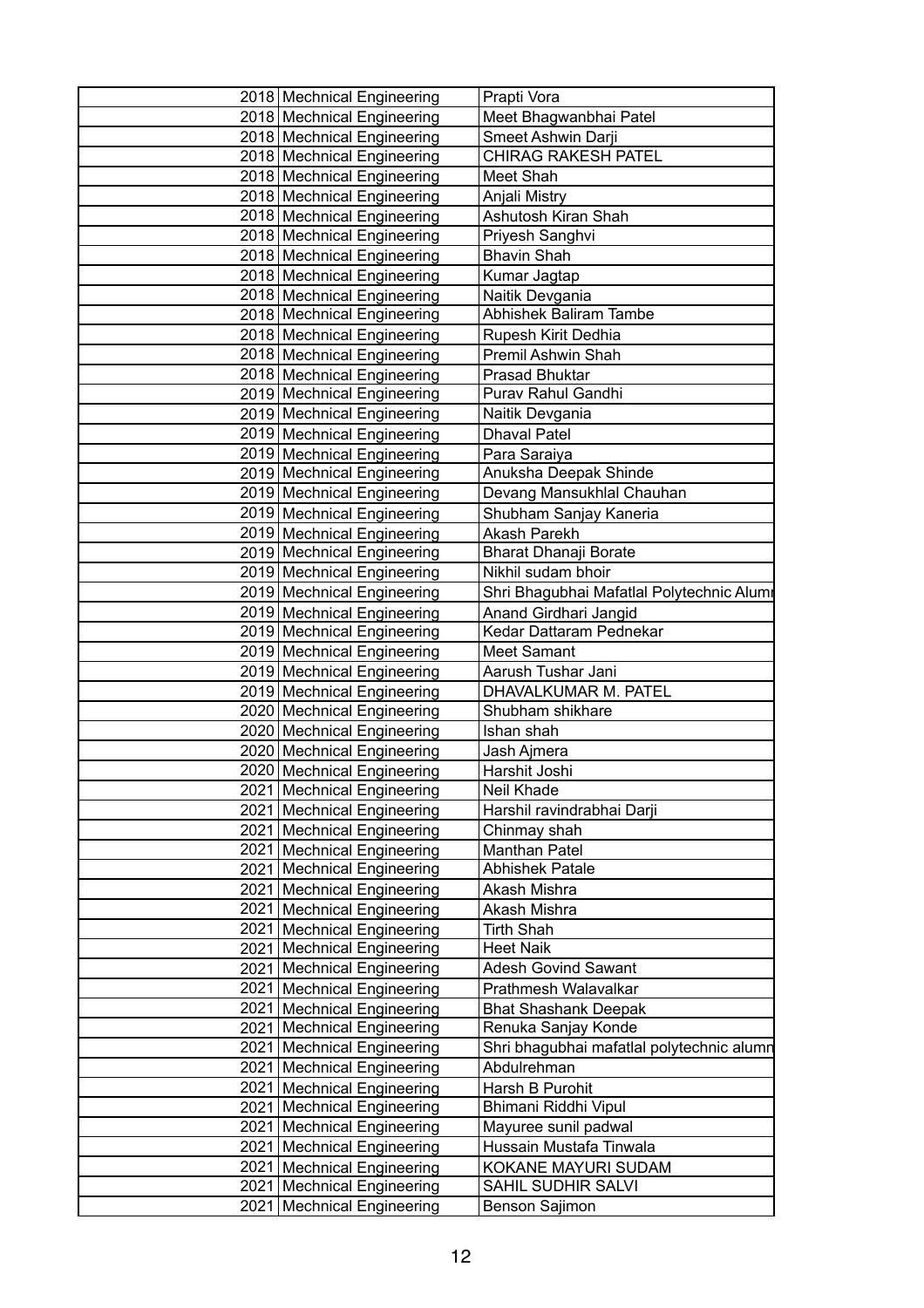| 2021 Mechnical Engineering   | Shubham Manohar Dhurandhar                |
|------------------------------|-------------------------------------------|
| 2021 Mechnical Engineering   | <b>Rahul Das</b>                          |
| 2021 Mechnical Engineering   | PRASHANT PAWAR                            |
| 2021   Mechnical Engineering | Anilkumar Dayaram Jaiswar                 |
| 2021   Mechnical Engineering | Kedare Abhishek Sanjay                    |
| 2021 Mechnical Engineering   | <b>Abdul Samad Sutriwala</b>              |
| 2021 Mechnical Engineering   | <b>Abdul Samad Sutriwala</b>              |
| 2021   Mechnical Engineering | Jainvi Dalpat Waghela                     |
| 2021   Mechnical Engineering | Varun Sakalkale                           |
| 2021 Mechnical Engineering   | Shane Aaron Amanna                        |
| 2021 Mechnical Engineering   | Abdulrehman Kapadia                       |
| 2021   Mechnical Engineering | Rajas Biliye                              |
| 2021   Mechnical Engineering | Naitik Panchal                            |
| 2021 Mechnical Engineering   | Benson Sajimon                            |
| 2021 Mechnical Engineering   | Tirth Dinesh Darji                        |
| 2021 Mechnical Engineering   | Mohammed Ammar Dadani                     |
| 2021 Mechnical Engineering   | Mohammad Ammar Dadani                     |
| 2021   Mechnical Engineering | Sakshi Dattaram Thik                      |
| 2021 Mechnical Engineering   | Mohammed Ammar Dadani                     |
| 2021 Mechnical Engineering   | Chintan V Patel                           |
| 2021 Mechnical Engineering   | Saakshi Rajendra Nile                     |
| 2021 Mechnical Engineering   | Pinank Parikh                             |
| 2021 Mechnical Engineering   | Aarti Jayprakash Chaurasiya               |
| 2021   Mechnical Engineering | OM LAD                                    |
| 2021 Mechnical Engineering   | Dharmik Chetan Doshi                      |
| 2021 Mechnical Engineering   | Aman Pankaj Darji                         |
| 2021 Mechnical Engineering   | <b>HET SHAH</b>                           |
| 2021   Mechnical Engineering | Shane Aaron Amanna                        |
| 2021   Mechnical Engineering | Harshil Darji                             |
| 2021 Mechnical Engineering   | Jasmin Narshi Jamariya                    |
| 2021 Mechnical Engineering   | Dharmik Doshi                             |
| 2021   Mechnical Engineering | Mayuri Sudam Kokane                       |
| 2021   Mechnical Engineering | Varun Sakalkale                           |
| 2021   Mechnical Engineering | Saakshi Nile                              |
| 2021 Mechnical Engineering   | Tirth shah                                |
| 2021   Mechnical Engineering | Jasmin Narshi Jamariya                    |
| 2021 Mechnical Engineering   | Rugved Bhushan Lohar                      |
| 2021   Mechnical Engineering | Chintan Patel                             |
| 2021   Mechnical Engineering | Tirth Dineshbhai darji                    |
| 1968 Electrical Engineering  | Dinesh N. Bharwada                        |
| 1971 Electrical Engineering  | Pankaj Vallabhji Savla                    |
| 1971 Electrical Engineering  | Avinash Sawant                            |
| 1973 Electrical Engineering  | Vijaychandra b patel                      |
| 1973 Electrical Engineering  | Anil Lilwa                                |
| 1974 Electrical Engineering  | S Ravindranath                            |
| 1975 Electrical Engineering  | KISHOR UMEDLAL NAGORI                     |
| 1979 Electrical Engineering  | Shri Bhagubhai Mafatlal Polytechnic Alumr |
| 1981 Electrical Engineering  | Sameer Lokre                              |
| 1981 Electrical Engineering  | Sameer Vijayakar                          |
| 1982 Electrical Engineering  | Sunil Kankekar                            |
| 1982 Electrical Engineering  | Sunil Kankekar                            |
| 1985 Electrical Engineering  | DILIP N SHINDE                            |
| 1987 Electrical Engineering  | Pramod Uttam Nagrale                      |
| 1987 Electrical Engineering  | Dhirendra Kanabar                         |
| 1987 Electrical Engineering  | Shabbir                                   |
| 1988 Electrical Engineering  | Manoj Nirgudkar                           |
| 1989 Electrical Engineering  | Vivek Ramchandra Lele                     |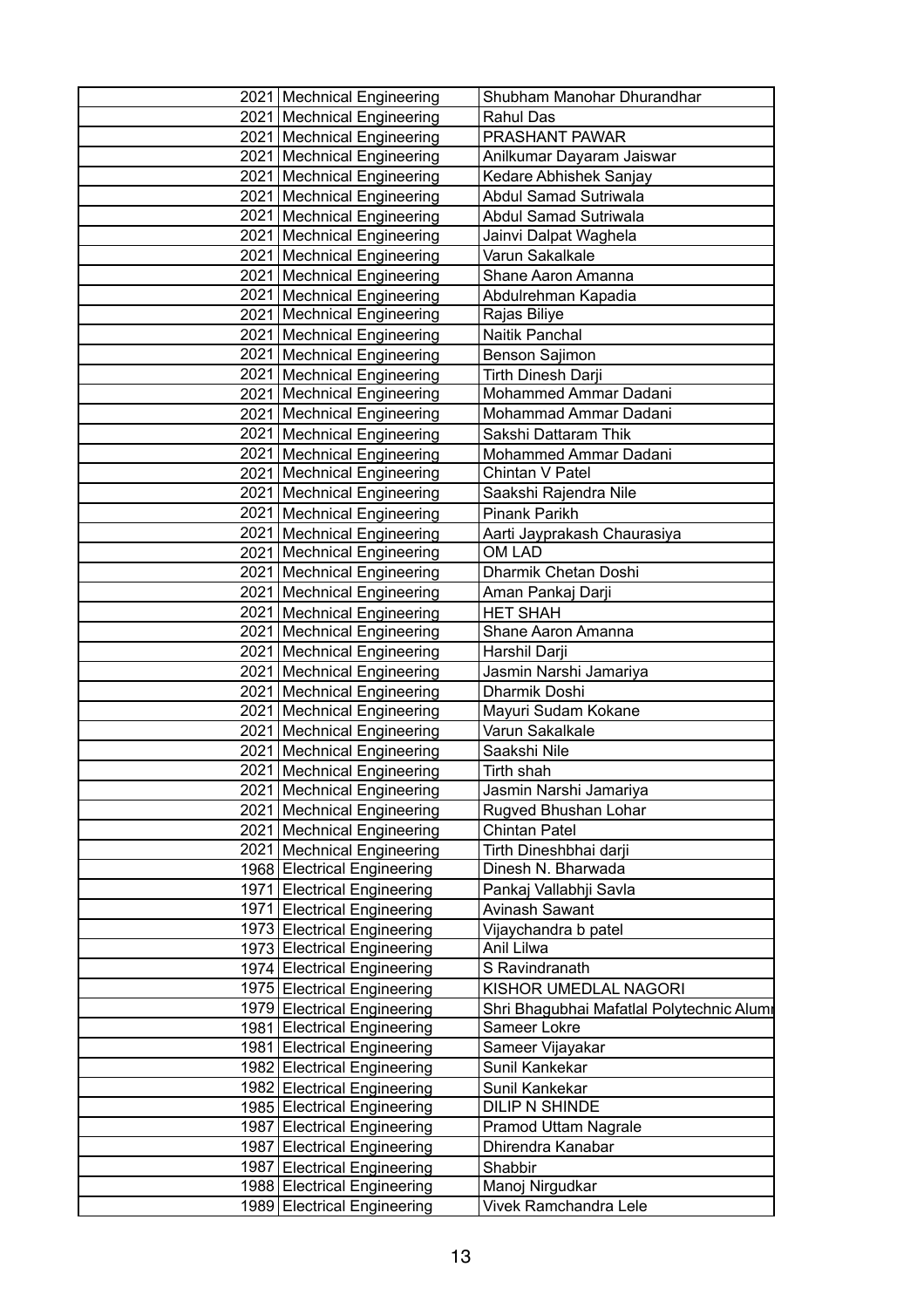| 1989 Electrical Engineering | Kelavani mandal                           |
|-----------------------------|-------------------------------------------|
| 1989 Electrical Engineering | Girishkumar Chhabildas Solanki            |
| 1989 Electrical Engineering | Prakash madhukar Gavli                    |
| 1989 Electrical Engineering | Shri Bhagubhai Mafatlal Polytechnic Alumr |
| 1989 Electrical Engineering | Shree bhagubhai Mafatlal Polytechnic      |
| 1989 Electrical Engineering | <b>SANJAY GAJARIA</b>                     |
| 1989 Electrical Engineering | Anishkumar R Master                       |
| 1990 Electrical Engineering | Rajesh Kotak                              |
| 1994 Electrical Engineering | Simon Domnic Tuscano.                     |
| 1995 Electrical Engineering | <b>Bhavesh Gunjal</b>                     |
| 1995 Electrical Engineering | Alumni Meet                               |
| 1997 Electrical Engineering | Mohit Rathod                              |
| 1998 Electrical Engineering | Mrs. Jyoti Kulkarni                       |
| 1998 Electrical Engineering | <b>Ashish Patel</b>                       |
| 1998 Electrical Engineering | Namdeo Dattu Adate                        |
| 1998 Electrical Engineering | Namdeo Dattu Adate                        |
| 1998 Electrical Engineering | Namdeo Dattu Adate                        |
| 1998 Electrical Engineering | Namdeo Adate                              |
| 1999 Electrical Engineering | <b>KARAN SHAH</b>                         |
| 1999 Electrical Engineering | Poonam P Giri                             |
| 1999 Electrical Engineering | Poonam P Giri                             |
| 1999 Electrical Engineering | <b>SUNIL WALA</b>                         |
| 2003 Electrical Engineering | <b>Hiral Mehta</b>                        |
| 2003 Electrical Engineering | Sushant Ranshur                           |
| 2003 Electrical Engineering | Shruti kashyap javeri                     |
| 2003 Electrical Engineering | Karan Shah                                |
| 2003 Electrical Engineering | Paresh Todkari                            |
| 2004 Electrical Engineering | Pratik Parekh                             |
| 2004 Electrical Engineering | Amol Malgaonkar                           |
| 2004 Electrical Engineering | <b>Hiren Banker</b>                       |
| 2006 Electrical Engineering | Ritesh shah                               |
| 2006 Electrical Engineering | Pratik Pravin Shah                        |
| 2006 Electrical Engineering | Krunal Devendra Bhavsar                   |
| 2007 Electrical Engineering | Ajit                                      |
| 2007 Electrical Engineering | Bhumit D. Pipalia                         |
| 2007 Electrical Engineering | Kalpeshbhai narsinhabhai patel            |
| 2008 Electrical Engineering | Shaka. Jadhav                             |
| 2008 Electrical Engineering | Shah Ruchita                              |
| 2008 Electrical Engineering | Shah Ruchita                              |
| 2008 Electrical Engineering | Pratik Shah                               |
| 2008 Electrical Engineering | Krupa Mithil Shah                         |
| 2009 Electrical Engineering | Mitesh Shah                               |
| 2010 Electrical Engineering | Krina Shah                                |
| 2010 Electrical Engineering | Jayaksh Parmar                            |
| 2011 Electrical Engineering | Bhavini                                   |
| 2011 Electrical Engineering | <b>Bhakti Shah</b>                        |
| 2011 Electrical Engineering | Prathamesh hirve                          |
| 2011 Electrical Engineering | Rajvi shah                                |
| 2011 Electrical Engineering | Grishma Kumbhani                          |
| 2011 Electrical Engineering | Poorva Gangan                             |
| 2011 Electrical Engineering | Malgunkar Valid Mukhtar                   |
| 2011 Electrical Engineering | Yogesh Rathod                             |
| 2011 Electrical Engineering | Mahek Mehta                               |
| 2011 Electrical Engineering | Dhaval Shah                               |
| 2011 Electrical Engineering | <b>Bhakti Shah</b>                        |
| 2012 Electrical Engineering | Dhara Zaveri                              |
| 2012 Electrical Engineering | Mangesh Dube                              |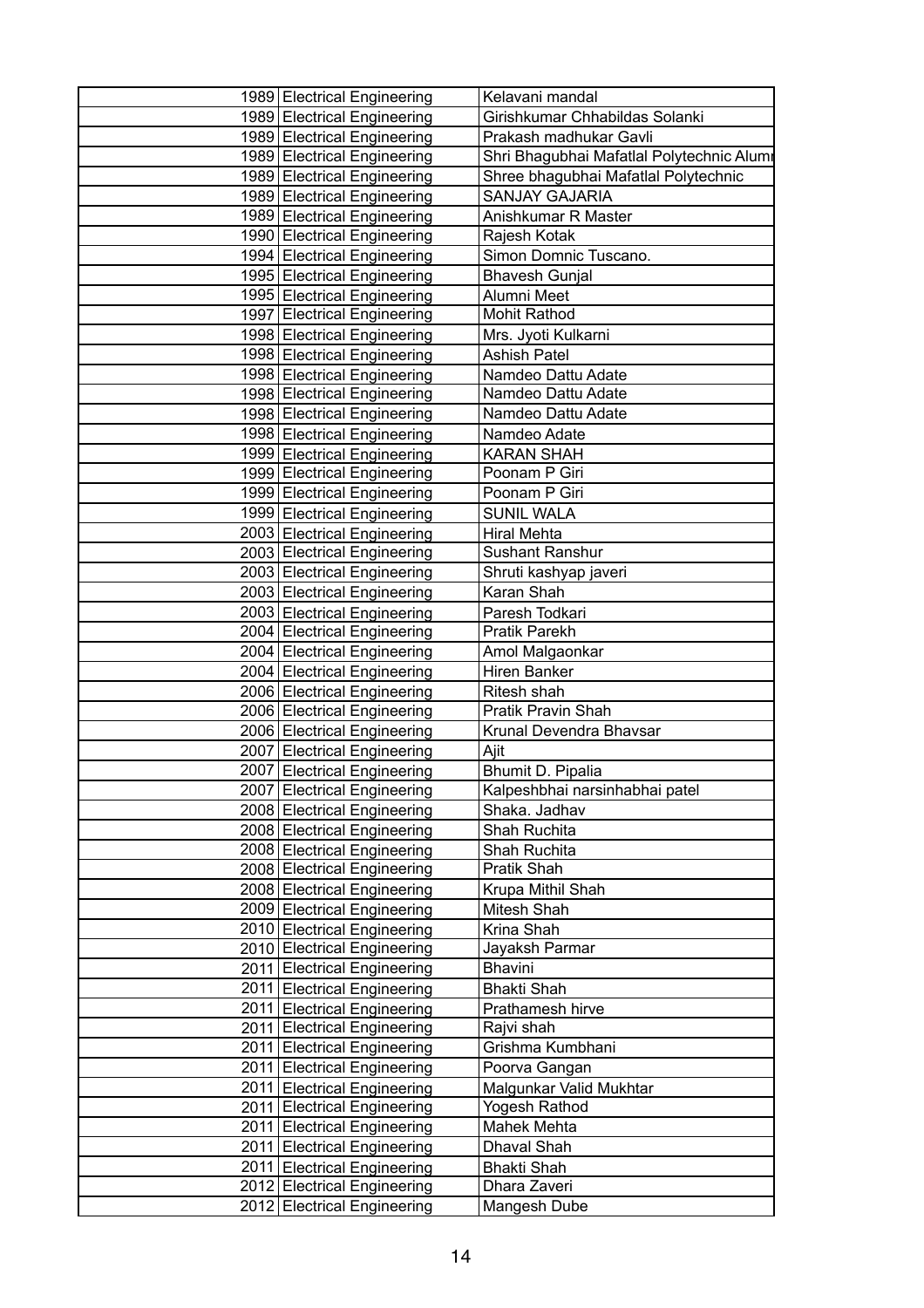| 2012 Electrical Engineering | Prasad Maruti Chavan       |
|-----------------------------|----------------------------|
| 2012 Electrical Engineering | Tejal Mahendra savla       |
| 2012 Electrical Engineering | Vaibhav Tambde             |
| 2012 Electrical Engineering | Patel pratik               |
| 2012 Electrical Engineering | Darshan Avinash Wagle      |
| 2012 Electrical Engineering | <b>SAMEER DESAI</b>        |
| 2012 Electrical Engineering | Dharaiya Dhaval            |
| 2013 Electrical Engineering | Arpan parekh               |
| 2013 Electrical Engineering | Shah Pooja Mukesh          |
| 2013 Electrical Engineering | Ronak Nitin Gohil          |
| 2013 Electrical Engineering | KAUSHAL RAJESH SUDRA       |
| 2014 Electrical Engineering | Jai Damania                |
| 2014 Electrical Engineering | Smita Vichare              |
| 2014 Electrical Engineering | Harsh Bhojak               |
| 2014 Electrical Engineering | Suyog Bhandari             |
| 2014 Electrical Engineering | Milan shah                 |
| 2014 Electrical Engineering | Wasim Baruni               |
| 2014 Electrical Engineering | Kashif Kazi                |
| 2014 Electrical Engineering | Pooja kokate               |
| 2014 Electrical Engineering | Pranali Anil sawant        |
| 2014 Electrical Engineering | Mahesh Madam               |
| 2014 Electrical Engineering | Shreyash Makwana           |
| 2014 Electrical Engineering | Niraj Ghelabhai Rabari     |
| 2014 Electrical Engineering | Mahesh Madam               |
| 2014 Electrical Engineering | Jai Damania                |
| 2014 Electrical Engineering | Harsh Solanki              |
| 2015 Electrical Engineering | Mohit shete                |
| 2015 Electrical Engineering | Ashish Sojitra             |
| 2015 Electrical Engineering | Chinmay Suresh Bane        |
| 2015 Electrical Engineering | Joshi Chiragee Chetan      |
| 2015 Electrical Engineering | Electrical batch 2011-2015 |
| 2015 Electrical Engineering | Rahul                      |
| 2015 Electrical Engineering | Dinkar vanjare             |
| 2015 Electrical Engineering | Akshay Ravindra Darekar    |
| 2015 Electrical Engineering | Akanksha Wala              |
| 2015 Electrical Engineering | Nikunj parmar              |
| 2015 Electrical Engineering | Jay Patel                  |
| 2015 Electrical Engineering | Akshay karangiya           |
| 2015 Electrical Engineering | MRUNMAY KUMBHARE           |
| 2015 Electrical Engineering | Sbmp                       |
| 2015 Electrical Engineering | Aditi ubale                |
| 2015 Electrical Engineering | Hardik mewada              |
| 2015 Electrical Engineering | Preet Sunil patel          |
| 2015 Electrical Engineering | Avadhut Vasant Mandavkar   |
| 2016 Electrical Engineering | Rupam                      |
| 2016 Electrical Engineering | Rahul Ramprasad Gupta      |
| 2016 Electrical Engineering | Nimish Raut                |
| 2016 Electrical Engineering | Shailesh Rayani            |
| 2016 Electrical Engineering | Jay Arun wala              |
| 2016 Electrical Engineering | Kinjal tank                |
| 2016 Electrical Engineering | Swapnil Nandkishor Teli    |
| 2016 Electrical Engineering | <b>Vishal Mistry</b>       |
| 2016 Electrical Engineering | Ramzan ali I r salmani     |
| 2016 Electrical Engineering | Kevin Shah                 |
| 2016 Electrical Engineering | Kinjal Rashmikant Shah     |
| 2016 Electrical Engineering | Rahul Gupta                |
| 2016 Electrical Engineering | Harshal Ugawekar           |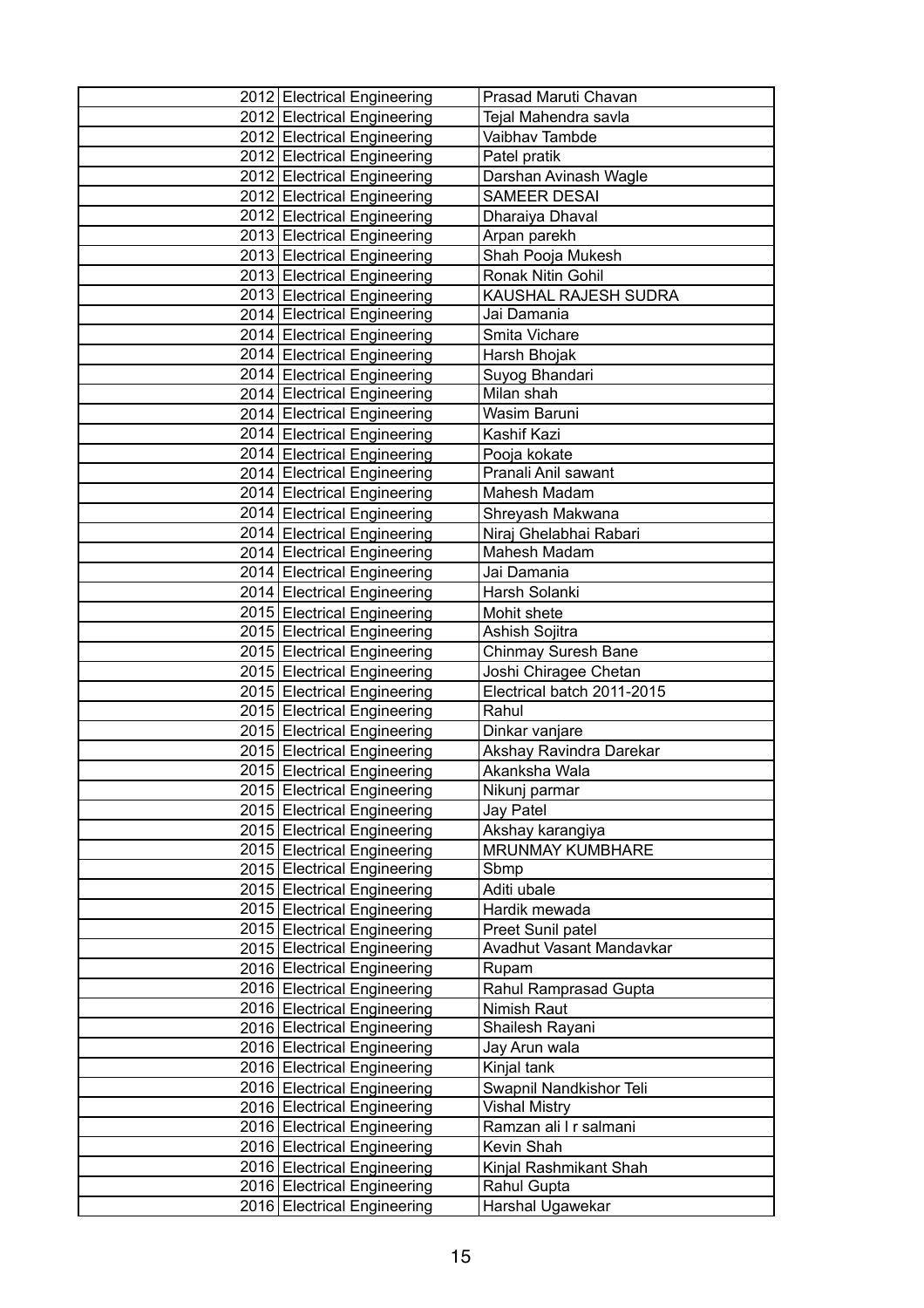| 2016 Electrical Engineering                                | Kevin Mayur Shah                    |
|------------------------------------------------------------|-------------------------------------|
| 2016 Electrical Engineering                                | Nimish Anil Raut                    |
| 2016 Electrical Engineering                                | Harshal Darshan Ugawekar            |
| 2016 Electrical Engineering                                | <b>Mohit Rathod</b>                 |
| 2017 Electrical Engineering                                | Shivam Jagdish Maurya               |
| 2017 Electrical Engineering                                | Sumit Nathuram Jadhav               |
| 2017 Electrical Engineering                                | Salonee Dakhave                     |
| 2017 Electrical Engineering                                | Kruti Rajeev Shah                   |
| 2017 Electrical Engineering                                | Gayatri Sunil Gadgul                |
| 2017 Electrical Engineering                                | Darshan Makwana                     |
| 2017 Electrical Engineering                                | <b>Hiral Mehta</b>                  |
| 2017 Electrical Engineering                                | Ronak Nitinbhai Gohil               |
| 2017 Electrical Engineering                                | Aniket Dilip Todankar               |
| 2017 Electrical Engineering                                | Kaushal Rajesh Sudra                |
| 2017 Electrical Engineering                                | Priti Deshmukh                      |
| 2017 Electrical Engineering                                | Sai parab                           |
| 2017 Electrical Engineering                                | Harshal Vijay Sitapara              |
| 2017 Electrical Engineering                                | Gangaram Yedage                     |
| 2017 Electrical Engineering                                | Tejasvi Sohani                      |
| 2017 Electrical Engineering                                | Bijen Shah                          |
| 2017 Electrical Engineering                                | Shubham P. Gamre                    |
| 2017 Electrical Engineering                                | Shreya Mevada                       |
| 2017 Electrical Engineering                                | Divyesh khandhedia                  |
| 2017 Electrical Engineering                                | Amey dipak khetale                  |
| 2017 Electrical Engineering                                | Rishabh Jadav                       |
| 2017 Electrical Engineering                                | Akash Prakash Rathod                |
| 2017 Electrical Engineering                                | Shreya mevada                       |
| 2017 Electrical Engineering                                | Kuldeep prasad                      |
| 2017 Electrical Engineering                                | Vinayak koduri                      |
| 2017 Electrical Engineering                                | Darshan janak makwana               |
| 2017 Electrical Engineering                                | TEJASHWIN CHANDRAKANT VAKHARIA      |
| 2017 Electrical Engineering                                | Pooja M Shah                        |
| 2017 Electrical Engineering                                | Darshan Makwana                     |
| 2017 Electrical Engineering                                | <b>Uday Vishvekar</b>               |
| 2017 Electrical Engineering                                | KAUSHAL RAJESH SUDRA                |
| 2017 Electrical Engineering                                | Kruti Shah                          |
| 2017 Electrical Engineering                                | Aniket Dilip Todankar               |
| 2017 Electrical Engineering                                | Mr. Sumit Nathuram Jadhav           |
| 2017 Electrical Engineering                                | Tejashwin Chandrakant Vakharia      |
| 2017 Electrical Engineering                                | Vinit Bharatkumar Shah              |
| 2017 Electrical Engineering                                | <b>Hiral Mehta</b>                  |
| 2017 Electrical Engineering                                | Dipesh Vasant Solanki               |
| 2017 Electrical Engineering                                | Salonee Dakhave                     |
| 2017 Electrical Engineering                                | SHIVAM JAGDISH MAURYA               |
| 2017 Electrical Engineering                                | Harshal Sitapara                    |
| 2017 Electrical Engineering                                | Dipesh Vasant Solanki               |
| 2017 Electrical Engineering                                | Amey dipak khetale                  |
| 2017 Electrical Engineering                                | Gayatri Sunil Gadgul                |
| 2017 Electrical Engineering                                | Sojitra Dhaval Dinesh               |
| 2017 Electrical Engineering                                | Pooja Mukesh Shah                   |
| 2018 Electrical Engineering<br>2018 Electrical Engineering | <b>Tanay Mistry</b><br>Shweta Pawar |
| 2018 Electrical Engineering                                | Devangee Bhurawalla                 |
| 2018 Electrical Engineering                                | Divyesh Mehta                       |
| 2018 Electrical Engineering                                | HIREN JAYANTIBHAI KACHHADIYA        |
| 2018 Electrical Engineering                                | Chauhan Komal Paresh                |
| 2018 Electrical Engineering                                | Shweta Pawar                        |
|                                                            |                                     |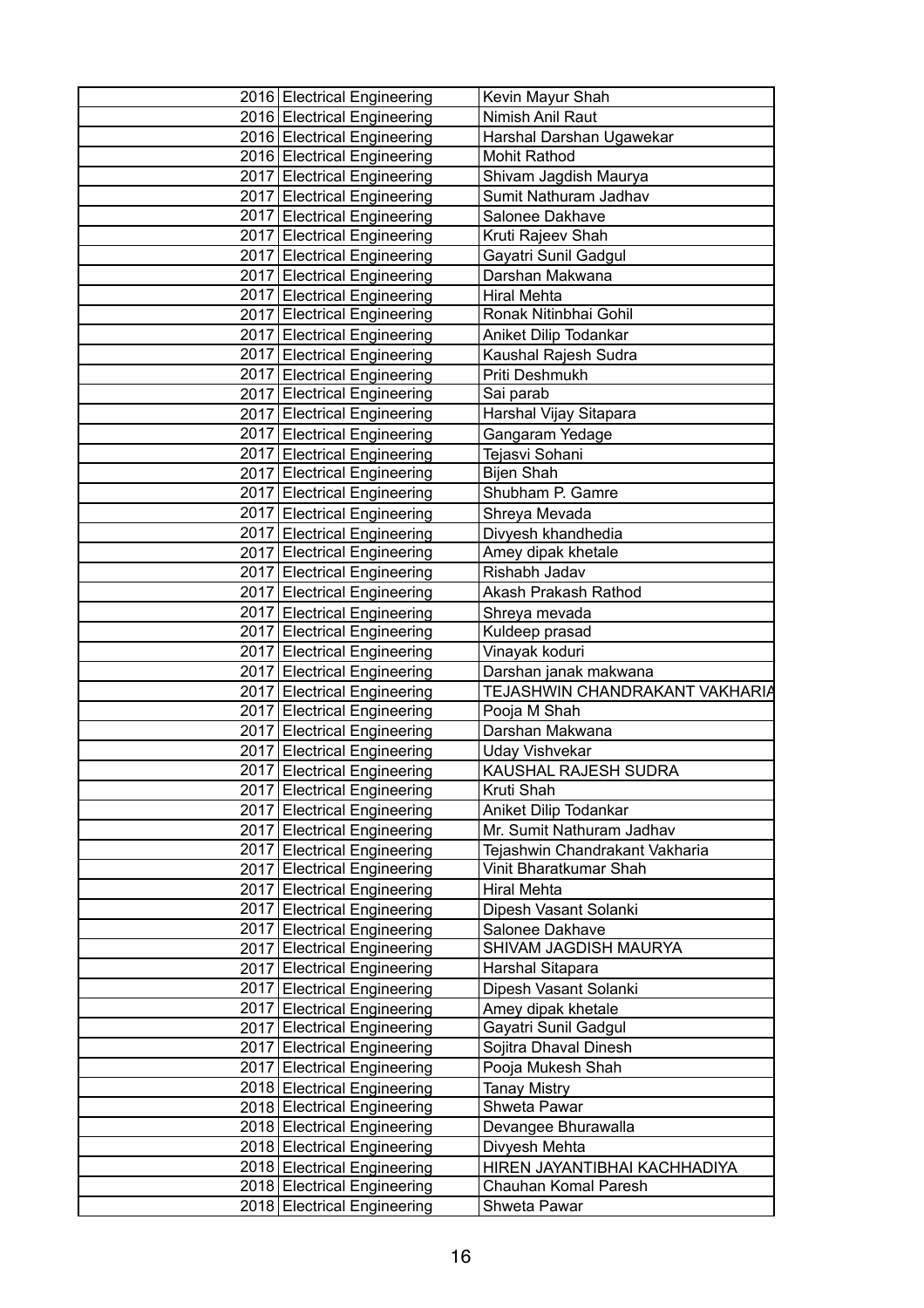| 2018 Electrical Engineering   | Shreya maheshbhai jagani   |
|-------------------------------|----------------------------|
| 2018 Electrical Engineering   | Priya Gupta                |
| 2018 Electrical Engineering   | Rudranarayan Yadav         |
| 2018 Electrical Engineering   | Parth Dodia                |
| 2018 Electrical Engineering   | Mihir Rina Nanjiani        |
| 2018 Electrical Engineering   | Nilesh Dubey               |
| 2018 Electrical Engineering   | Nilesh Dubey               |
| 2018 Electrical Engineering   | Dhwani Parmar              |
| 2018 Electrical Engineering   | <b>Adarsh Unnithan</b>     |
| 2018 Electrical Engineering   | Jaykumar kantibhai lakhani |
| 2018 Electrical Engineering   | Yash                       |
| 2018 Electrical Engineering   | Madhura maruti salunke     |
| 2018 Electrical Engineering   | Pratik Mevada              |
| 2018 Electrical Engineering   | Shweta Desai               |
| 2018 Electrical Engineering   | Shweta Balu Pawar          |
| 2018 Electrical Engineering   | <b>Tanay Mistry</b>        |
| 2018 Electrical Engineering   | Jaykumar kantibhai lakhani |
| 2018 Electrical Engineering   | Paras Shah                 |
| 2018 Electrical Engineering   | Pranali Dnyaneshwar Barne  |
| 2018 Electrical Engineering   | Shweta Desai               |
| 2018 Electrical Engineering   | Shweta Desai               |
| 2018 Electrical Engineering   | Jigar Pandya               |
| 2019 Electrical Engineering   | Mihir Rina Nanjiani        |
| 2019 Electrical Engineering   | Lalit prakash sonar        |
| 2019 Electrical Engineering   | Mihir Rina Nanjiani        |
| 2019 Electrical Engineering   | Divya kaluram vekhande     |
| 2019 Electrical Engineering   | Parth Anil Dodia           |
| 2020 Electrical Engineering   | Raj Goswami                |
| 2021   Electrical Engineering | Vedant vanjole             |
| 2021 Electrical Engineering   | Chirag Manish Jarwiala     |
| 2021 Electrical Engineering   | Sudhir suresh pandey       |
| 2021 Electrical Engineering   | Niketan Tivarkar           |
| 2021 Electrical Engineering   | Manasvi Gosavi             |
| 2021 Electrical Engineering   | Gorry jayshree             |
| 2021 Electrical Engineering   | Akash Kumar Rammilan Pasi  |
| 2021 Electrical Engineering   | Harsh Santosh Yadav        |
| 2021 Electrical Engineering   | Atharva Mohan Kulkarni     |
| 2021 Electrical Engineering   | Ameer Rafi Shaikh          |
| 2021 Electrical Engineering   | Manish Prajapati           |
| 2021 Electrical Engineering   | Dhruv Panchal              |
| 2021 Electrical Engineering   | Ansh Sanjay Singh          |
| 2021 Electrical Engineering   | Rushiket Ajay Tambe        |
| 2021 Electrical Engineering   | Manas rajesh pawar         |
| 2021   Electrical Engineering | Parag Chawhan              |
| 2021 Electrical Engineering   | Jay Dilip Patel            |
| 2021 Electrical Engineering   | Rupesh Humbe               |
|                               |                            |
| 2021 Electrical Engineering   | <b>Manas Eknath Rokade</b> |
|                               |                            |
| 2021 Electrical Engineering   | Dhimahi Mahesh Walendra    |
| 2021 Electrical Engineering   | Rohit Arnalkar             |
| 2021 Electrical Engineering   | Anurag Mahesh Ambhire      |
| 2021 Electrical Engineering   | Subodh nagvekar            |
| 2021 Electrical Engineering   | Sanket Tayade              |
| 2021 Electrical Engineering   | Ansari Jinat Rashid        |
| 2021 Electrical Engineering   | Mansi Prakash Sawant       |
|                               |                            |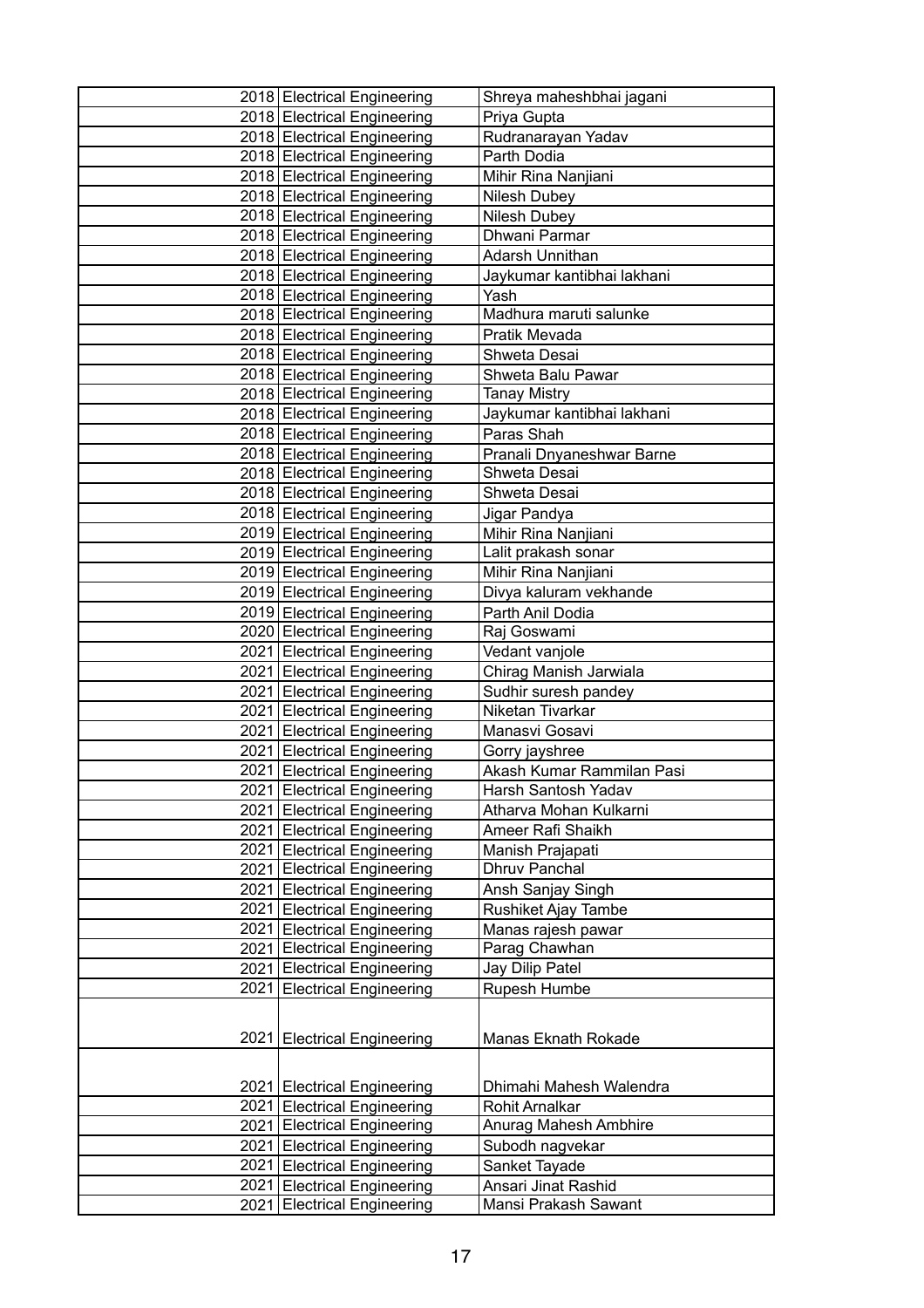| 2021 Electrical Engineering<br>Harshali Bagale<br>2021 Electrical Engineering<br>Ansari Jinat Rashid<br>2021 Electrical Engineering<br>Sayyed Saif Ali<br><b>MANSI PRAKASH SAWANT</b><br>2021 Electrical Engineering<br>2021 Electrical Engineering<br>Ansh Sanjay Singh<br>2021 Electrical Engineering<br>Ansari Jinat Rashid<br>1972 Industrial Electronics<br>PANKAJ K VORA<br>1975 Industrial Electronics<br>R. I. Koshi<br>1975 Industrial Electronics<br>Mangalmurti P. M.<br>1975 Industrial Electronics<br><b>AMOGH S KIRTIKAR</b><br>1976 Industrial Electronics<br>Sanjay Bellare<br>1976 Industrial Electronics<br>KIRIT S. SAVLA<br>1980 Industrial Electronics<br>nikhil r trivedi<br>1980 Industrial Electronics<br>nikhil r trivedi<br>1980 Industrial Electronics<br>nikhil r trivedi<br>Kiran Gholap<br>1984   Industrial Electronics<br>1991 Industrial Electronics<br><b>Balasaheb Sudam Kamble</b><br>1994 Industrial Electronics<br>Komal mandar Apte<br>1995 Industrial Electronics<br>SBM polytechnic<br>2000 Industrial Electronics<br>Pillai maridas<br>2000 Industrial Electronics<br>UMESH VISHNU CHAVAN<br>2002 Industrial Electronics<br>Chirag Vora<br>DEVEN D PATEL<br>2002 Industrial Electronics<br>2002 Industrial Electronics<br>Riddhi Mehta Sodani<br>2002 Industrial Electronics<br><b>Hiren Amrutlal Tank</b><br>2002 Industrial Electronics<br><b>Bijal Mehta</b><br>Krunalkumar Shamjibhai Rathod<br>2002 Industrial Electronics<br>2002 Industrial Electronics<br><b>Samir Mistry</b><br>2002 Industrial Electronics<br>Gaurav Chavan<br>2002 Industrial Electronics<br>Sarvesh Sakpal<br>2002 Industrial Electronics<br>Ankush kannaw<br>2003 Industrial Electronics<br>Daksh Pandya<br>2003 Industrial Electronics<br>Gorakh Wagh<br>2003 Industrial Electronics<br>Khushboo Badani<br>2003   Industrial Electronics<br>Jimit shah<br>2003 Industrial Electronics<br>Jilpa velji gada<br>2003 Industrial Electronics<br>Uravesh Navinchandra vora<br>2003 Industrial Electronics<br>Gorakh Wagh<br>Saurabh Gandhi<br>2003 Industrial Electronics<br>Hemali Desai<br>2004 Industrial Electronics<br>2006 Industrial Electronics<br>priyank mehta<br>2007 Industrial Electronics<br>Sagar Shah<br>2007 Industrial Electronics<br>Nirav Shah<br>2008   Industrial Electronics<br>Vipresh Prakash Shah<br>2008 Industrial Electronics<br>Vipresh Prakash Shah<br>2009 Industrial Electronics<br>Kushal Parmar<br>2009 Industrial Electronics<br>Nimesh Doshi<br>2010 Industrial Electronics<br><b>Bhavesh Patil</b><br>2010 Industrial Electronics<br>Patel Umang<br>2012 Industrial Electronics<br>Kinjal yogesh ashra<br>2012 Industrial Electronics<br>Vikram ganesh Gothal<br>Shekhar Kumbhar<br>2012 Industrial Electronics<br>2012 Industrial Electronics<br>Sagar Manharlal Shah<br>2012 Industrial Electronics<br>nayan shailendra chaudhari<br>PRAVIN MHATRE<br>2012 Industrial Electronics<br>2012   Industrial Electronics<br>Rohan Patil | 2021 Electrical Engineering | Manasvi Vinod Gosavi |
|----------------------------------------------------------------------------------------------------------------------------------------------------------------------------------------------------------------------------------------------------------------------------------------------------------------------------------------------------------------------------------------------------------------------------------------------------------------------------------------------------------------------------------------------------------------------------------------------------------------------------------------------------------------------------------------------------------------------------------------------------------------------------------------------------------------------------------------------------------------------------------------------------------------------------------------------------------------------------------------------------------------------------------------------------------------------------------------------------------------------------------------------------------------------------------------------------------------------------------------------------------------------------------------------------------------------------------------------------------------------------------------------------------------------------------------------------------------------------------------------------------------------------------------------------------------------------------------------------------------------------------------------------------------------------------------------------------------------------------------------------------------------------------------------------------------------------------------------------------------------------------------------------------------------------------------------------------------------------------------------------------------------------------------------------------------------------------------------------------------------------------------------------------------------------------------------------------------------------------------------------------------------------------------------------------------------------------------------------------------------------------------------------------------------------------------------------------------------------------------------------------------------------------------------------------------------------------------------------------------------------------------------------------------------------------------------------------------------------------------------------------------------------------------------------------------------------------------------------------------------------------------------------------------------------------------------------------------------------------------------|-----------------------------|----------------------|
|                                                                                                                                                                                                                                                                                                                                                                                                                                                                                                                                                                                                                                                                                                                                                                                                                                                                                                                                                                                                                                                                                                                                                                                                                                                                                                                                                                                                                                                                                                                                                                                                                                                                                                                                                                                                                                                                                                                                                                                                                                                                                                                                                                                                                                                                                                                                                                                                                                                                                                                                                                                                                                                                                                                                                                                                                                                                                                                                                                                              |                             |                      |
|                                                                                                                                                                                                                                                                                                                                                                                                                                                                                                                                                                                                                                                                                                                                                                                                                                                                                                                                                                                                                                                                                                                                                                                                                                                                                                                                                                                                                                                                                                                                                                                                                                                                                                                                                                                                                                                                                                                                                                                                                                                                                                                                                                                                                                                                                                                                                                                                                                                                                                                                                                                                                                                                                                                                                                                                                                                                                                                                                                                              |                             |                      |
|                                                                                                                                                                                                                                                                                                                                                                                                                                                                                                                                                                                                                                                                                                                                                                                                                                                                                                                                                                                                                                                                                                                                                                                                                                                                                                                                                                                                                                                                                                                                                                                                                                                                                                                                                                                                                                                                                                                                                                                                                                                                                                                                                                                                                                                                                                                                                                                                                                                                                                                                                                                                                                                                                                                                                                                                                                                                                                                                                                                              |                             |                      |
|                                                                                                                                                                                                                                                                                                                                                                                                                                                                                                                                                                                                                                                                                                                                                                                                                                                                                                                                                                                                                                                                                                                                                                                                                                                                                                                                                                                                                                                                                                                                                                                                                                                                                                                                                                                                                                                                                                                                                                                                                                                                                                                                                                                                                                                                                                                                                                                                                                                                                                                                                                                                                                                                                                                                                                                                                                                                                                                                                                                              |                             |                      |
|                                                                                                                                                                                                                                                                                                                                                                                                                                                                                                                                                                                                                                                                                                                                                                                                                                                                                                                                                                                                                                                                                                                                                                                                                                                                                                                                                                                                                                                                                                                                                                                                                                                                                                                                                                                                                                                                                                                                                                                                                                                                                                                                                                                                                                                                                                                                                                                                                                                                                                                                                                                                                                                                                                                                                                                                                                                                                                                                                                                              |                             |                      |
|                                                                                                                                                                                                                                                                                                                                                                                                                                                                                                                                                                                                                                                                                                                                                                                                                                                                                                                                                                                                                                                                                                                                                                                                                                                                                                                                                                                                                                                                                                                                                                                                                                                                                                                                                                                                                                                                                                                                                                                                                                                                                                                                                                                                                                                                                                                                                                                                                                                                                                                                                                                                                                                                                                                                                                                                                                                                                                                                                                                              |                             |                      |
|                                                                                                                                                                                                                                                                                                                                                                                                                                                                                                                                                                                                                                                                                                                                                                                                                                                                                                                                                                                                                                                                                                                                                                                                                                                                                                                                                                                                                                                                                                                                                                                                                                                                                                                                                                                                                                                                                                                                                                                                                                                                                                                                                                                                                                                                                                                                                                                                                                                                                                                                                                                                                                                                                                                                                                                                                                                                                                                                                                                              |                             |                      |
|                                                                                                                                                                                                                                                                                                                                                                                                                                                                                                                                                                                                                                                                                                                                                                                                                                                                                                                                                                                                                                                                                                                                                                                                                                                                                                                                                                                                                                                                                                                                                                                                                                                                                                                                                                                                                                                                                                                                                                                                                                                                                                                                                                                                                                                                                                                                                                                                                                                                                                                                                                                                                                                                                                                                                                                                                                                                                                                                                                                              |                             |                      |
|                                                                                                                                                                                                                                                                                                                                                                                                                                                                                                                                                                                                                                                                                                                                                                                                                                                                                                                                                                                                                                                                                                                                                                                                                                                                                                                                                                                                                                                                                                                                                                                                                                                                                                                                                                                                                                                                                                                                                                                                                                                                                                                                                                                                                                                                                                                                                                                                                                                                                                                                                                                                                                                                                                                                                                                                                                                                                                                                                                                              |                             |                      |
|                                                                                                                                                                                                                                                                                                                                                                                                                                                                                                                                                                                                                                                                                                                                                                                                                                                                                                                                                                                                                                                                                                                                                                                                                                                                                                                                                                                                                                                                                                                                                                                                                                                                                                                                                                                                                                                                                                                                                                                                                                                                                                                                                                                                                                                                                                                                                                                                                                                                                                                                                                                                                                                                                                                                                                                                                                                                                                                                                                                              |                             |                      |
|                                                                                                                                                                                                                                                                                                                                                                                                                                                                                                                                                                                                                                                                                                                                                                                                                                                                                                                                                                                                                                                                                                                                                                                                                                                                                                                                                                                                                                                                                                                                                                                                                                                                                                                                                                                                                                                                                                                                                                                                                                                                                                                                                                                                                                                                                                                                                                                                                                                                                                                                                                                                                                                                                                                                                                                                                                                                                                                                                                                              |                             |                      |
|                                                                                                                                                                                                                                                                                                                                                                                                                                                                                                                                                                                                                                                                                                                                                                                                                                                                                                                                                                                                                                                                                                                                                                                                                                                                                                                                                                                                                                                                                                                                                                                                                                                                                                                                                                                                                                                                                                                                                                                                                                                                                                                                                                                                                                                                                                                                                                                                                                                                                                                                                                                                                                                                                                                                                                                                                                                                                                                                                                                              |                             |                      |
|                                                                                                                                                                                                                                                                                                                                                                                                                                                                                                                                                                                                                                                                                                                                                                                                                                                                                                                                                                                                                                                                                                                                                                                                                                                                                                                                                                                                                                                                                                                                                                                                                                                                                                                                                                                                                                                                                                                                                                                                                                                                                                                                                                                                                                                                                                                                                                                                                                                                                                                                                                                                                                                                                                                                                                                                                                                                                                                                                                                              |                             |                      |
|                                                                                                                                                                                                                                                                                                                                                                                                                                                                                                                                                                                                                                                                                                                                                                                                                                                                                                                                                                                                                                                                                                                                                                                                                                                                                                                                                                                                                                                                                                                                                                                                                                                                                                                                                                                                                                                                                                                                                                                                                                                                                                                                                                                                                                                                                                                                                                                                                                                                                                                                                                                                                                                                                                                                                                                                                                                                                                                                                                                              |                             |                      |
|                                                                                                                                                                                                                                                                                                                                                                                                                                                                                                                                                                                                                                                                                                                                                                                                                                                                                                                                                                                                                                                                                                                                                                                                                                                                                                                                                                                                                                                                                                                                                                                                                                                                                                                                                                                                                                                                                                                                                                                                                                                                                                                                                                                                                                                                                                                                                                                                                                                                                                                                                                                                                                                                                                                                                                                                                                                                                                                                                                                              |                             |                      |
|                                                                                                                                                                                                                                                                                                                                                                                                                                                                                                                                                                                                                                                                                                                                                                                                                                                                                                                                                                                                                                                                                                                                                                                                                                                                                                                                                                                                                                                                                                                                                                                                                                                                                                                                                                                                                                                                                                                                                                                                                                                                                                                                                                                                                                                                                                                                                                                                                                                                                                                                                                                                                                                                                                                                                                                                                                                                                                                                                                                              |                             |                      |
|                                                                                                                                                                                                                                                                                                                                                                                                                                                                                                                                                                                                                                                                                                                                                                                                                                                                                                                                                                                                                                                                                                                                                                                                                                                                                                                                                                                                                                                                                                                                                                                                                                                                                                                                                                                                                                                                                                                                                                                                                                                                                                                                                                                                                                                                                                                                                                                                                                                                                                                                                                                                                                                                                                                                                                                                                                                                                                                                                                                              |                             |                      |
|                                                                                                                                                                                                                                                                                                                                                                                                                                                                                                                                                                                                                                                                                                                                                                                                                                                                                                                                                                                                                                                                                                                                                                                                                                                                                                                                                                                                                                                                                                                                                                                                                                                                                                                                                                                                                                                                                                                                                                                                                                                                                                                                                                                                                                                                                                                                                                                                                                                                                                                                                                                                                                                                                                                                                                                                                                                                                                                                                                                              |                             |                      |
|                                                                                                                                                                                                                                                                                                                                                                                                                                                                                                                                                                                                                                                                                                                                                                                                                                                                                                                                                                                                                                                                                                                                                                                                                                                                                                                                                                                                                                                                                                                                                                                                                                                                                                                                                                                                                                                                                                                                                                                                                                                                                                                                                                                                                                                                                                                                                                                                                                                                                                                                                                                                                                                                                                                                                                                                                                                                                                                                                                                              |                             |                      |
|                                                                                                                                                                                                                                                                                                                                                                                                                                                                                                                                                                                                                                                                                                                                                                                                                                                                                                                                                                                                                                                                                                                                                                                                                                                                                                                                                                                                                                                                                                                                                                                                                                                                                                                                                                                                                                                                                                                                                                                                                                                                                                                                                                                                                                                                                                                                                                                                                                                                                                                                                                                                                                                                                                                                                                                                                                                                                                                                                                                              |                             |                      |
|                                                                                                                                                                                                                                                                                                                                                                                                                                                                                                                                                                                                                                                                                                                                                                                                                                                                                                                                                                                                                                                                                                                                                                                                                                                                                                                                                                                                                                                                                                                                                                                                                                                                                                                                                                                                                                                                                                                                                                                                                                                                                                                                                                                                                                                                                                                                                                                                                                                                                                                                                                                                                                                                                                                                                                                                                                                                                                                                                                                              |                             |                      |
|                                                                                                                                                                                                                                                                                                                                                                                                                                                                                                                                                                                                                                                                                                                                                                                                                                                                                                                                                                                                                                                                                                                                                                                                                                                                                                                                                                                                                                                                                                                                                                                                                                                                                                                                                                                                                                                                                                                                                                                                                                                                                                                                                                                                                                                                                                                                                                                                                                                                                                                                                                                                                                                                                                                                                                                                                                                                                                                                                                                              |                             |                      |
|                                                                                                                                                                                                                                                                                                                                                                                                                                                                                                                                                                                                                                                                                                                                                                                                                                                                                                                                                                                                                                                                                                                                                                                                                                                                                                                                                                                                                                                                                                                                                                                                                                                                                                                                                                                                                                                                                                                                                                                                                                                                                                                                                                                                                                                                                                                                                                                                                                                                                                                                                                                                                                                                                                                                                                                                                                                                                                                                                                                              |                             |                      |
|                                                                                                                                                                                                                                                                                                                                                                                                                                                                                                                                                                                                                                                                                                                                                                                                                                                                                                                                                                                                                                                                                                                                                                                                                                                                                                                                                                                                                                                                                                                                                                                                                                                                                                                                                                                                                                                                                                                                                                                                                                                                                                                                                                                                                                                                                                                                                                                                                                                                                                                                                                                                                                                                                                                                                                                                                                                                                                                                                                                              |                             |                      |
|                                                                                                                                                                                                                                                                                                                                                                                                                                                                                                                                                                                                                                                                                                                                                                                                                                                                                                                                                                                                                                                                                                                                                                                                                                                                                                                                                                                                                                                                                                                                                                                                                                                                                                                                                                                                                                                                                                                                                                                                                                                                                                                                                                                                                                                                                                                                                                                                                                                                                                                                                                                                                                                                                                                                                                                                                                                                                                                                                                                              |                             |                      |
|                                                                                                                                                                                                                                                                                                                                                                                                                                                                                                                                                                                                                                                                                                                                                                                                                                                                                                                                                                                                                                                                                                                                                                                                                                                                                                                                                                                                                                                                                                                                                                                                                                                                                                                                                                                                                                                                                                                                                                                                                                                                                                                                                                                                                                                                                                                                                                                                                                                                                                                                                                                                                                                                                                                                                                                                                                                                                                                                                                                              |                             |                      |
|                                                                                                                                                                                                                                                                                                                                                                                                                                                                                                                                                                                                                                                                                                                                                                                                                                                                                                                                                                                                                                                                                                                                                                                                                                                                                                                                                                                                                                                                                                                                                                                                                                                                                                                                                                                                                                                                                                                                                                                                                                                                                                                                                                                                                                                                                                                                                                                                                                                                                                                                                                                                                                                                                                                                                                                                                                                                                                                                                                                              |                             |                      |
|                                                                                                                                                                                                                                                                                                                                                                                                                                                                                                                                                                                                                                                                                                                                                                                                                                                                                                                                                                                                                                                                                                                                                                                                                                                                                                                                                                                                                                                                                                                                                                                                                                                                                                                                                                                                                                                                                                                                                                                                                                                                                                                                                                                                                                                                                                                                                                                                                                                                                                                                                                                                                                                                                                                                                                                                                                                                                                                                                                                              |                             |                      |
|                                                                                                                                                                                                                                                                                                                                                                                                                                                                                                                                                                                                                                                                                                                                                                                                                                                                                                                                                                                                                                                                                                                                                                                                                                                                                                                                                                                                                                                                                                                                                                                                                                                                                                                                                                                                                                                                                                                                                                                                                                                                                                                                                                                                                                                                                                                                                                                                                                                                                                                                                                                                                                                                                                                                                                                                                                                                                                                                                                                              |                             |                      |
|                                                                                                                                                                                                                                                                                                                                                                                                                                                                                                                                                                                                                                                                                                                                                                                                                                                                                                                                                                                                                                                                                                                                                                                                                                                                                                                                                                                                                                                                                                                                                                                                                                                                                                                                                                                                                                                                                                                                                                                                                                                                                                                                                                                                                                                                                                                                                                                                                                                                                                                                                                                                                                                                                                                                                                                                                                                                                                                                                                                              |                             |                      |
|                                                                                                                                                                                                                                                                                                                                                                                                                                                                                                                                                                                                                                                                                                                                                                                                                                                                                                                                                                                                                                                                                                                                                                                                                                                                                                                                                                                                                                                                                                                                                                                                                                                                                                                                                                                                                                                                                                                                                                                                                                                                                                                                                                                                                                                                                                                                                                                                                                                                                                                                                                                                                                                                                                                                                                                                                                                                                                                                                                                              |                             |                      |
|                                                                                                                                                                                                                                                                                                                                                                                                                                                                                                                                                                                                                                                                                                                                                                                                                                                                                                                                                                                                                                                                                                                                                                                                                                                                                                                                                                                                                                                                                                                                                                                                                                                                                                                                                                                                                                                                                                                                                                                                                                                                                                                                                                                                                                                                                                                                                                                                                                                                                                                                                                                                                                                                                                                                                                                                                                                                                                                                                                                              |                             |                      |
|                                                                                                                                                                                                                                                                                                                                                                                                                                                                                                                                                                                                                                                                                                                                                                                                                                                                                                                                                                                                                                                                                                                                                                                                                                                                                                                                                                                                                                                                                                                                                                                                                                                                                                                                                                                                                                                                                                                                                                                                                                                                                                                                                                                                                                                                                                                                                                                                                                                                                                                                                                                                                                                                                                                                                                                                                                                                                                                                                                                              |                             |                      |
|                                                                                                                                                                                                                                                                                                                                                                                                                                                                                                                                                                                                                                                                                                                                                                                                                                                                                                                                                                                                                                                                                                                                                                                                                                                                                                                                                                                                                                                                                                                                                                                                                                                                                                                                                                                                                                                                                                                                                                                                                                                                                                                                                                                                                                                                                                                                                                                                                                                                                                                                                                                                                                                                                                                                                                                                                                                                                                                                                                                              |                             |                      |
|                                                                                                                                                                                                                                                                                                                                                                                                                                                                                                                                                                                                                                                                                                                                                                                                                                                                                                                                                                                                                                                                                                                                                                                                                                                                                                                                                                                                                                                                                                                                                                                                                                                                                                                                                                                                                                                                                                                                                                                                                                                                                                                                                                                                                                                                                                                                                                                                                                                                                                                                                                                                                                                                                                                                                                                                                                                                                                                                                                                              |                             |                      |
|                                                                                                                                                                                                                                                                                                                                                                                                                                                                                                                                                                                                                                                                                                                                                                                                                                                                                                                                                                                                                                                                                                                                                                                                                                                                                                                                                                                                                                                                                                                                                                                                                                                                                                                                                                                                                                                                                                                                                                                                                                                                                                                                                                                                                                                                                                                                                                                                                                                                                                                                                                                                                                                                                                                                                                                                                                                                                                                                                                                              |                             |                      |
|                                                                                                                                                                                                                                                                                                                                                                                                                                                                                                                                                                                                                                                                                                                                                                                                                                                                                                                                                                                                                                                                                                                                                                                                                                                                                                                                                                                                                                                                                                                                                                                                                                                                                                                                                                                                                                                                                                                                                                                                                                                                                                                                                                                                                                                                                                                                                                                                                                                                                                                                                                                                                                                                                                                                                                                                                                                                                                                                                                                              |                             |                      |
|                                                                                                                                                                                                                                                                                                                                                                                                                                                                                                                                                                                                                                                                                                                                                                                                                                                                                                                                                                                                                                                                                                                                                                                                                                                                                                                                                                                                                                                                                                                                                                                                                                                                                                                                                                                                                                                                                                                                                                                                                                                                                                                                                                                                                                                                                                                                                                                                                                                                                                                                                                                                                                                                                                                                                                                                                                                                                                                                                                                              |                             |                      |
|                                                                                                                                                                                                                                                                                                                                                                                                                                                                                                                                                                                                                                                                                                                                                                                                                                                                                                                                                                                                                                                                                                                                                                                                                                                                                                                                                                                                                                                                                                                                                                                                                                                                                                                                                                                                                                                                                                                                                                                                                                                                                                                                                                                                                                                                                                                                                                                                                                                                                                                                                                                                                                                                                                                                                                                                                                                                                                                                                                                              |                             |                      |
|                                                                                                                                                                                                                                                                                                                                                                                                                                                                                                                                                                                                                                                                                                                                                                                                                                                                                                                                                                                                                                                                                                                                                                                                                                                                                                                                                                                                                                                                                                                                                                                                                                                                                                                                                                                                                                                                                                                                                                                                                                                                                                                                                                                                                                                                                                                                                                                                                                                                                                                                                                                                                                                                                                                                                                                                                                                                                                                                                                                              |                             |                      |
|                                                                                                                                                                                                                                                                                                                                                                                                                                                                                                                                                                                                                                                                                                                                                                                                                                                                                                                                                                                                                                                                                                                                                                                                                                                                                                                                                                                                                                                                                                                                                                                                                                                                                                                                                                                                                                                                                                                                                                                                                                                                                                                                                                                                                                                                                                                                                                                                                                                                                                                                                                                                                                                                                                                                                                                                                                                                                                                                                                                              |                             |                      |
|                                                                                                                                                                                                                                                                                                                                                                                                                                                                                                                                                                                                                                                                                                                                                                                                                                                                                                                                                                                                                                                                                                                                                                                                                                                                                                                                                                                                                                                                                                                                                                                                                                                                                                                                                                                                                                                                                                                                                                                                                                                                                                                                                                                                                                                                                                                                                                                                                                                                                                                                                                                                                                                                                                                                                                                                                                                                                                                                                                                              |                             |                      |
|                                                                                                                                                                                                                                                                                                                                                                                                                                                                                                                                                                                                                                                                                                                                                                                                                                                                                                                                                                                                                                                                                                                                                                                                                                                                                                                                                                                                                                                                                                                                                                                                                                                                                                                                                                                                                                                                                                                                                                                                                                                                                                                                                                                                                                                                                                                                                                                                                                                                                                                                                                                                                                                                                                                                                                                                                                                                                                                                                                                              |                             |                      |
|                                                                                                                                                                                                                                                                                                                                                                                                                                                                                                                                                                                                                                                                                                                                                                                                                                                                                                                                                                                                                                                                                                                                                                                                                                                                                                                                                                                                                                                                                                                                                                                                                                                                                                                                                                                                                                                                                                                                                                                                                                                                                                                                                                                                                                                                                                                                                                                                                                                                                                                                                                                                                                                                                                                                                                                                                                                                                                                                                                                              |                             |                      |
|                                                                                                                                                                                                                                                                                                                                                                                                                                                                                                                                                                                                                                                                                                                                                                                                                                                                                                                                                                                                                                                                                                                                                                                                                                                                                                                                                                                                                                                                                                                                                                                                                                                                                                                                                                                                                                                                                                                                                                                                                                                                                                                                                                                                                                                                                                                                                                                                                                                                                                                                                                                                                                                                                                                                                                                                                                                                                                                                                                                              |                             |                      |
|                                                                                                                                                                                                                                                                                                                                                                                                                                                                                                                                                                                                                                                                                                                                                                                                                                                                                                                                                                                                                                                                                                                                                                                                                                                                                                                                                                                                                                                                                                                                                                                                                                                                                                                                                                                                                                                                                                                                                                                                                                                                                                                                                                                                                                                                                                                                                                                                                                                                                                                                                                                                                                                                                                                                                                                                                                                                                                                                                                                              |                             |                      |
|                                                                                                                                                                                                                                                                                                                                                                                                                                                                                                                                                                                                                                                                                                                                                                                                                                                                                                                                                                                                                                                                                                                                                                                                                                                                                                                                                                                                                                                                                                                                                                                                                                                                                                                                                                                                                                                                                                                                                                                                                                                                                                                                                                                                                                                                                                                                                                                                                                                                                                                                                                                                                                                                                                                                                                                                                                                                                                                                                                                              |                             |                      |
|                                                                                                                                                                                                                                                                                                                                                                                                                                                                                                                                                                                                                                                                                                                                                                                                                                                                                                                                                                                                                                                                                                                                                                                                                                                                                                                                                                                                                                                                                                                                                                                                                                                                                                                                                                                                                                                                                                                                                                                                                                                                                                                                                                                                                                                                                                                                                                                                                                                                                                                                                                                                                                                                                                                                                                                                                                                                                                                                                                                              |                             |                      |
|                                                                                                                                                                                                                                                                                                                                                                                                                                                                                                                                                                                                                                                                                                                                                                                                                                                                                                                                                                                                                                                                                                                                                                                                                                                                                                                                                                                                                                                                                                                                                                                                                                                                                                                                                                                                                                                                                                                                                                                                                                                                                                                                                                                                                                                                                                                                                                                                                                                                                                                                                                                                                                                                                                                                                                                                                                                                                                                                                                                              |                             |                      |
|                                                                                                                                                                                                                                                                                                                                                                                                                                                                                                                                                                                                                                                                                                                                                                                                                                                                                                                                                                                                                                                                                                                                                                                                                                                                                                                                                                                                                                                                                                                                                                                                                                                                                                                                                                                                                                                                                                                                                                                                                                                                                                                                                                                                                                                                                                                                                                                                                                                                                                                                                                                                                                                                                                                                                                                                                                                                                                                                                                                              |                             |                      |
|                                                                                                                                                                                                                                                                                                                                                                                                                                                                                                                                                                                                                                                                                                                                                                                                                                                                                                                                                                                                                                                                                                                                                                                                                                                                                                                                                                                                                                                                                                                                                                                                                                                                                                                                                                                                                                                                                                                                                                                                                                                                                                                                                                                                                                                                                                                                                                                                                                                                                                                                                                                                                                                                                                                                                                                                                                                                                                                                                                                              |                             |                      |
|                                                                                                                                                                                                                                                                                                                                                                                                                                                                                                                                                                                                                                                                                                                                                                                                                                                                                                                                                                                                                                                                                                                                                                                                                                                                                                                                                                                                                                                                                                                                                                                                                                                                                                                                                                                                                                                                                                                                                                                                                                                                                                                                                                                                                                                                                                                                                                                                                                                                                                                                                                                                                                                                                                                                                                                                                                                                                                                                                                                              |                             |                      |
|                                                                                                                                                                                                                                                                                                                                                                                                                                                                                                                                                                                                                                                                                                                                                                                                                                                                                                                                                                                                                                                                                                                                                                                                                                                                                                                                                                                                                                                                                                                                                                                                                                                                                                                                                                                                                                                                                                                                                                                                                                                                                                                                                                                                                                                                                                                                                                                                                                                                                                                                                                                                                                                                                                                                                                                                                                                                                                                                                                                              |                             |                      |
|                                                                                                                                                                                                                                                                                                                                                                                                                                                                                                                                                                                                                                                                                                                                                                                                                                                                                                                                                                                                                                                                                                                                                                                                                                                                                                                                                                                                                                                                                                                                                                                                                                                                                                                                                                                                                                                                                                                                                                                                                                                                                                                                                                                                                                                                                                                                                                                                                                                                                                                                                                                                                                                                                                                                                                                                                                                                                                                                                                                              |                             |                      |
|                                                                                                                                                                                                                                                                                                                                                                                                                                                                                                                                                                                                                                                                                                                                                                                                                                                                                                                                                                                                                                                                                                                                                                                                                                                                                                                                                                                                                                                                                                                                                                                                                                                                                                                                                                                                                                                                                                                                                                                                                                                                                                                                                                                                                                                                                                                                                                                                                                                                                                                                                                                                                                                                                                                                                                                                                                                                                                                                                                                              |                             |                      |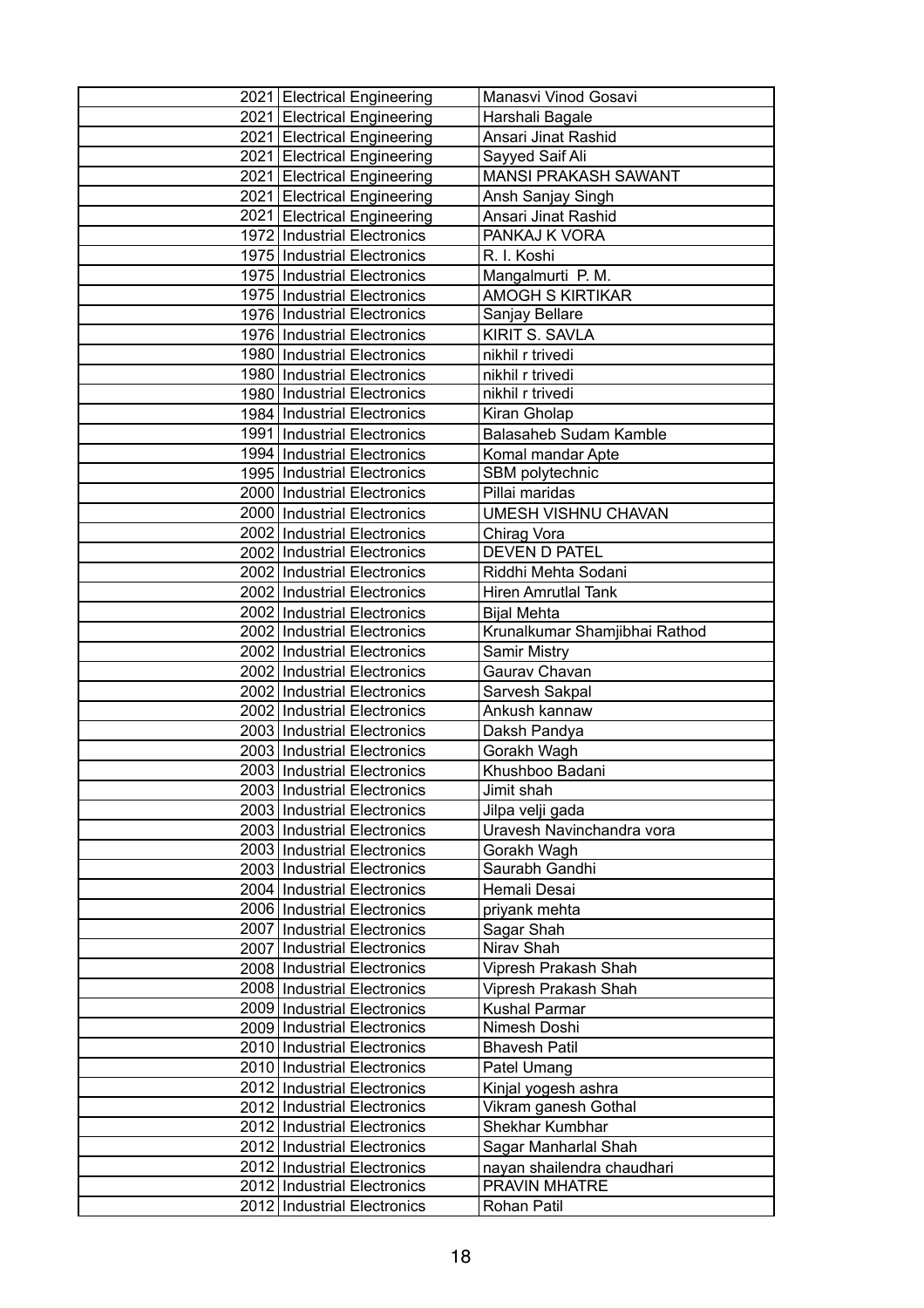| 2013 Industrial Electronics                                  | Swapneel Keluskar            |
|--------------------------------------------------------------|------------------------------|
| 2013 Industrial Electronics                                  | Nidhi Girish Kapuria         |
| 2013 Industrial Electronics                                  | Vaibhavi Desai               |
| 2013 Industrial Electronics                                  | Swapnil Patil                |
| 2013 Industrial Electronics                                  | Upasana Garasia              |
| 2013 Industrial Electronics                                  | Gopal Chandra Guchhait       |
| 2014   Industrial Electronics                                | Parth Bhatt                  |
| 2014   Industrial Electronics                                | Karishma Ratnakar Choudhari  |
| 2014 Industrial Electronics                                  | Vaibhavi manoj desai         |
| 2014 Industrial Electronics                                  | <b>Pratik Pravin Mhatre</b>  |
| 2014 Industrial Electronics                                  | Heena tailor                 |
| 2014 Industrial Electronics                                  | Shahid amin palasara         |
| 2014   Industrial Electronics                                | Parth Patel                  |
| 2014 Industrial Electronics                                  | Nidhi Kapuria                |
| 2014 Industrial Electronics                                  | Hemant suresh chavan         |
| 2014 Industrial Electronics                                  | Amol Anant Ghadi             |
| 2015 Industrial Electronics                                  | Snehal bhole                 |
| 2015 Industrial Electronics                                  | Aniruddha H Ambolkar         |
| 2015 Industrial Electronics                                  | SACHIN RAMESH AWARI          |
| 2016 Industrial Electronics                                  | Parth mistry                 |
| 2016 Industrial Electronics                                  | Maruti Muthu                 |
| 2016 Industrial Electronics                                  | Maitri Shah                  |
| 2016 Industrial Electronics                                  | Vatsal J Bavishi             |
| 2016   Industrial Electronics                                | Raj Khatri                   |
| 2016 Industrial Electronics                                  | Riddhi Kamlesh Jethava       |
| 2016 Industrial Electronics                                  | Deepshikha kundan patwa      |
| 2016 Industrial Electronics                                  | Nilesh Nandkumar Deokar      |
| 2016 Industrial Electronics                                  | Riddhi Jethava               |
| 2016 Industrial Electronics                                  | Nilesh Nandkumar Deokar      |
| 2017 Industrial Electronics                                  | Nidhi shah                   |
| 2017 Industrial Electronics                                  | <b>Shivang Patel</b>         |
| 2017   Industrial Electronics                                | Jas Mamtora                  |
| 2017   Industrial Electronics                                | <b>Shivang Patel</b>         |
| 2017 Industrial Electronics                                  | Yashwant Rajan Kamat         |
| 2017 Industrial Electronics                                  | Darshana Patel               |
| 2017   Industrial Electronics                                | Arpita Rane                  |
| 2017   Industrial Electronics                                | Heena tailor                 |
| 2017 Industrial Electronics                                  | deepak pyarelal mourya       |
| 2017   Industrial Electronics                                | Aayush Sanghvi               |
| 2017 Industrial Electronics                                  | <b>Utsav Panchal</b>         |
| 2017 Industrial Electronics                                  | Darsh Pancholi               |
| 2018 Industrial Electronics                                  | Neel desai                   |
| 2018 Industrial Electronics                                  | Neel desai                   |
| 2018 Industrial Electronics                                  | Romit patwa                  |
| 2018   Industrial Electronics                                | Yash Rathod                  |
| 2018   Industrial Electronics                                | Kanji Arethiya               |
| 2018   Industrial Electronics                                | Siddhant Shah<br>Gauri Pawar |
| 2018   Industrial Electronics                                | Dharmil shah                 |
| 2018   Industrial Electronics<br>2018 Industrial Electronics | Kanji Pancha Arethiya        |
| 2018 Industrial Electronics                                  | Gauri Pawar                  |
| 2019 Industrial Electronics                                  | Yagnesh Ghatage              |
| 2019 Industrial Electronics                                  | DHADUK MAYURBHAI ARJANBHAI   |
| 2019 Industrial Electronics                                  | <b>HITARTH DOSHI</b>         |
| 2019 Industrial Electronics                                  | Kaushil Parekh               |
| 2019 Industrial Electronics                                  | Kushang Solanki              |
| 2021   Industrial Electronics                                | Heet shah                    |
|                                                              |                              |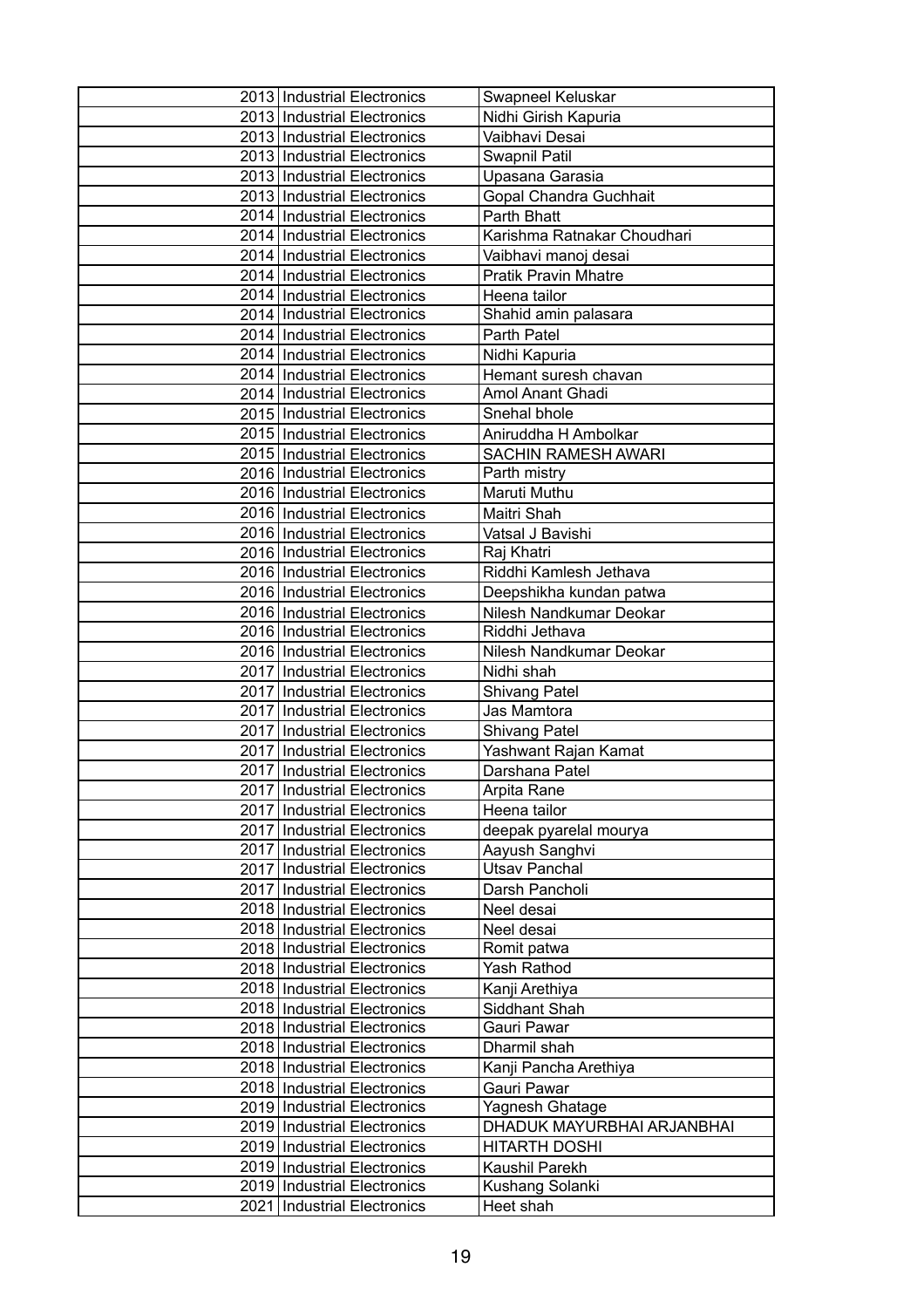| 2021 Industrial Electronics   | Deep Vijay Lad                          |
|-------------------------------|-----------------------------------------|
| 2021 Industrial Electronics   | Tanishque Prajapati                     |
| 2021 Industrial Electronics   | Akanksh Jadhav                          |
| 2021   Industrial Electronics | Mihir H. Hakani                         |
| 2021 Industrial Electronics   | Siddhant Phaldesai                      |
| 2021   Industrial Electronics | Kirtan Jatin Shah                       |
| 1977 Plastics Engineering     | Rajesh V Doshi                          |
| 1977   Plastics Engineering   | flying acedamy                          |
| 1977   Plastics Engineering   | Rajesh Doshi                            |
| 1977   Plastics Engineering   | Krishnan Chalakudi                      |
| 1980 Plastics Engineering     | Anil Parab                              |
| 1981   Plastics Engineering   | Pulin Shah                              |
| 1981   Plastics Engineering   | Pradeep Kamat                           |
| 1981   Plastics Engineering   | <b>SBMP Alumni Asspciation</b>          |
| 1981 Plastics Engineering     | Ketu Parikh                             |
| 1981   Plastics Engineering   | Pankaj Mehta                            |
| 1981   Plastics Engineering   | Pradeep Damle                           |
| 1981   Plastics Engineering   | Pradeep Kamat                           |
| 1981 Plastics Engineering     | Pankaj Mehta                            |
| 1982 Plastics Engineering     | Sanjay Master                           |
| 1982 Plastics Engineering     | Malay Sanghavi                          |
| 1982 Plastics Engineering     | Bipin K. Vaaghela                       |
| 1982 Plastics Engineering     | <b>Suhas Savant</b>                     |
| 1982 Plastics Engineering     | Ravindra k. Joshi                       |
| 1982 Plastics Engineering     | Yogesh Dabhade                          |
| 1982 Plastics Engineering     | <b>JAGDISH B DAVE</b>                   |
| 1982 Plastics Engineering     | Manoj Bhardwaj                          |
| 1982 Plastics Engineering     | Sanjay Master                           |
| 1983 Plastics Engineering     | Nitin Mane                              |
| 1984 Plastics Engineering     | Sanjay Khedgikar                        |
| 1984 Plastics Engineering     | Sameer Padhye                           |
| 1984 Plastics Engineering     | Sanjeev Kulkarni                        |
| 1985   Plastics Engineering   | Prashant Bhaskar Vairagi                |
| 1985 Plastics Engineering     | Jaydeep Bakhai                          |
| 1985 Plastics Engineering     | <b>VIKAS M MAJMUDAR</b>                 |
| 1985 Plastics Engineering     | Satyajit Y Vanikar                      |
| 1985 Plastics Engineering     | Anant Tirodkar                          |
| 1986   Plastics Engineering   | Milind Bhagwat                          |
| 1986 Plastics Engineering     | RAKESH M SANKHYE                        |
| 1987   Plastics Engineering   | <b>Prashant Shelar</b>                  |
| 1987   Plastics Engineering   | Shailesh Kelkar                         |
| 1987   Plastics Engineering   | RAKESH M SANKHYE                        |
| 1987 Plastics Engineering     | Kaushik Kamdar                          |
| 1988   Plastics Engineering   | JITENDRA G KANTHARIA                    |
| 1988 Plastics Engineering     | Mayuresh Joshi                          |
| 1988 Plastics Engineering     | <b>Amol Arvind Samant</b>               |
| 1988 Plastics Engineering     | ATUL TOKARSHI RAMBHIA                   |
| 1988 Plastics Engineering     | Rashmin Shet                            |
| 1988 Plastics Engineering     | Vaishali Pawar                          |
| 1988 Plastics Engineering     | Jitendra G Kantharia                    |
| 1988 Plastics Engineering     | ATUL TOKARSHI RAMBHIA                   |
| 1988 Plastics Engineering     | Jitendra G Kantharis                    |
| 1989 Plastics Engineering     | Vikas Bhandari                          |
| 1989   Plastics Engineering   | Kashyap Oza                             |
| 1990 Plastics Engineering     | RPY Engineering Consultancy and Service |
| 1990 Plastics Engineering     | Minu Parekh                             |
| 1990   Plastics Engineering   | Tushar Sanghvi                          |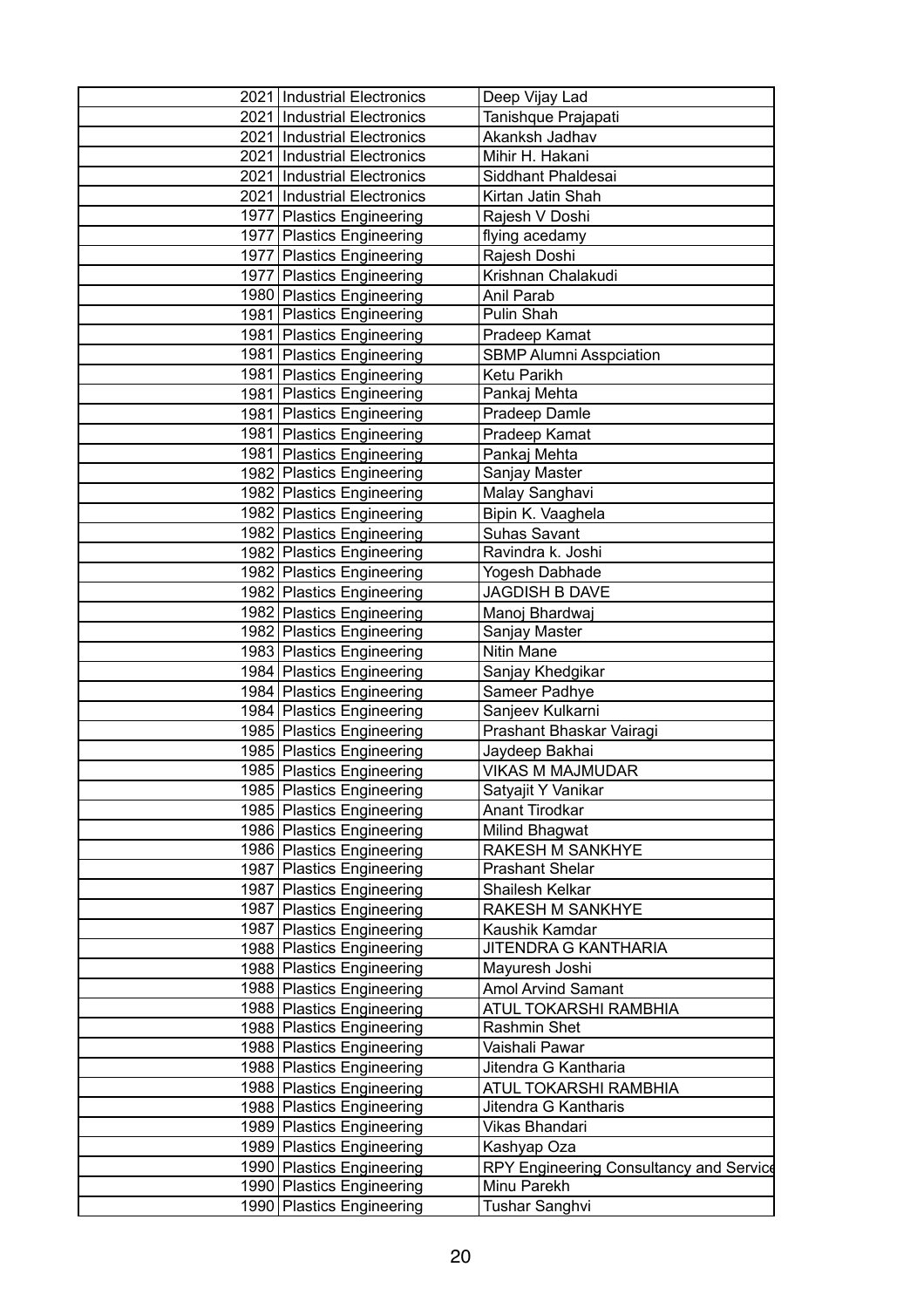| 1991   Plastics Engineering                            | Lalit Khandelwal                  |
|--------------------------------------------------------|-----------------------------------|
| 1991   Plastics Engineering                            | Preeti Pandirkar                  |
| 1991 Plastics Engineering                              | <b>Bimal Samani</b>               |
| 1991 Plastics Engineering                              | Rahul shah                        |
| 1991   Plastics Engineering                            | Rahul shah                        |
| 1991   Plastics Engineering                            | Siddharth Mukne                   |
| 1991   Plastics Engineering                            | Devayani                          |
| 1991   Plastics Engineering                            | Devayani                          |
| 1991   Plastics Engineering                            | Shilpa Mahuli- Kulkarni           |
| 1991   Plastics Engineering                            | Medha Nanivadekar.                |
| 1991   Plastics Engineering                            | Mehul k maniar                    |
| 1991   Plastics Engineering                            | ARTI M ADHIYA                     |
| 1991 Plastics Engineering                              | SHAH AJAY JITENDRA                |
| 1991 Plastics Engineering                              | Darshan Kansara                   |
| 1991 Plastics Engineering                              | Mehul K Maniar                    |
| 1992 Plastics Engineering                              | Kiran P Wagle                     |
| 1992 Plastics Engineering                              | <b>Bhavesh Shah</b>               |
| 1992 Plastics Engineering                              | <b>Bhavesh Shah</b>               |
| 1993 Plastics Engineering                              | Nilesh Vasant Rane                |
| 1993 Plastics Engineering                              | Prabhat Todankar                  |
| 1993 Plastics Engineering                              | PRASHANT A. SONTAKKE              |
| 1993 Plastics Engineering                              | <b>Bhavesh Vora</b>               |
| 1994 Plastics Engineering                              | Saumil Khandwala                  |
| 1994 Plastics Engineering                              | Darshan Shah                      |
| 1994   Plastics Engineering                            | raman patil                       |
| 1994 Plastics Engineering                              | Gajanan Bhaguram Shiriskar        |
| 1994 Plastics Engineering                              | <b>Bharat Gala</b>                |
| 1995 Plastics Engineering                              | parag Kantilal nagda              |
| 1995 Plastics Engineering                              | parag Kantilal nagda              |
| 1995   Plastics Engineering                            | <b>JIGNESH POPAT</b>              |
| 1996 Plastics Engineering                              | Mausami Padechia                  |
| 1996 Plastics Engineering                              | <b>VIJAY RAVNANG</b>              |
| 1996 Plastics Engineering                              | <b>SANTOSH SHINDE</b>             |
| 1996 Plastics Engineering                              | Aparna Arun Karekar               |
| 1996 Plastics Engineering                              | Mehul E. Mehta<br>SANTOSH R.KADAM |
| 1996 Plastics Engineering                              | Lokesh Jadhav                     |
| 1996 Plastics Engineering                              | Kavindra vora                     |
| 1996 Plastics Engineering                              |                                   |
| 1996 Plastics Engineering<br>1996 Plastics Engineering | Nilkant Raut                      |
| 1996 Plastics Engineering                              | Deepa Asodekar<br>Bhagubhai       |
| 1996 Plastics Engineering                              | <b>BINAL POPAT</b>                |
| 1996 Plastics Engineering                              | Kavindra vora                     |
| 1997   Plastics Engineering                            | Hitesh Shah                       |
| 1997   Plastics Engineering                            | Dejul M. Shah                     |
| 1997   Plastics Engineering                            | Hitesh Shah                       |
| 1997   Plastics Engineering                            | <b>MITESH TRIVEDI</b>             |
| 1997   Plastics Engineering                            | Jignesh Patel                     |
| 1997   Plastics Engineering                            | Prashant Pandya                   |
| 1997 Plastics Engineering                              | Hitesh Shah                       |
| 1998 Plastics Engineering                              | Sunil P. Gohil                    |
| 1999 Plastics Engineering                              | Dinesh B. Shinde                  |
| 2000 Plastics Engineering                              | Mitul Shah                        |
| 2002 Plastics Engineering                              | Nainesh Shah                      |
| 2002 Plastics Engineering                              | Jigar M Shah                      |
| 2002 Plastics Engineering                              | <b>SBMP</b>                       |
| 2002 Plastics Engineering                              | Nainesh Shah                      |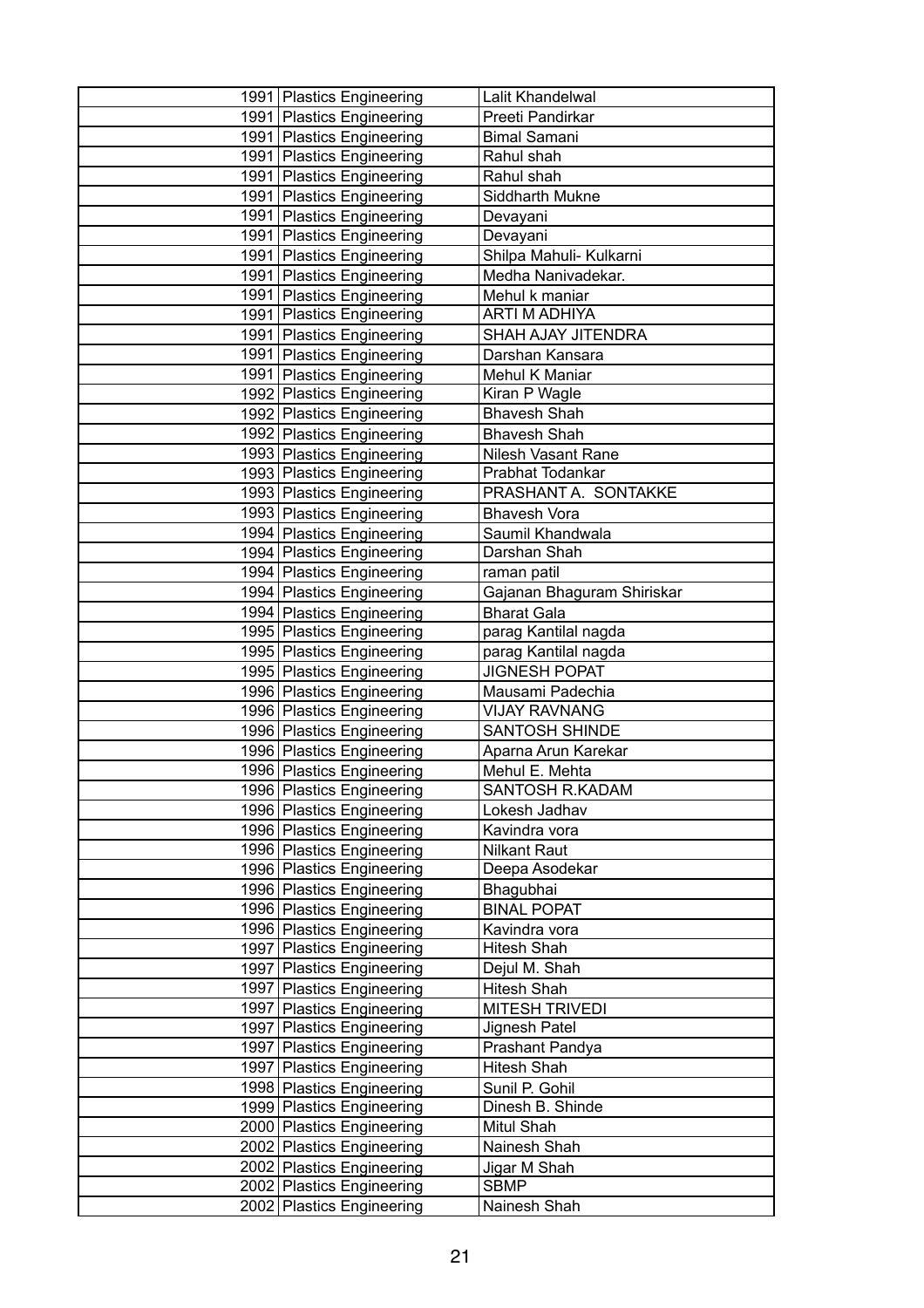| 2002 Plastics Engineering                              | Priyanka Chachad               |
|--------------------------------------------------------|--------------------------------|
| 2002 Plastics Engineering                              | Hemali Sanghvi                 |
| 2002 Plastics Engineering                              | Rohit J. Mistry                |
| 2002 Plastics Engineering                              | <b>Bankim</b>                  |
| 2002 Plastics Engineering                              | Sandeep Modi                   |
| 2002 Plastics Engineering                              | Jinish Doshi                   |
| 2002 Plastics Engineering                              | Jigar Shah                     |
| 2002 Plastics Engineering                              | Bhesmma B Sanghvi              |
| 2002 Plastics Engineering                              | Nainesh Shah                   |
| 2002 Plastics Engineering                              | Kalpesh Dedhia                 |
| 2003 Plastics Engineering                              | Vishal Bavishi                 |
| 2003 Plastics Engineering                              | <b>Ripal Parmar</b>            |
| 2003 Plastics Engineering                              | Yatin Vishwakarma              |
| 2003 Plastics Engineering                              | Shivlal Gahlot                 |
| 2003 Plastics Engineering                              | <b>HITESH JAIN</b>             |
| 2003 Plastics Engineering                              | Keyur vora                     |
| 2003 Plastics Engineering                              | <b>HARSHIT TEJANI</b>          |
| 2003 Plastics Engineering                              | Purv Purohit                   |
| 2003 Plastics Engineering                              | Dhwani Dani                    |
| 2004 Plastics Engineering                              | <b>Ashish Bhatt</b>            |
| 2004 Plastics Engineering                              | Sameer Mandhare                |
| 2005   Plastics Engineering                            | <b>VIRAL BID</b>               |
| 2005 Plastics Engineering                              | Nilay Shah                     |
| 2005 Plastics Engineering                              | jashwant prajapati             |
| 2005   Plastics Engineering                            | Viral Bid                      |
| 2006 Plastics Engineering                              | Sumit B Makwana                |
| 2006 Plastics Engineering                              | Rupa kanadia                   |
| 2006 Plastics Engineering                              | Umang hareshbhai shah          |
| 2006 Plastics Engineering                              | <b>Binoy Parekh</b>            |
| 2006 Plastics Engineering                              | KHUSHBOO Khara Lathiwala       |
| 2007 Plastics Engineering                              | Rajesh Kanoujia                |
| 2007 Plastics Engineering                              | <b>SANKET SHAH</b>             |
| 2007 Plastics Engineering                              | Sarav sapani                   |
| 2007   Plastics Engineering                            | Swapnil Nagindas Darji         |
| 2007 Plastics Engineering                              | Sanchit Dilip Hundare          |
| 2008 Plastics Engineering                              | Shah mansi vijay               |
| 2008 Plastics Engineering                              | Manani urvi                    |
| 2008 Plastics Engineering                              | Abhay jain                     |
| 2008 Plastics Engineering                              | Amit Chaurasia                 |
| 2008 Plastics Engineering                              | Padmanabh Sarvottam Bellurkar  |
| 2009   Plastics Engineering                            | Amarjeet Pal                   |
| 2009 Plastics Engineering                              | Sonali Vivek Bhavsar(Borhade)  |
| 2009 Plastics Engineering                              | Hemangi Morzaria               |
| 2009 Plastics Engineering<br>2009 Plastics Engineering | Meghna<br>NINAD RAVINDRA HULE  |
| 2009 Plastics Engineering                              | Pratham humbal                 |
| 2010 Plastics Engineering                              |                                |
| 2010 Plastics Engineering                              | Jay Milind Korde<br>Parth Shah |
| 2010 Plastics Engineering                              | Jigar kothari                  |
| 2010   Plastics Engineering                            | Unnati Rathod                  |
| 2010 Plastics Engineering                              | Siddharth Goliya               |
| 2011   Plastics Engineering                            | Rizwan Shaikh                  |
| 2011   Plastics Engineering                            | Jignesh Prajapati              |
| 2012 Plastics Engineering                              | Ashwini Jadhav                 |
| 2012 Plastics Engineering                              | Ashish kashinath pawar         |
| 2012   Plastics Engineering                            | Shah mansi vijay               |
| 2012 Plastics Engineering                              | Manani urvi                    |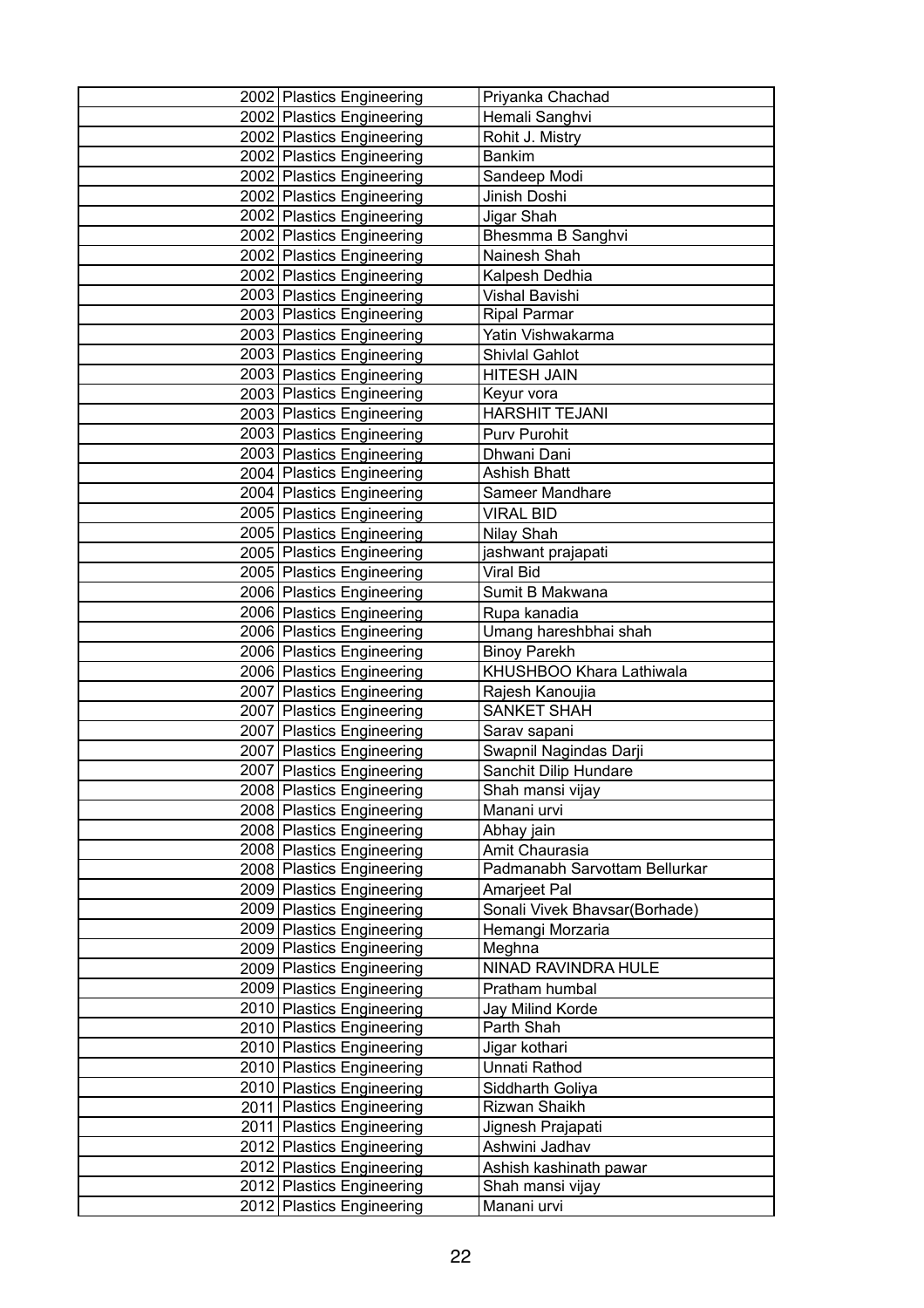| 2012 Plastics Engineering                              | Reshama Motiram Gurav           |
|--------------------------------------------------------|---------------------------------|
| 2012 Plastics Engineering                              | Subodh Narhari Birmole          |
| 2012 Plastics Engineering                              | Subodh Narhari Birmole          |
| 2012 Plastics Engineering                              | Karan A Shah                    |
| 2013 Plastics Engineering                              | Sneha Ubale                     |
| 2013 Plastics Engineering                              | Priyank Kothari                 |
| 2013 Plastics Engineering                              | Sneha j surti                   |
| 2013 Plastics Engineering                              | Sonal                           |
| 2013 Plastics Engineering                              | Haresh Bhanushali               |
| 2013 Plastics Engineering                              | Nilesh yadav                    |
| 2013 Plastics Engineering                              | Akshay Adulkar                  |
| 2013 Plastics Engineering                              | Rushabh shah                    |
| 2013 Plastics Engineering                              | Dwij Dave                       |
| 2013 Plastics Engineering                              | Siddharth Mehta                 |
| 2014 Plastics Engineering                              | Jay Korde                       |
| 2014 Plastics Engineering                              | Jay Korde                       |
| 2014   Plastics Engineering                            | Hitesh T. Patel                 |
| 2014 Plastics Engineering                              | Deepak Prajapati                |
| 2014 Plastics Engineering                              | Hemani Solanki                  |
| 2014 Plastics Engineering                              | Jay Sondagar                    |
| 2014   Plastics Engineering                            | Deepak Prajapati                |
| 2015 Plastics Engineering                              | Ronak shah                      |
| 2015 Plastics Engineering                              | <b>Rhythm Panchal</b>           |
| 2015 Plastics Engineering                              | Sunny Shah                      |
| 2015   Plastics Engineering                            | Darshan Bharat Budhbhatti       |
| 2015 Plastics Engineering                              | Himanshu Patel                  |
| 2015 Plastics Engineering                              | Prathamesh Trivedi              |
| 2015   Plastics Engineering                            | <b>Akshay Ghadge</b>            |
| 2015 Plastics Engineering                              | Swapnil                         |
| 2015 Plastics Engineering                              | Bhagwanji suresh gangani        |
| 2016 Plastics Engineering<br>2016 Plastics Engineering | Preyank Shah<br>Jimit Salunke   |
| 2016 Plastics Engineering                              | Vishal jethva                   |
| 2016 Plastics Engineering                              | Sushant Ayar                    |
| 2016 Plastics Engineering                              | Bhagu bhai mafatlal polytechnic |
| 2016   Plastics Engineering                            | Ishan Vipul Shah                |
| 2016 Plastics Engineering                              | Jay patel                       |
| 2016 Plastics Engineering                              | Jayesh Bheda                    |
| 2016 Plastics Engineering                              | Darshan Chheda                  |
| 2016 Plastics Engineering                              | Yagnesh Jethava                 |
| 2016   Plastics Engineering                            | Divya Parmar                    |
| 2016 Plastics Engineering                              | Subodh Satyawan Panchal         |
| 2016 Plastics Engineering                              | Durgesh aarne                   |
| 2016 Plastics Engineering                              | Siddharth Mehta                 |
| 2016 Plastics Engineering                              | Divya Parmar                    |
| 2016 Plastics Engineering                              | Yagnesh Jethava                 |
| 2017 Plastics Engineering                              | Sahil Achrekar                  |
| 2017   Plastics Engineering                            | Sahil Achrekar                  |
| 2017   Plastics Engineering                            | Jigar Panchal                   |
| 2017   Plastics Engineering                            | Smeet Soni                      |
| 2017 Plastics Engineering                              | Dhruvesh V Parmar               |
| 2017   Plastics Engineering                            | Dhruvesh Parmar                 |
| 2018 Plastics Engineering                              | Mihir Mehta                     |
| 2018 Plastics Engineering                              | Shrey Shah                      |
| 2018 Plastics Engineering                              | Nagendranath Mishra             |
| 2018 Plastics Engineering                              | Omkar Chavan                    |
| 2018 Plastics Engineering                              | Omkar Chavan                    |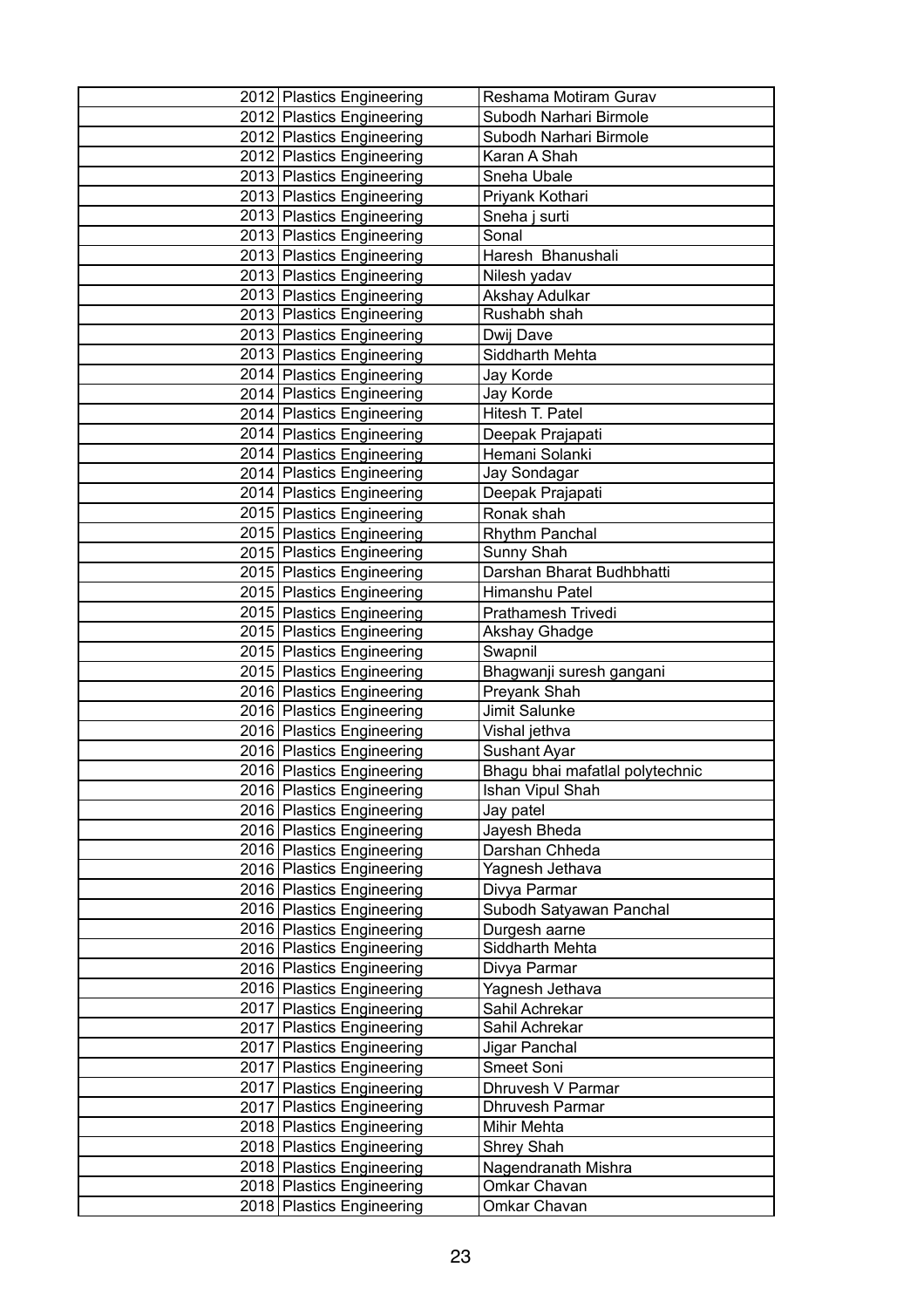| 2018 Plastics Engineering                              | Deep Patel                             |
|--------------------------------------------------------|----------------------------------------|
| 2018 Plastics Engineering                              | sagar shinde                           |
| 2018 Plastics Engineering                              | Sagar prasad                           |
| 2018 Plastics Engineering                              | Swagat Ravishankar Raut                |
| 2019 Plastics Engineering                              | Omkar Chavan                           |
| 2020   Plastics Engineering                            | Yash Ramesh Walla                      |
| 1984 Chemical Engineering                              | A R Tamhane                            |
| 1984 Chemical Engineering                              | Nilesh Popat                           |
| 1984 Chemical Engineering                              | Anil Parmar                            |
| 1984 Chemical Engineering                              | Rameshwar Mahay                        |
| 1984 Chemical Engineering                              | Rameshwar Mahay                        |
| 1986 Chemical Engineering                              | <b>ASHOK GUGALE</b>                    |
| 1986 Chemical Engineering                              | <b>Milind Rane</b>                     |
| 1986 Chemical Engineering                              | <b>SBMP Alumni Association</b>         |
| 1986 Chemical Engineering                              | Ashok Gugale                           |
| 1988 Chemical Engineering                              | Chemical                               |
| 1988 Chemical Engineering                              | <b>Atul Shah</b>                       |
| 1988 Chemical Engineering                              | <b>SBMP Alumni Association</b>         |
| 1988 Chemical Engineering                              | Rakesh Desai                           |
| 1988 Chemical Engineering                              | SANDEEP JOGLEKAR                       |
| 1988 Chemical Engineering                              | <b>SBMP</b>                            |
| 1988 Chemical Engineering                              | Deven Shah                             |
| 1988 Chemical Engineering                              | Chandresh Mehta                        |
| 1988 Chemical Engineering                              | Maneesh Gajanan Thakurdesai            |
| 1989 Chemical Engineering                              | Darshak Shah                           |
| 1989 Chemical Engineering                              | Bhaskar Budhaji Bhor                   |
| 1989 Chemical Engineering                              | Shri bhagubhai mafatlal polytechnic    |
| 1989 Chemical Engineering                              | Mahesh P Gohil                         |
| 1989 Chemical Engineering                              | chandresh EKNATH bari                  |
| 1989 Chemical Engineering                              | APURVA RUGHANI                         |
| 1989 Chemical Engineering                              | Swati Dllip Yande (formerly Rane)      |
| 1989 Chemical Engineering                              | Sangeeta Salvi                         |
| 1989 Chemical Engineering                              | <b>Vilas Sakharam Mahalim</b>          |
| 1989 Chemical Engineering                              | Chandresh eknath bari                  |
| 1989 Chemical Engineering<br>1993 Chemical Engineering | <b>APURVA RUGHANI</b><br>Rupesh Musale |
| 1994 Chemical Engineering                              | Graig Philip Dias                      |
| 1995 Chemical Engineering                              | <b>Nilesh Mistry</b>                   |
| 1995 Chemical Engineering                              | Roshni Tankha                          |
| 1995 Chemical Engineering                              | Prajakta Mhatre                        |
| 1996 Chemical Engineering                              | ROHIT RAMESH GURAV                     |
| 1996 Chemical Engineering                              | Nilesh Tandel                          |
| 1996 Chemical Engineering                              | Nilesh Tandel                          |
| 1996 Chemical Engineering                              | Nilesh Tandel                          |
| 1996 Chemical Engineering                              | Nilesh Tandel                          |
| 1996 Chemical Engineering                              | <b>BHARAT K JAIN</b>                   |
| 1998 Chemical Engineering                              | Rupal Ukani                            |
| 1999 Chemical Engineering                              | Manisha Shankar Ranpise                |
| 1999 Chemical Engineering                              | Rajendra Rajesh Adagatla               |
| 2000 Chemical Engineering                              | Ravindra Chavan                        |
| 2000 Chemical Engineering                              | Shaifali Gorakhpuri                    |
| 2001 Chemical Engineering                              | Pramod tembhurne                       |
| 2003 Chemical Engineering                              | Nirmal Mehta                           |
| 2004 Chemical Engineering                              | Rohan Nishar                           |
| 2004 Chemical Engineering                              | Ashish Chitalia                        |
| 2006 Chemical Engineering                              | Darshak Karia                          |
| 2006 Chemical Engineering                              | Ashesh Baria                           |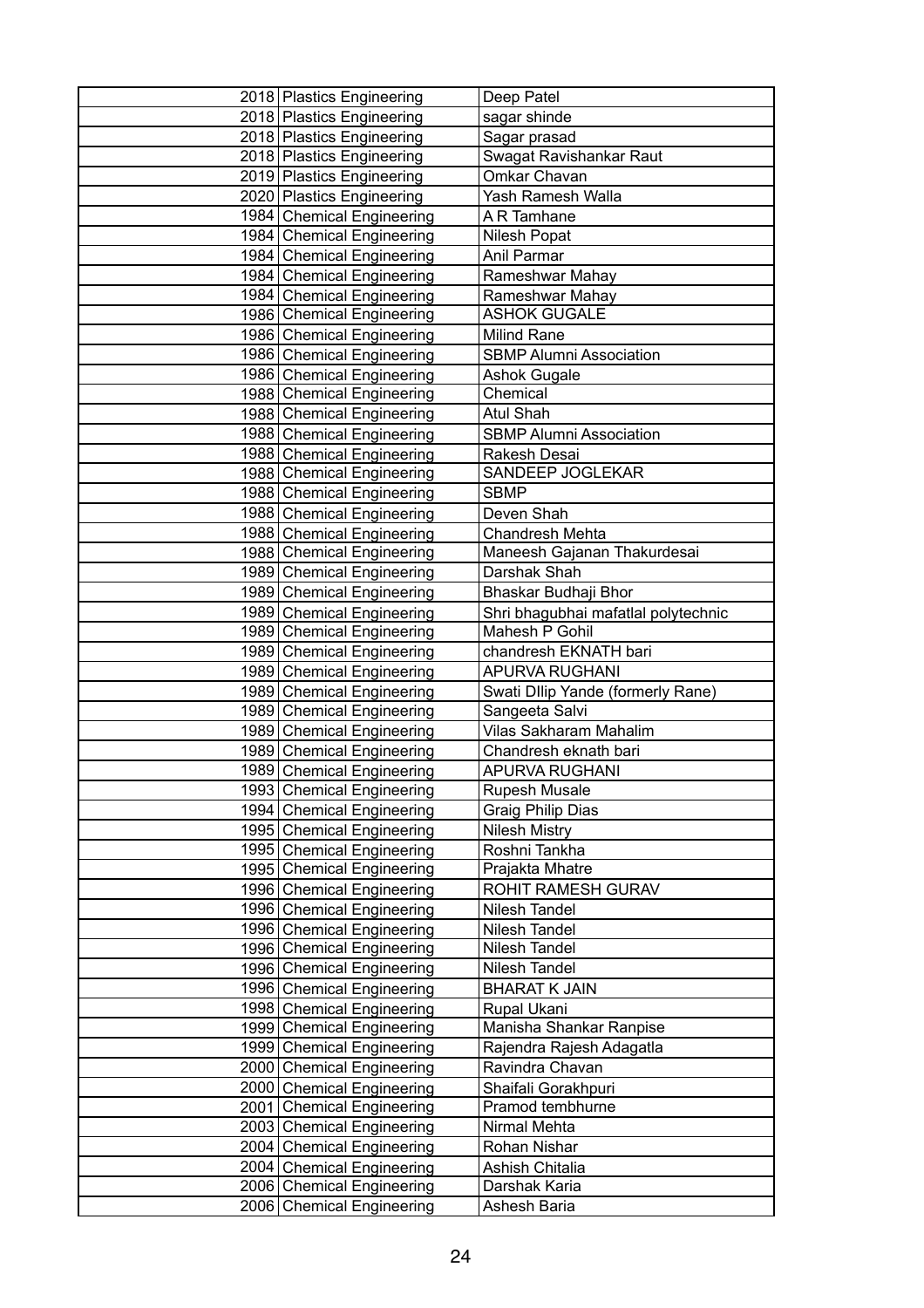| 2006 Chemical Engineering | <b>Hardik Sheth</b>                       |  |
|---------------------------|-------------------------------------------|--|
| 2006 Chemical Engineering | Husein yusuf dhorajiwala                  |  |
| 2006 Chemical Engineering | <b>Mitesh Ashwin Tank</b>                 |  |
| 2006 Chemical Engineering | Husein yusuf dhorajiwala                  |  |
| 2006 Chemical Engineering | Ashesh Baria                              |  |
| 2006 Chemical Engineering | Deepak Ambekar                            |  |
| 2007 Chemical Engineering | Alumni meet                               |  |
| 2007 Chemical Engineering | <b>Rahul Patil</b>                        |  |
| 2007 Chemical Engineering | Hardik pravin patel                       |  |
| 2008 Chemical Engineering | Gohil jaydev d                            |  |
| 2008 Chemical Engineering | Shri bhagubhai mafatlal polytechnic alumn |  |
| 2009 Chemical Engineering | Varun Ganatra                             |  |
| 2010 Chemical Engineering | Karan Harish Parmar                       |  |
| 2010 Chemical Engineering | Priyanka Gandhi                           |  |
| 2010 Chemical Engineering | <b>KARAN SHAH</b>                         |  |
| 2010 Chemical Engineering | <b>KARAN SHAH</b>                         |  |
| 2010 Chemical Engineering | <b>KARAN SHAH</b>                         |  |
| 2011 Chemical Engineering | Chintan                                   |  |
| 2011 Chemical Engineering | Nishant Shah                              |  |
| 2011 Chemical Engineering | Bhavin Jitendra patel                     |  |
| 2011 Chemical Engineering | Harshil J Gandhi                          |  |
| 2012 Chemical Engineering | <b>Ankit Chachad</b>                      |  |
| 2013 Chemical Engineering | Swapnil Pratap Gadge                      |  |
| 2013 Chemical Engineering | Khushbu Maskaria                          |  |
| 2013 Chemical Engineering | Chintan Rajgor                            |  |
| 2013 Chemical Engineering | Sharvil                                   |  |
| 2013 Chemical Engineering | Sagar Patel                               |  |
| 2013 Chemical Engineering | Bhagyashree Angad Waghmare                |  |
| 2013 Chemical Engineering | <b>Yash Bhatt</b>                         |  |
| 2013 Chemical Engineering | Sanket Lanjekar                           |  |
| 2013 Chemical Engineering | Vinayak Pawar                             |  |
| 2014 Chemical Engineering | <b>KARAN SHAH</b>                         |  |
| 2014 Chemical Engineering | Mohini Thakker                            |  |
| 2014 Chemical Engineering | <b>Shrey Thaker</b>                       |  |
| 2014 Chemical Engineering | <b>SAGAR PATEL</b>                        |  |
| 2014 Chemical Engineering | Mohini Thakker                            |  |
| 2014 Chemical Engineering | Rohan kshirsagar                          |  |
| 2014 Chemical Engineering | Sagar Patel                               |  |
| 2015 Chemical Engineering | Krishna Panchal                           |  |
| 2015 Chemical Engineering | Neha Hemraj Gohil                         |  |
| 2015 Chemical Engineering | Shivsiddhi Sudhir Tawde                   |  |
| 2015 Chemical Engineering | Mandar Lathkar                            |  |
| 2015 Chemical Engineering | Amit Vasantlal Pandya                     |  |
| 2015 Chemical Engineering | Anita Mane                                |  |
| 2015 Chemical Engineering | Shyam Bamane                              |  |
| 2015 Chemical Engineering | Darshana ramesh shingala                  |  |
| 2015 Chemical Engineering | jadav vivek                               |  |
| 2015 Chemical Engineering | jadav vivek                               |  |
| 2015 Chemical Engineering | Neha hemraj gohil                         |  |
| 2016 Chemical Engineering | Safdar Shaikh                             |  |
| 2016 Chemical Engineering | Paras Mukesh Shah                         |  |
| 2016 Chemical Engineering | Arunkumar Yadav                           |  |
| 2016 Chemical Engineering | Atif Shaikh                               |  |
| 2016 Chemical Engineering | Suraj Balsara                             |  |
| 2016 Chemical Engineering | Mitesh Laxmanbhai Gohil                   |  |
| 2016 Chemical Engineering | Neeraj Vishwakarma                        |  |
| 2016 Chemical Engineering | Snehal Pavaskar                           |  |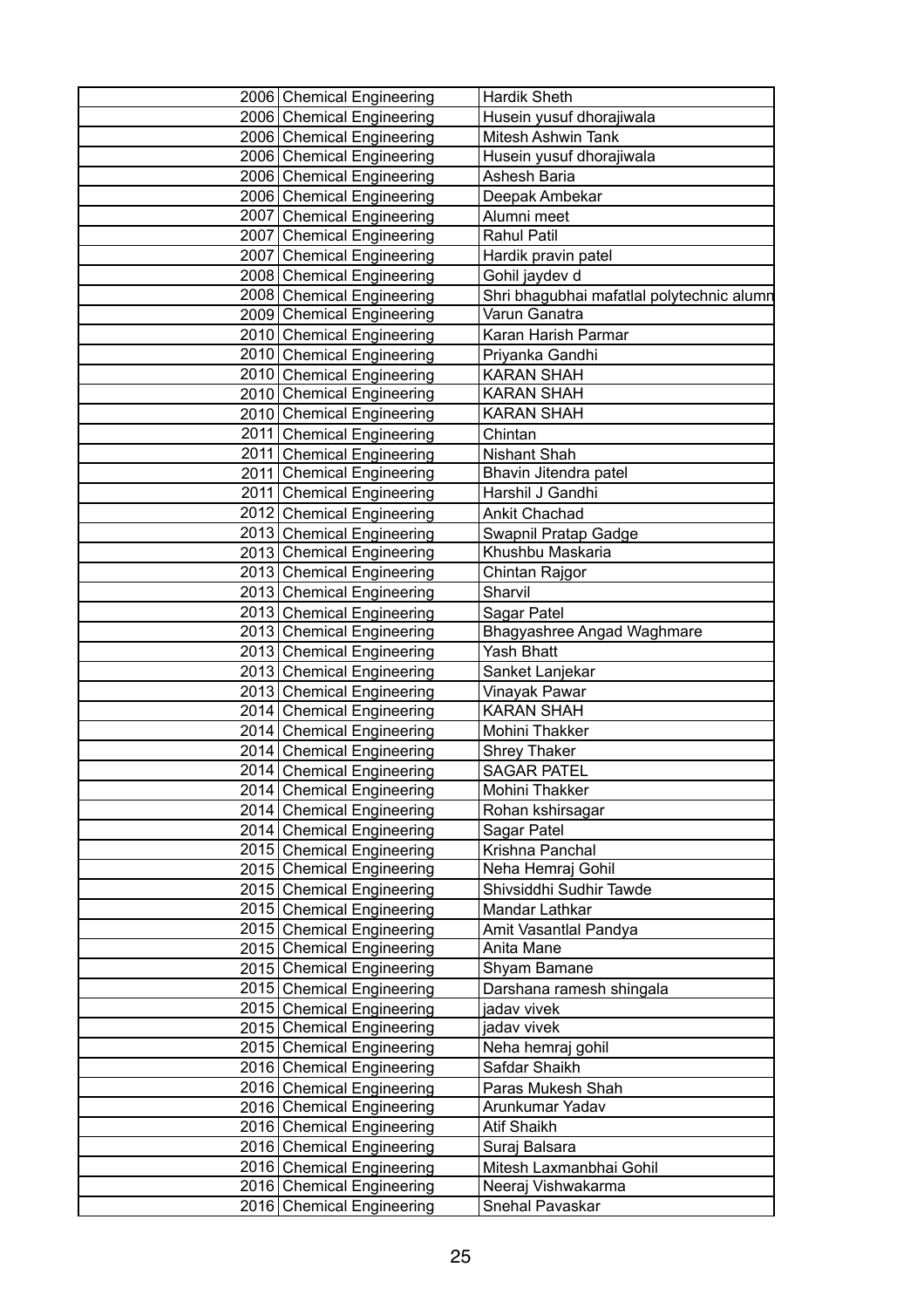|      | 2016 Chemical Engineering   | Siddhant Ajit Gandhi                     |
|------|-----------------------------|------------------------------------------|
|      | 2017 Chemical Engineering   | Dipen mehta                              |
|      | 2017 Chemical Engineering   | Dipen mehta                              |
|      | 2017 Chemical Engineering   | Shubham Naresh Chavan                    |
|      | 2017 Chemical Engineering   | Harsh Godhani                            |
|      | 2017 Chemical Engineering   | Apeksha Singh                            |
|      | 2017 Chemical Engineering   | Hiral Arvind bhai parmar                 |
|      | 2017 Chemical Engineering   | NILESH PRAVINBHAI KHUMAN                 |
|      | 2017 Chemical Engineering   | Shashank Vilas Shendge                   |
|      | 2017 Chemical Engineering   | Vishakha Khot                            |
|      | 2017 Chemical Engineering   | Shubham N Chavan                         |
|      | 2017 Chemical Engineering   | <b>Kunal Nirmal</b>                      |
|      | 2017 Chemical Engineering   | Apeksha Singh                            |
|      | 2017 Chemical Engineering   | <b>Kunal Nirmal</b>                      |
|      | 2018 Chemical Engineering   | Sagar R. Patel                           |
|      | 2018 Chemical Engineering   | Suparna lalmohan ghosh                   |
|      | 2018 Chemical Engineering   | Sanket Gawde                             |
|      | 2018 Chemical Engineering   | Rutvi Sanghavi                           |
|      | 2018 Chemical Engineering   | Rudresh Mehta                            |
|      | 2019 Chemical Engineering   | Rahul Ravindra Singh                     |
|      | 2019 Chemical Engineering   | Omkar Dinesh Bhagwat                     |
|      | 2019 Chemical Engineering   | Vishruta pagdhare                        |
|      | 2019 Chemical Engineering   | Parmar vaibhavi                          |
|      | 2021 Chemical Engineering   | Aryan Bhatia                             |
|      | 2021 Chemical Engineering   | Taruna Parab                             |
|      | 2021 Chemical Engineering   | Kailas eknath mane                       |
|      | 2021 Chemical Engineering   | Arsh Hussain                             |
|      | 2021 Chemical Engineering   | Arsha M Shaikh                           |
|      | 2021 Chemical Engineering   | Adarsh A. Chaubey                        |
|      | 2021 Chemical Engineering   | Bhavini Purabiya                         |
| 2021 | <b>Chemical Engineering</b> | Arsha M Shaikh                           |
| 2021 | <b>Chemical Engineering</b> | Vritika Salvi                            |
|      | 2021 Chemical Engineering   | Kachhadiya Manali Harsukhbhai            |
|      | 2021 Chemical Engineering   | <b>MUSKAN S YADAV</b>                    |
|      | 2021 Chemical Engineering   | <b>Omkar Naik</b>                        |
|      | 2021 Chemical Engineering   | Nikhil S Sakpal                          |
|      | 2021 Chemical Engineering   | Sadiq Munnwar Hussain                    |
|      | 2021 Chemical Engineering   | Sadiq Munnwar Hussain                    |
|      | 2021 Chemical Engineering   | Arusa Shaikh                             |
|      | 1976 Digital Electronics    | Vinod patel                              |
|      | 1978 Digital Electronics    | Shri Bhagubhai Mafalal polytechnic Alumn |
|      | 1978 Digital Electronics    | hussain rupawalla                        |
|      | 1986 Digital Electronics    | Dilip Lalwani                            |
|      | 1986 Digital Electronics    | Pankaj Surti                             |
|      | 1991   Digital Electronics  | Tushar Sail                              |
|      | 1991   Digital Electronics  | Prasad Limaye                            |
|      | 1991   Digital Electronics  | Prasad Limaye                            |
|      | 1991   Digital Electronics  | Chetan Hingu                             |
|      | 1994 Digital Electronics    | Parag Saraiya                            |
|      | 1994 Digital Electronics    | Kalpesh Jani                             |
|      | 1994 Digital Electronics    | <b>Bhavesh Adhia</b>                     |
|      | 1995 Digital Electronics    | Vivek Vilas Prasade                      |
|      | 1995 Digital Electronics    | Sarina Dias                              |
|      | 1995 Digital Electronics    | Vidya                                    |
|      | 1995 Digital Electronics    | KALPESH SURESHBHAI PATWA                 |
|      | 1995   Digital Electronics  | Digital Electronics 1998                 |
|      | 1996 Digital Electronics    | ROHIT KHANNA                             |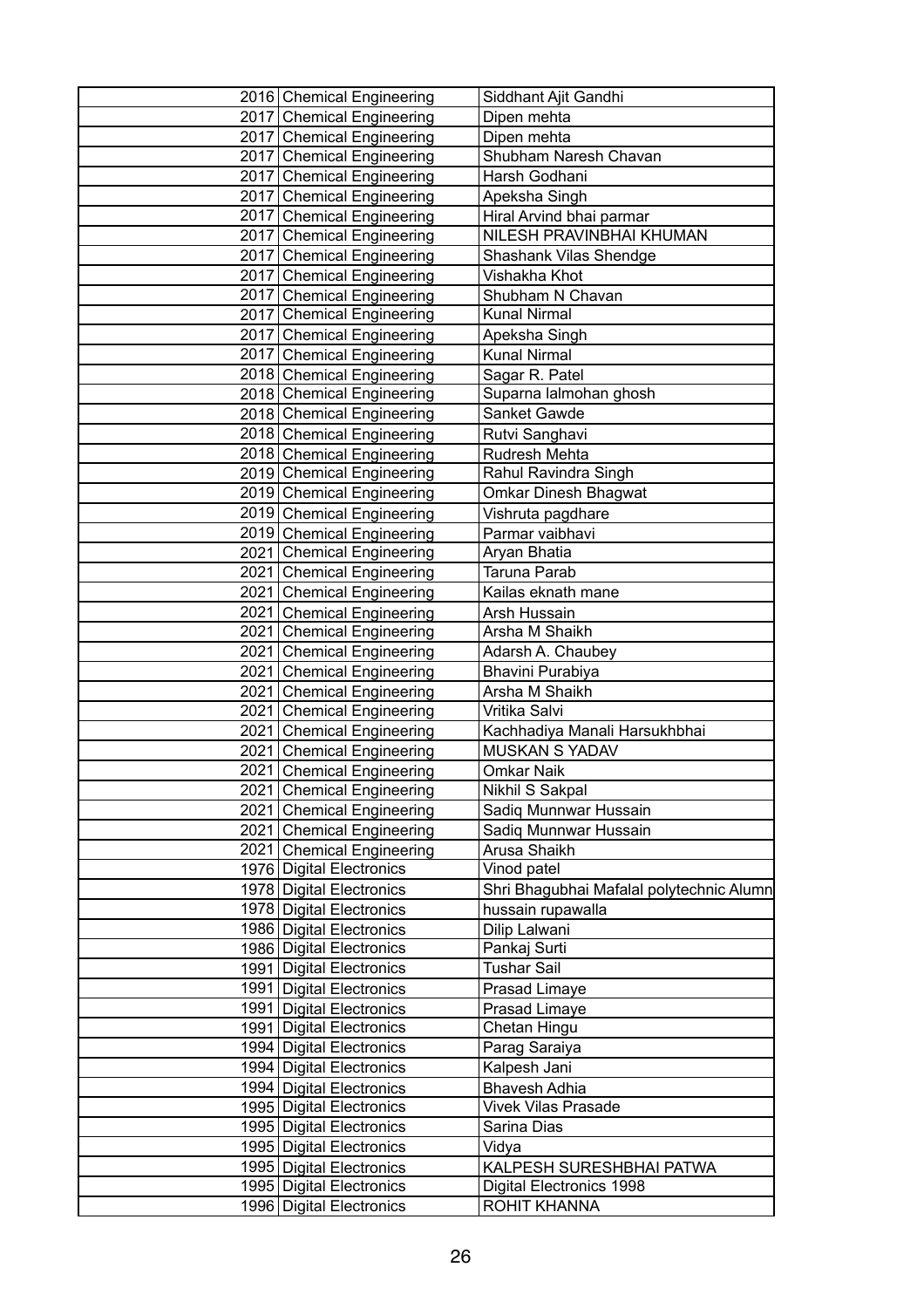| 1996 Digital Electronics   | Yogendra Shah                |
|----------------------------|------------------------------|
| 1997 Digital Electronics   | Mahesh Gangal                |
| 1998 Digital Electronics   | Madhuri Dange                |
| 1999 Digital Electronics   | 1995 batch Alumni meet       |
| 2000 Digital Electronics   | Priti Parle                  |
| 2000 Digital Electronics   | Dipti Parekh                 |
| 2000 Digital Electronics   | Hemangi Pathrabe             |
| 2000 Digital Electronics   | Rakshit Gandhi               |
| 2000 Digital Electronics   | <b>Bhavi Gandhi</b>          |
| 2001 Digital Electronics   | ami kapasi                   |
| 2002 Digital Electronics   | Yogita Sudhakar Naik         |
| 2002 Digital Electronics   | Nirav Ramaiya                |
| 2003   Digital Electronics | <b>Anand Ganesh Mankatty</b> |
| 2003 Digital Electronics   | Chirag Fadia                 |
| 2004 Digital Electronics   | <b>Mittal Mody</b>           |
| 2004   Digital Electronics | Amita Parekh                 |
| 2004   Digital Electronics | Kinjal Mehta                 |
| 2004 Digital Electronics   | Nimesh Vora                  |
| 2004 Digital Electronics   | Devang Shah                  |
| 2004   Digital Electronics | Chetana shah                 |
| 2006   Digital Electronics | <b>Dhaval Mahesh Bhatt</b>   |
| 2007 Digital Electronics   | Khushbu Dhuvad               |
| 2008 Digital Electronics   | Ashwinkumar S Padale         |
| 2008   Digital Electronics | Sonam D Solkar               |
| 2009 Digital Electronics   | Pratik Desai                 |
| 2009 Digital Electronics   | Ketan Kachariya              |
| 2009 Digital Electronics   | Malav Ashok Masalia          |
| 2009 Digital Electronics   | Pratik Desai                 |
| 2010 Digital Electronics   | Vijay Manani                 |
| 2010 Digital Electronics   | Saloni Kanakia               |
| 2010 Digital Electronics   | Jignesh pravin hingu         |
| 2012 Digital Electronics   | Sahil Naresh Vichare         |
| 2012 Digital Electronics   | Saumil Sanghavi              |
| 2012 Digital Electronics   | Sonam Dilip Solkar           |
| 2012 Digital Electronics   | Meet Hitesh Gopani           |
| 2013 Digital Electronics   | Neel Parekh                  |
| 2013 Digital Electronics   | Sanket Khandhare             |
| 2013 Digital Electronics   | Hemanshu K Sapra             |
| 2013 Digital Electronics   | Meet Jatin Shah              |
| 2013 Digital Electronics   | Aakash Shah                  |
| 2014   Digital Electronics | Snehal Shah                  |
| 2014 Digital Electronics   | Jay Jadav                    |
| 2014 Digital Electronics   | Pooja Padia                  |
| 2014 Digital Electronics   | Satish Kadgaonkar            |
| 2014 Digital Electronics   | Ankish Mody                  |
| 2014 Digital Electronics   | Ishan Khichadia              |
| 2014 Digital Electronics   | Parth Dattani                |
| 2014 Digital Electronics   | Ishan Khichadia              |
| 2014   Digital Electronics | Niharika Somani              |
| 2015 Digital Electronics   | Ganesh Pawar                 |
| 2015   Digital Electronics | Tejas Ramesh Bhatti          |
| 2015   Digital Electronics | Rupesh Surve                 |
| 2015 Digital Electronics   | Bhargav Kalpesh Darji        |
| 2016 Digital Electronics   | Noorain Panjwani             |
| 2016 Digital Electronics   | Chinmay C Kargutkar          |
| 2016 Digital Electronics   | Meet Gopani                  |
| 2016   Digital Electronics | Neha Pawar                   |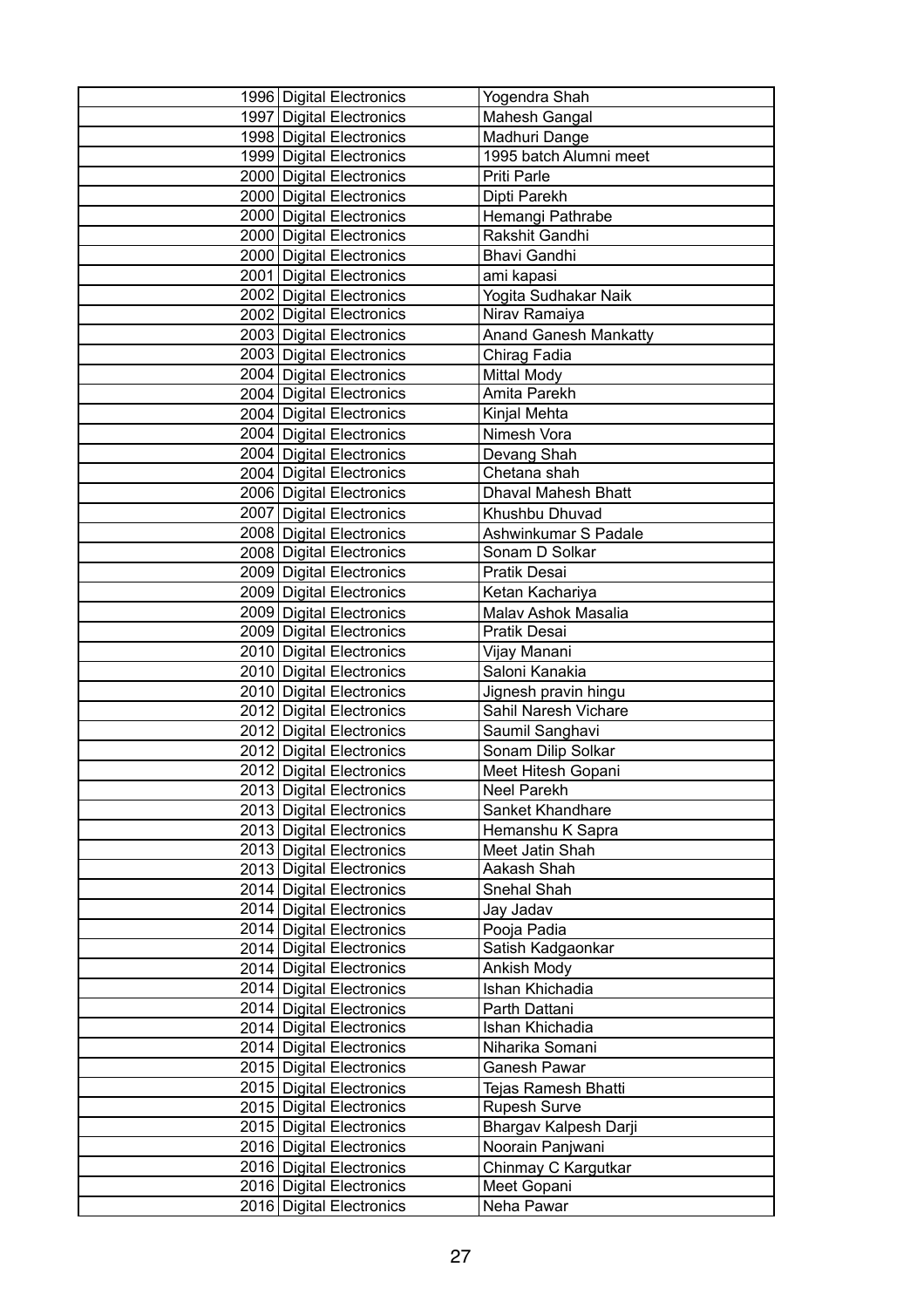| 2016 Digital Electronics   | Roshan Ravindra Bhuvad              |
|----------------------------|-------------------------------------|
| 2016 Digital Electronics   | Sreejit Jayan                       |
| 2016 Digital Electronics   | Yash Dharmendra Dani                |
| 2016   Digital Electronics | Stutee Oza                          |
| 2016 Digital Electronics   | Shwetambari Gaikwad                 |
| 2016 Digital Electronics   | Disha Hemant Kansara                |
| 2017   Digital Electronics | Shubham Rajan Khandhar              |
| 2017 Digital Electronics   | Jitesh Chandrakant Vakotar          |
| 2017 Digital Electronics   | Meet Parpani                        |
| 2017 Digital Electronics   | Karan                               |
| 2017 Digital Electronics   | Dhara Patwa                         |
| 2017 Digital Electronics   | Priya Sharma                        |
| 2017   Digital Electronics | Poorva Nandkishor Mestry            |
| 2017   Digital Electronics | Meet Parpani                        |
| 2017   Digital Electronics | Heena jaysukh gohil                 |
| 2017   Digital Electronics | Rupapara Raj Chandubhai             |
| 2017   Digital Electronics | Poorva Nandkishor Mestry            |
| 2017 Digital Electronics   | Meet Parpani                        |
| 2017 Digital Electronics   | Meet Parpani                        |
| 2018   Digital Electronics | Aaditya Chandrakant Palekar         |
| 2018 Digital Electronics   | Aaditya Chandrakant Palekar         |
| 2018 Digital Electronics   | <b>HIRAL LINESWALA</b>              |
| 2018 Digital Electronics   | Maitri Shah                         |
| 2018   Digital Electronics | Ishan Khichadia                     |
| 2018   Digital Electronics | Shreya Laheri                       |
| 2018   Digital Electronics | Ria Shah                            |
| 2018 Digital Electronics   | Sainath bajirao deshaval            |
| 2018 Digital Electronics   | dhruvil gandhi                      |
| 2018   Digital Electronics | NIKHIL MANGESH IWALEKAR             |
| 2018 Digital Electronics   | Khushal P Shah                      |
| 2018   Digital Electronics | Smit Shah                           |
| 2018 Digital Electronics   | Maitri Shah                         |
| 2018 Digital Electronics   | Khushal Piyushkumar Shah            |
| 2018 Digital Electronics   | dhruvil gandhi                      |
| 2018 Digital Electronics   | Nikhil iwalekar                     |
| 2019 Digital Electronics   | Heena Shah                          |
| 2019 Digital Electronics   | Disha Hemant Kansara                |
| 2019 Digital Electronics   | Heena Shah                          |
| 2020 Digital Electronics   | Dilpreet singh kohli                |
| 2020 Digital Electronics   | <b>VRUSHTI SHAH</b>                 |
| 2020   Digital Electronics | Digen Thosani                       |
| 2020 Digital Electronics   | Keval Nitin Bavisi                  |
| 2020 Digital Electronics   | Mansi Shah                          |
| 2020 Digital Electronics   | Jenil M. Dave                       |
| 2020 Digital Electronics   | RATHOD JHEEL RAKESH                 |
| 2020 Digital Electronics   | Aditya P Shah                       |
| 2021   Digital Electronics | Omkar Gurudatta Nanche              |
| 2021   Digital Electronics | Rachna Daxesh Sanghvi               |
| 2021   Digital Electronics | Keval Shah                          |
| 2021   Digital Electronics | <b>VRUSHTI SHAH</b>                 |
| 2021 Digital Electronics   | Maseera Irfan Sayed                 |
| 2021   Digital Electronics | Saloni Kudtarkar                    |
| 2021   Digital Electronics | Preksha Vartak                      |
| 2021 Digital Electronics   | Priyam Soni                         |
| 2021   Digital Electronics | <b>TEJAS</b>                        |
| 2021   Digital Electronics | Shri bhagubhai Mafatlal polytechnic |
| 2021   Digital Electronics | Karan darshan shirdhankar           |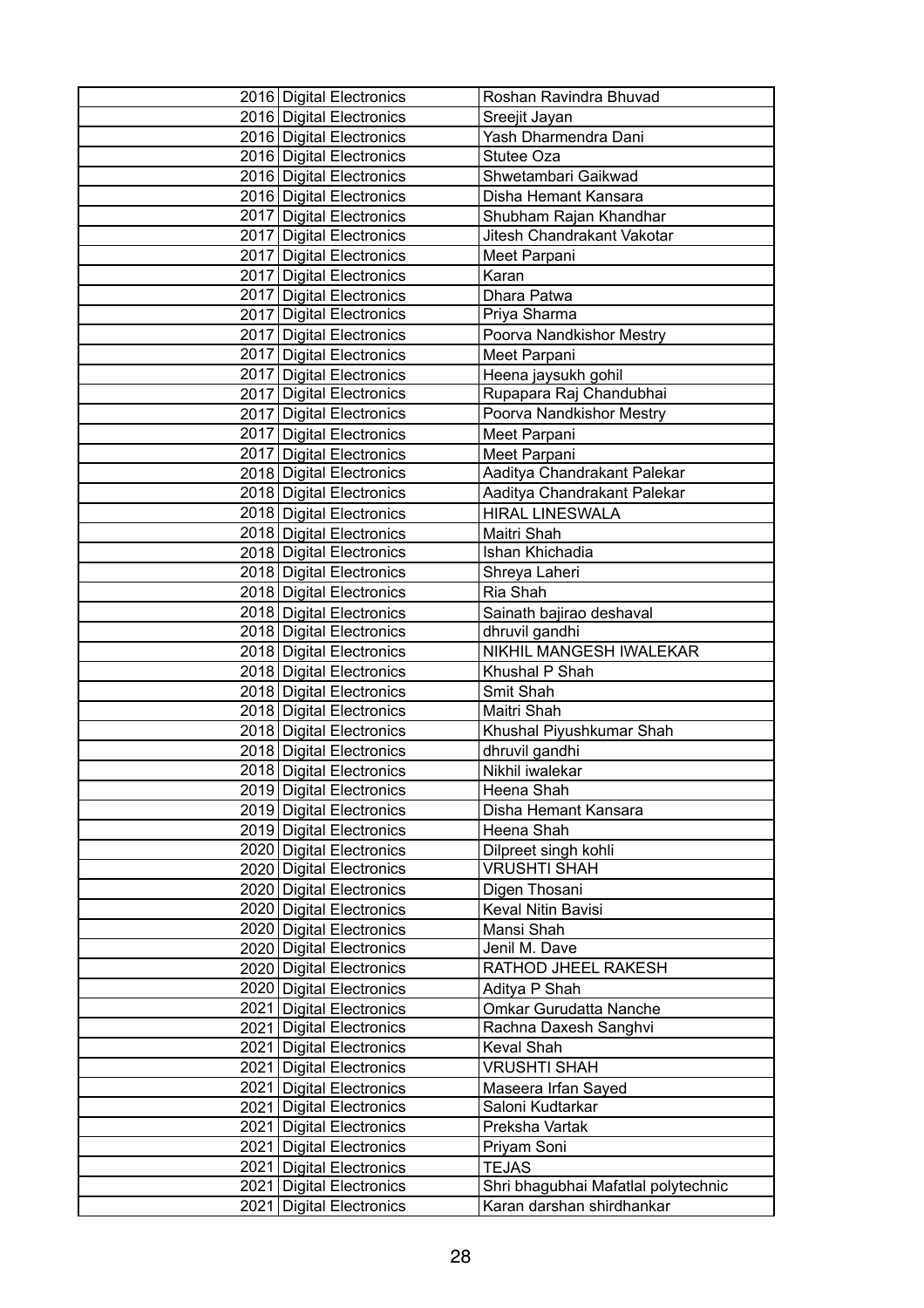| 2021   Digital Electronics                             | Gauri Prakash Salunke              |
|--------------------------------------------------------|------------------------------------|
| 2021   Digital Electronics                             | Vrutik Barot                       |
| 1995 Computer Engineering                              | Shivani Parab                      |
| 2002 Computer Engineering                              | Nishant Vyas                       |
| 2003 Computer Engineering                              | Manan Kothari                      |
| 2004 Computer Engineering                              | Shreni Modi                        |
| 2005 Computer Engineering                              | Hiral Soni                         |
| 2005 Computer Engineering                              | Gaurav Mehta                       |
| 2005 Computer Engineering                              | Pooja Bagadia                      |
| 2007 Computer Engineering                              | <b>MITUL SHAH</b>                  |
| 2009 Computer Engineering                              | Daxesh Vora                        |
| 2010 Computer Engineering                              | Dhairya Deepak Vora                |
| 2011 Computer Engineering                              | Vivek Mehta                        |
| 2011 Computer Engineering                              | Parag Shah                         |
| 2011 Computer Engineering                              | Saurabh Gohil                      |
| 2011 Computer Engineering                              | Saumil Shah                        |
| 2012 Computer Engineering                              | Saloni Shah                        |
| 2012 Computer Engineering                              | <b>Aditi Shetty</b>                |
| 2012 Computer Engineering                              | Aaditya Mehta                      |
| 2012 Computer Engineering                              | Jigar Deepak Patel                 |
| 2012 Computer Engineering                              | <b>Nishant Singh</b>               |
| 2012 Computer Engineering                              | Grishma Shetty                     |
| 2012 Computer Engineering                              | Dharmish Shah                      |
| 2012 Computer Engineering                              | <b>Ratik Shetty</b>                |
| 2012 Computer Engineering                              | Paras shah                         |
| 2012 Computer Engineering                              | Rishi Jatania                      |
| 2012 Computer Engineering                              | Parth Makwana                      |
| 2012 Computer Engineering                              | Meet Gadoya                        |
| 2012 Computer Engineering                              | Saumya Lahera                      |
| 2012 Computer Engineering                              | <b>Akshat Mehta</b>                |
| 2012 Computer Engineering                              | Nayan Shah                         |
| 2012 Computer Engineering                              | saloni shah                        |
| 2012 Computer Engineering                              | Ashka Ashani                       |
| 2012 Computer Engineering                              | Aaditya Mehta                      |
| 2012 Computer Engineering                              | Aaditya Mehta                      |
| 2013 Computer Engineering                              | Akshay Baldota                     |
| 2013 Computer Engineering                              | Aarjav Zaveri                      |
| 2013 Computer Engineering                              | Shreya Monani                      |
| 2013 Computer Engineering                              | Rachit Arora                       |
| 2013 Computer Engineering                              | Omkar Pandya                       |
| 2013 Computer Engineering<br>2013 Computer Engineering | Omkar Pandya<br><b>Rahul Bhatt</b> |
| 2013 Computer Engineering                              | Abhishek Chetan Shah               |
| 2013 Computer Engineering                              | Mihir Vejare                       |
| 2013 Computer Engineering                              | Varoon Maru                        |
| 2013 Computer Engineering                              | Chirag waghela                     |
| 2013 Computer Engineering                              | Shivani Sushil Parab               |
| 2013 Computer Engineering                              | Shraddha Shrivas                   |
| 2013 Computer Engineering                              | Shraddha Shrivas                   |
| 2013 Computer Engineering                              | Ankita Bamania                     |
| 2013 Computer Engineering                              | Dhaval bavariy                     |
| 2013 Computer Engineering                              | Urvi Mehta                         |
| 2013 Computer Engineering                              | Aarjav Zaveri                      |
| 2013 Computer Engineering                              | Milan Ramani                       |
| 2013 Computer Engineering                              | Mihir Shah                         |
| 2013 Computer Engineering                              | Saud Meethal                       |
| 2013 Computer Engineering                              | Kinjal Shah                        |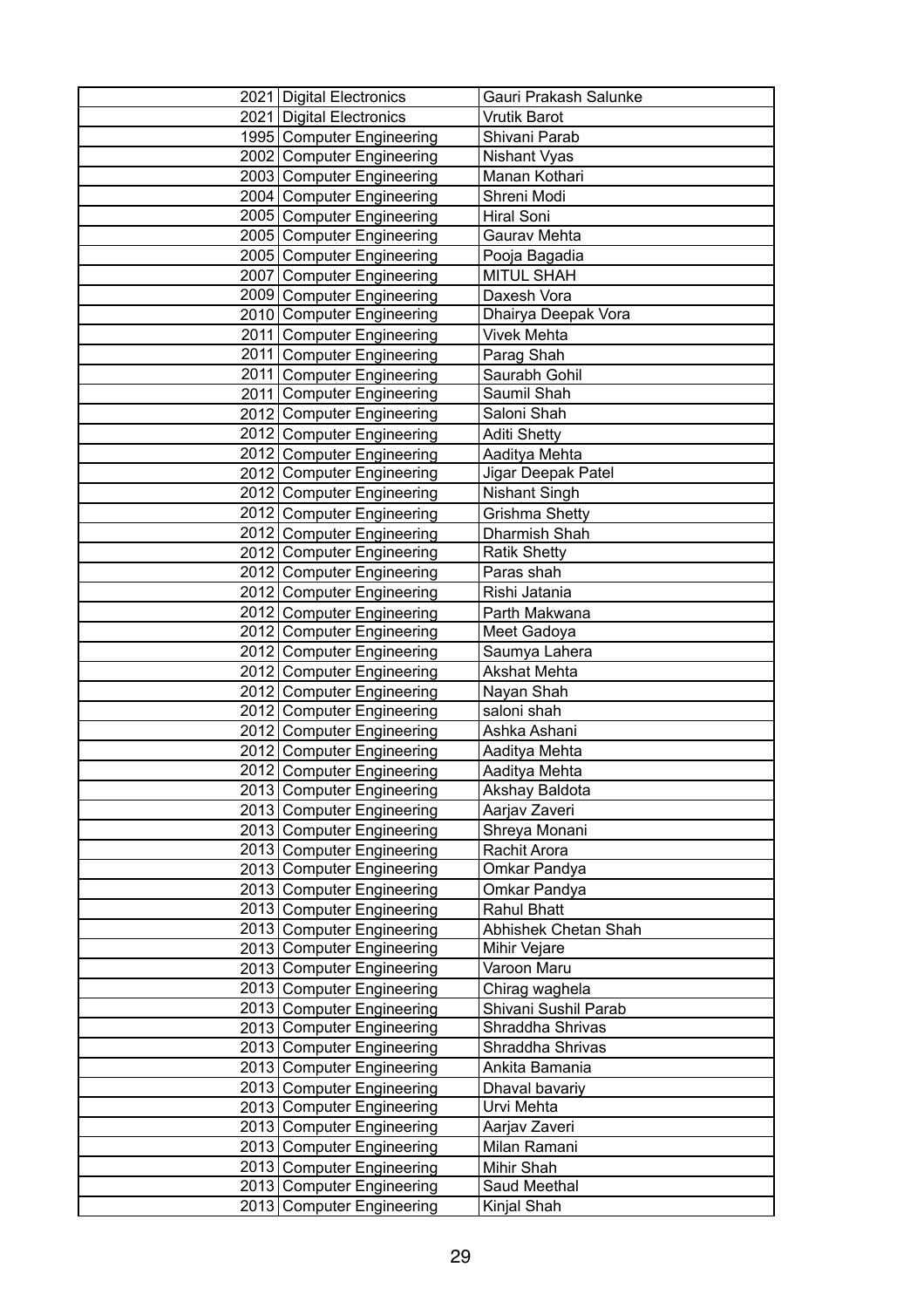| 2014 Computer Engineering                              | Dhruvin Tushar Sangani           |
|--------------------------------------------------------|----------------------------------|
| 2014 Computer Engineering                              | Jagrut Panchal                   |
| 2014 Computer Engineering                              | Gayatri lodariya                 |
| 2014 Computer Engineering                              | Disha Tanna                      |
| 2014 Computer Engineering                              | Palak shah                       |
| 2014 Computer Engineering                              | Aadesh Shah                      |
| 2014 Computer Engineering                              | Shreya Monani                    |
| 2014 Computer Engineering                              | Vatsal Thakkar                   |
| 2014 Computer Engineering                              | Sahil Soni                       |
| 2014 Computer Engineering                              | Jash Bharwada                    |
| 2014 Computer Engineering                              | Dhruvin Tushar Sangani           |
| 2014 Computer Engineering                              | Pujan Sheth                      |
| 2014 Computer Engineering                              | Nilang Trivedi                   |
| 2014 Computer Engineering                              | Amisha Gyani                     |
| 2014 Computer Engineering                              | <b>Dharmik Patel</b>             |
| 2014 Computer Engineering                              | <b>Bhaven Kakade</b>             |
| 2014   Computer Engineering                            | Kalsekar Sagar Ramesh            |
| 2014 Computer Engineering                              | Dharmi Sheth                     |
| 2014 Computer Engineering                              | Vatsal Bheda                     |
| 2014 Computer Engineering                              | Abhishek Vakharia                |
| 2014 Computer Engineering                              | <b>Atul M Panicker</b>           |
| 2014 Computer Engineering                              | Khush Patel                      |
| 2015 Computer Engineering                              | <b>Rahul Bhatt</b>               |
| 2015 Computer Engineering                              | Khushboo Ajmera                  |
| 2015 Computer Engineering                              | Ronit Rajesh Gaikwad             |
| 2015 Computer Engineering                              | Deval vora                       |
| 2015 Computer Engineering                              | <b>JAY SHAILESH GORADIA</b>      |
| 2015 Computer Engineering                              | Heta Rajesh Shah                 |
| 2015 Computer Engineering                              | Urmi Patel                       |
| 2015 Computer Engineering                              | Jeet Vora                        |
| 2015 Computer Engineering                              | Yash Bheda                       |
| 2015 Computer Engineering                              | Shaily                           |
| 2015 Computer Engineering                              | abhishek parmar                  |
| 2015 Computer Engineering<br>2015 Computer Engineering | Safi Abbas Naqvi<br>Ravi jadiwal |
| 2015 Computer Engineering                              | Yash Bheda                       |
| 2015 Computer Engineering                              | Harsh Bosmaya                    |
| 2015 Computer Engineering                              | <b>Akshat Mehta</b>              |
| 2015 Computer Engineering                              | Shaily                           |
| 2015 Computer Engineering                              | dhansukh                         |
| 2015 Computer Engineering                              | Nirav Chauhan                    |
| 2015 Computer Engineering                              | Sandeep Pardeshi                 |
| 2015 Computer Engineering                              | Dev V. Savla                     |
| 2015 Computer Engineering                              | Shivam Desai                     |
| 2015 Computer Engineering                              | Viral Gohil                      |
| 2015 Computer Engineering                              | Shivani Jadhav                   |
| 2015 Computer Engineering                              | Jeet Vora                        |
| 2015 Computer Engineering                              | Shaily                           |
| 2016 Computer Engineering                              | Vandra Chirag                    |
| 2016 Computer Engineering                              | Yash Jain                        |
| 2016 Computer Engineering                              | Hamsika Shah                     |
| 2016 Computer Engineering                              | Delna Madan                      |
| 2016 Computer Engineering                              | <b>DHRUMIL MEHTA</b>             |
| 2016 Computer Engineering                              | Akash Sanjay Patni               |
| 2016 Computer Engineering                              | Saurabh Sanghvi                  |
| 2016 Computer Engineering                              | Yash Jain                        |
| 2016 Computer Engineering                              | Mehul Monani                     |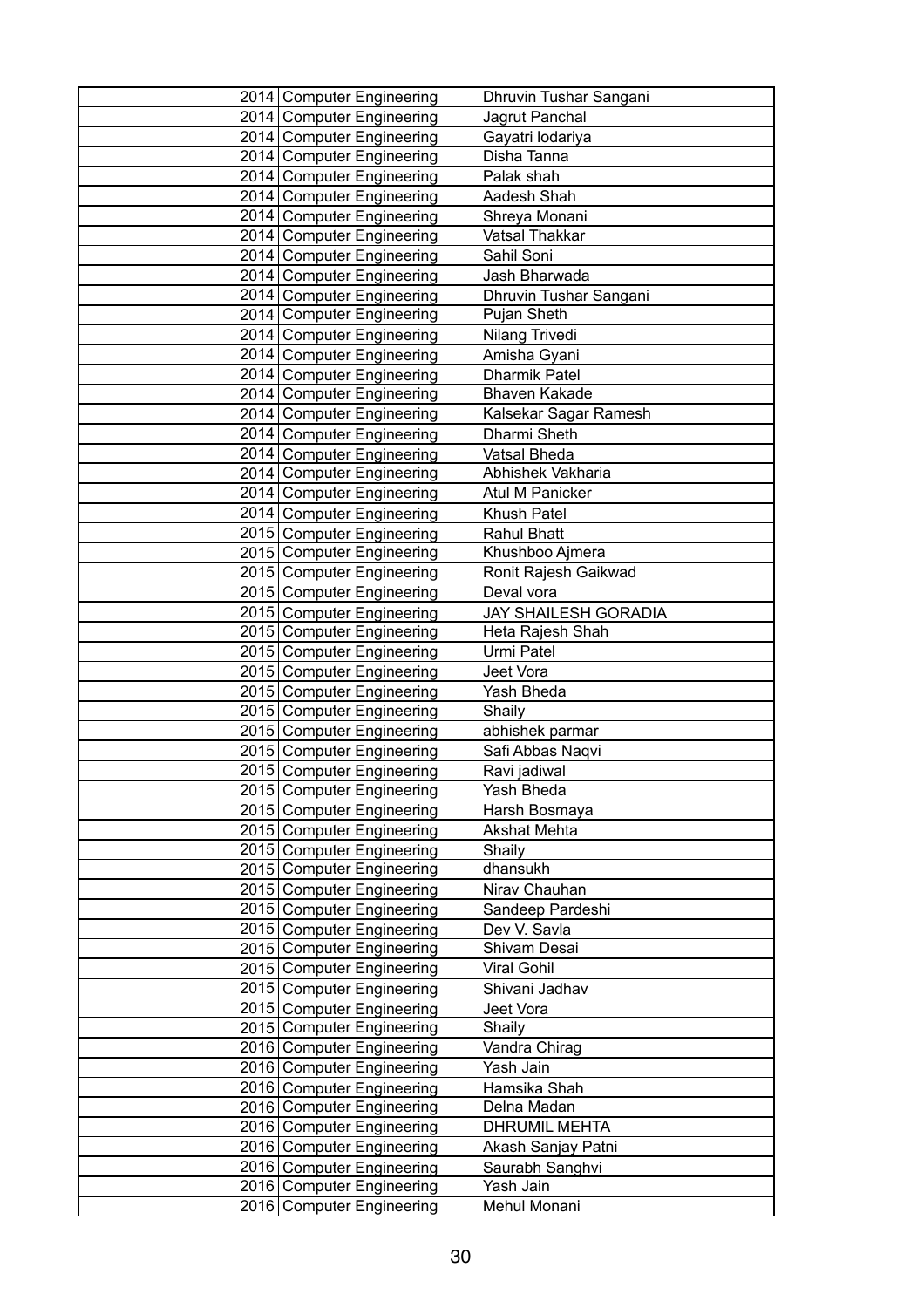| 2016 Computer Engineering                              | Parth Parmar                     |
|--------------------------------------------------------|----------------------------------|
| 2016 Computer Engineering                              | Harsh Chauhan                    |
| 2016 Computer Engineering                              | Nirav Panchal                    |
| 2016 Computer Engineering                              | Chirag Vandra                    |
| 2016 Computer Engineering                              | Harshil Shah                     |
| 2016 Computer Engineering                              | Kirtan Dilip Bhatt               |
| 2016 Computer Engineering                              | Yashvi shah                      |
| 2016 Computer Engineering                              | Shrusti Deepak Talati            |
| 2016 Computer Engineering                              | Harshita Jain                    |
| 2017 Computer Engineering                              | Milind Shah                      |
| 2017 Computer Engineering                              | Devansh mody                     |
| 2017 Computer Engineering                              | <b>Neel Patel</b>                |
| 2017 Computer Engineering                              | Mohit kolapate                   |
| 2017 Computer Engineering                              | Viral Tagdiwala                  |
| 2017 Computer Engineering                              | Shivani Patel                    |
| 2017 Computer Engineering                              | Yash Sanjay Shah                 |
| 2017 Computer Engineering                              | Aishwarya Rane                   |
| 2017 Computer Engineering                              | Aakash Darji                     |
| 2017 Computer Engineering                              | Pranjal Naringrekar              |
| 2017 Computer Engineering                              | Chawda Nisha Vinod               |
| 2017 Computer Engineering                              | Monil shah                       |
| 2017 Computer Engineering                              | Dhaval Jariwala                  |
| 2017 Computer Engineering                              | Yash Choksi                      |
| 2017 Computer Engineering                              | Chawda Nisha Vinod               |
| 2017 Computer Engineering                              | Tanvi Shah                       |
| 2017 Computer Engineering                              | <b>Ruchit Shah</b>               |
| 2017 Computer Engineering                              | Darshan Patel                    |
| 2017 Computer Engineering                              | Maithili Bhuta                   |
| 2017 Computer Engineering                              | Dharmil Chhadva                  |
| 2017   Computer Engineering                            | Priyansh Shah                    |
| 2017 Computer Engineering                              | Jay Mithani                      |
| 2017 Computer Engineering                              | Krina shah                       |
| 2017 Computer Engineering                              | Megh Gala                        |
| 2017 Computer Engineering                              | Nakulesh Jayakrishnan            |
| 2017 Computer Engineering                              | Ashi Gala                        |
| 2017 Computer Engineering                              | Harshil Shah                     |
| 2017 Computer Engineering                              | Rutvij Joshi                     |
| 2017 Computer Engineering                              | Sunny shah                       |
| 2017 Computer Engineering                              | Ashutosh Yogesh Somaiya          |
| 2017 Computer Engineering                              | Ashutosh Yogesh Somaiya          |
| 2017 Computer Engineering                              | Riya Muni                        |
| 2017 Computer Engineering                              | Bhavya Gosalia                   |
| 2017 Computer Engineering                              | Aditya Sahani                    |
| 2018 Computer Engineering                              | Manan Doshi                      |
| 2018 Computer Engineering                              | Yash Apurva Shah                 |
| 2018 Computer Engineering                              | Aayush Kamdar                    |
| 2018 Computer Engineering                              | <b>Tejanshu Mistry</b>           |
| 2018 Computer Engineering                              | Riken Bhavesh Shah               |
| 2018 Computer Engineering                              | Hrutvik Desai                    |
| 2018 Computer Engineering                              | <b>Neel Patel</b>                |
| 2018 Computer Engineering                              | Yash Shah                        |
| 2018 Computer Engineering                              | <b>Vinay Patel</b>               |
| 2018 Computer Engineering                              | Bhavarth Joshi                   |
| 2018 Computer Engineering<br>2018 Computer Engineering | Daishik Ghatalia                 |
| 2018 Computer Engineering                              | Nisarg Jagdeep Shah<br>Juhi shah |
| 2018 Computer Engineering                              | Kenali Desai                     |
|                                                        |                                  |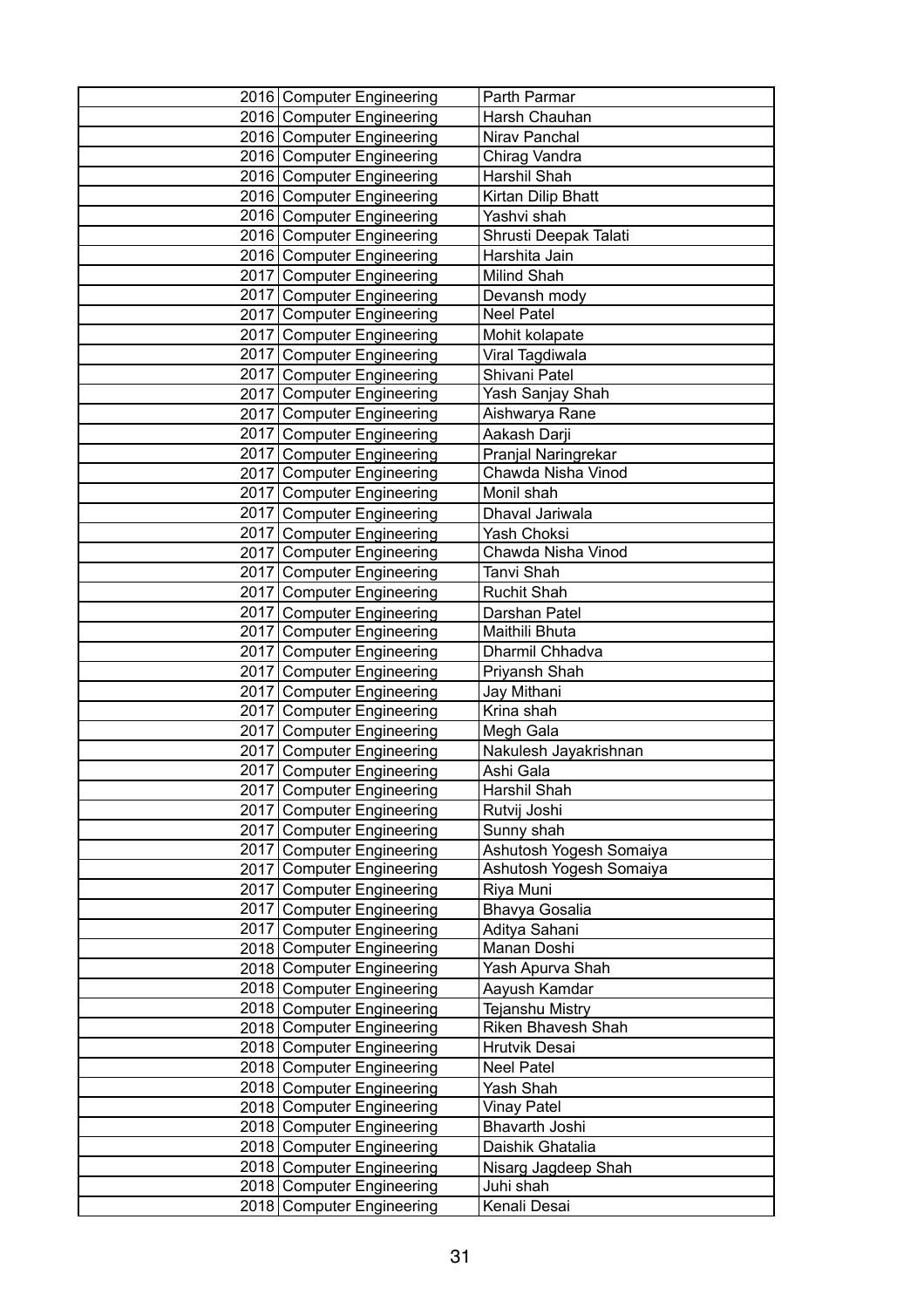| 2018 Computer Engineering                              | het raval                             |
|--------------------------------------------------------|---------------------------------------|
| 2021 Computer Engineering                              | Parshva Doshi                         |
| 2021 Computer Engineering                              | Parth Jagdish mistry                  |
| 2021 Computer Engineering                              | Darsh Patel                           |
| 2021 Computer Engineering                              | Aagam shah                            |
| 2021 Computer Engineering                              | Aditi Keyur Shah                      |
| 2021 Computer Engineering                              | Bhavya Sura                           |
| 2021 Computer Engineering                              | Niyati Ashish Rolia                   |
| 2021 Computer Engineering                              | Siddhant Parekh                       |
| 2021 Computer Engineering                              | Darshil Sanghvi                       |
| 2021 Computer Engineering                              | Bhavya Sura                           |
| 2021 Computer Engineering                              | Rajas Karandikar                      |
| 2021 Computer Engineering                              | Kunal Manoj Joshi                     |
| 2021 Computer Engineering                              | Brijesh Ghonia                        |
| 2021 Computer Engineering                              | Priyank Kalpesh Shah                  |
| 2021 Computer Engineering                              | Manav Rupani                          |
| 2021 Computer Engineering                              | Shivam Nitin Solanki                  |
| 2021 Computer Engineering                              | Ambaprasad Paresh Pathak              |
| 2021 Computer Engineering                              | Pratham Dedhiya                       |
| 2021 Computer Engineering                              | Jainam Joshi                          |
| 2021 Computer Engineering                              | Karan Bhuchhada                       |
| 2021 Computer Engineering                              | Neel Waghela                          |
| 2021 Computer Engineering                              | Dhairya Dharmesh Shah                 |
| 2021 Computer Engineering                              | Manjiri Pendbhaje                     |
| 2021 Computer Engineering                              | Zainab Sagir Patel                    |
| 2021 Computer Engineering                              | Nikita Israni                         |
| 2021 Computer Engineering                              | Zeel Dave                             |
| 2021 Computer Engineering                              | <b>Pusti Sheth</b>                    |
| 2021 Computer Engineering                              | Sneh Patil                            |
| 2021 Computer Engineering                              | Mahek Intwala                         |
| 2021 Computer Engineering                              | Diya Jain                             |
| 2021 Computer Engineering                              | Shrishti Sanjive Soni<br>Isha Thakkar |
| 2021 Computer Engineering                              |                                       |
| 2021 Computer Engineering<br>2021 Computer Engineering | Khushi jayantibhai prajapati          |
| 2021 Computer Engineering                              | Rayson Dsa<br>Hitiksh Doshi           |
| 2021 Computer Engineering                              | Khushi Premal Ruparel                 |
| 2021 Computer Engineering                              | Nikita Israni                         |
| 2021 Computer Engineering                              | Siddhi Modi                           |
| 2021 Computer Engineering                              | Harit Acharya                         |
| 2021 Computer Engineering                              | Brijesh Ghonia                        |
| 2021 Computer Engineering                              | Harsh Ravjiani                        |
| 2021 Computer Engineering                              | Aagam Chheda                          |
| 2021 Computer Engineering                              | Yashvi                                |
| 2021 Computer Engineering                              | Aryan Panchal                         |
| 2021 Computer Engineering                              | <b>DEV SHAH</b>                       |
| 2021 Computer Engineering                              | Aryan Parekh                          |
| 2021 Computer Engineering                              | Hardik Hemant Panchal                 |
| 2021 Computer Engineering                              | <b>Dhruvin Patel</b>                  |
| 2021 Computer Engineering                              | Pusti Sheth                           |
| 2021 Computer Engineering                              | Zeel Virendra Dave                    |
| 2021   Computer Engineering                            | Avantika Jadhav                       |
| 2021 Computer Engineering                              | Jainam Jagani                         |
| 2021 Computer Engineering                              | Nikita Israni                         |
| 2021 Computer Engineering                              | Shrishti Sanjive Soni                 |
| 2001 Information technology                            | Purav Uday Desai                      |
| 2004 Information technology                            | monika panchal                        |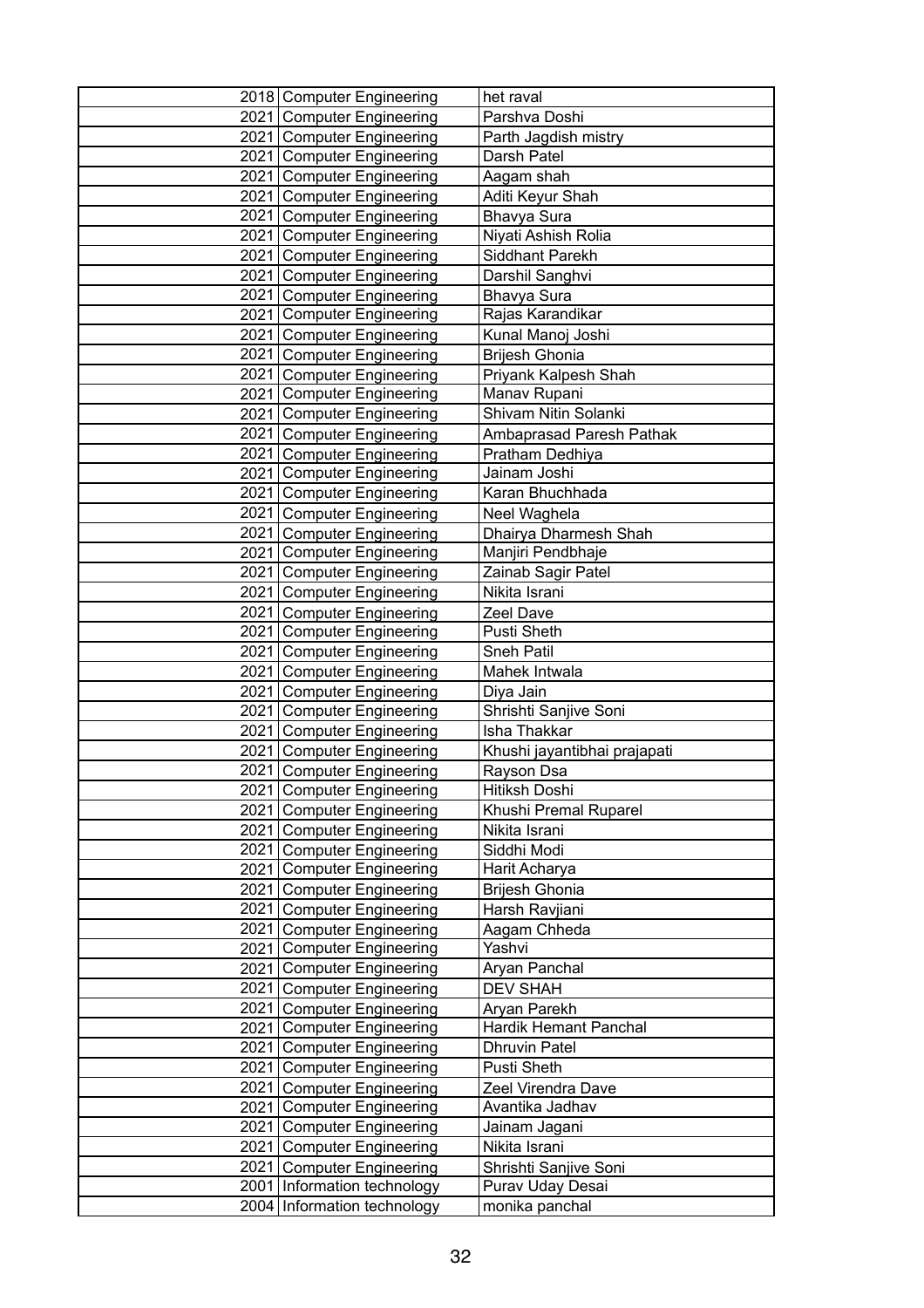| 2005 Information technology                                | Y298001 JATIN RAMESH ALVE      |
|------------------------------------------------------------|--------------------------------|
| 2005 Information technology                                | Asit Joshi                     |
| 2005 Information technology                                | Milan Patel                    |
| 2005 Information technology                                | Hardik Jani                    |
| 2005 Information technology                                | Rahul Prakash Jadav            |
| 2005   Information technology                              | Ishita Upadhyay                |
| 2007   Information technology                              | Chintan Motani                 |
| 2008 Information technology                                | Jay Nandu                      |
| 2008 Information technology                                | Mit Mehta                      |
| 2008 Information technology                                | Hiren Mehta                    |
| 2009 Information technology                                | <b>Krunal Taak</b>             |
| 2012 Information technology                                | Kashif Memon                   |
| 2013   Information technology                              | Jagrut Panchal                 |
| 2013 Information technology                                | Jitendra Purohit               |
| 2013 Information technology                                | Hetansh Shah                   |
| 2014 Information technology                                | Hiral Amit Shah                |
| 2014   Information technology                              | Mayur Chawada                  |
| 2014 Information technology                                | Parth Sanghvi                  |
| 2014 Information technology                                | Hiral Rayani                   |
| 2014 Information technology                                | Saloni Vartak                  |
| 2014   Information technology                              | Devansh Shah                   |
| 2014 Information technology                                | Romil shah                     |
| 2014   Information technology                              | <b>Kunal Ghaware</b>           |
| 2014 Information technology                                | Vidushi Desai                  |
| 2014 Information technology                                | Shah Pooja Deven               |
| 2015 Information technology                                | Nishita Desai                  |
| 2015 Information technology                                | Kathni Rathod                  |
| 2015 Information technology                                | Yash Badani<br>Kavan Gala      |
| 2015 Information technology<br>2015 Information technology | Radhika Gokani                 |
| 2015 Information technology                                | Sumit Busa                     |
| 2015   Information technology                              | Yagnesh Devashrayee            |
| 2015 Information technology                                | Santosh Dangodra               |
| 2015 Information technology                                | Rohan Shah                     |
| 2015 Information technology                                | Abhishek Shah                  |
| 2015 Information technology                                | Rashi Kansara                  |
| 2015 Information technology                                | Pritee Bhojani                 |
| 2015 Information technology                                | Shweta Rane                    |
| 2015 Information technology                                | Urvi Jolapara                  |
| 2015 Information technology                                | Heli Shah                      |
| 2015   Information technology                              | Yash Jhunjhunwala              |
| 2015 Information technology                                | Jay Panchal                    |
| 2015 Information technology                                | Rahil Vithalani                |
| 2015 Information technology                                | <b>Abhishek Shah</b>           |
| 2015 Information technology                                | Kavan Gala                     |
| 2015 Information technology                                | Niryan Jatin Valia             |
| 2016 Information technology                                | Neel Rajesh Dedhia             |
| 2016 Information technology                                | Mrunal Teli                    |
| 2016 Information technology                                | <b>Het Shah</b>                |
| 2016 Information technology                                | Sneha Gedia                    |
| 2016 Information technology                                | Dharmil Parekh                 |
| 2016 Information technology                                | Harshil Chheda                 |
| 2016   Information technology                              | Rachana Gandhi                 |
| 2016 Information technology                                | <b>BHAKTI ARMISH KANTARIYA</b> |
| 2017 Information technology                                | Nishi Pancholi                 |
| 2017 Information technology                                | Ruchi Dholaria                 |
| 2017   Information technology                              | Yash Panchal                   |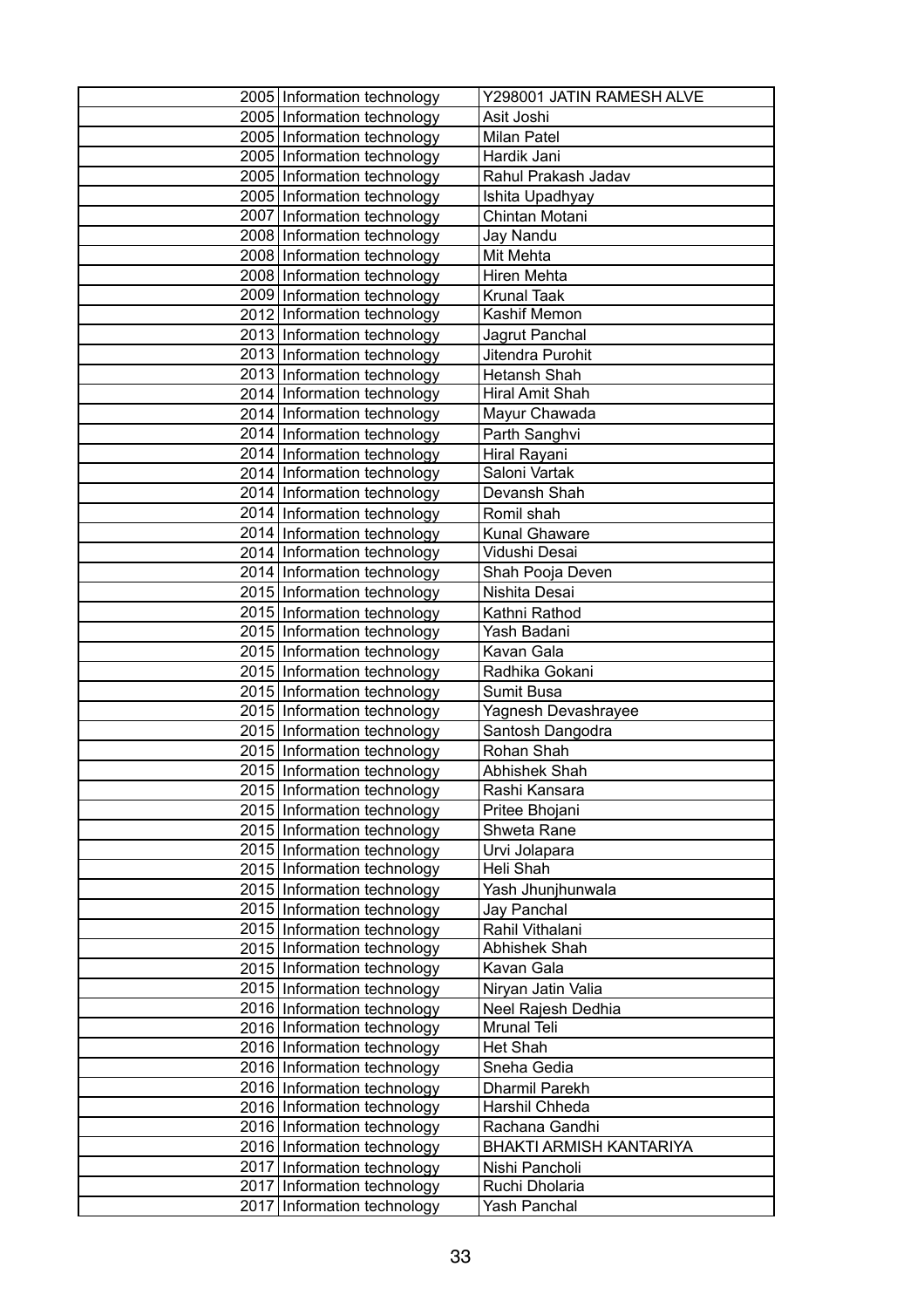| 2017 Information technology                                | Riddhi Doshi                        |
|------------------------------------------------------------|-------------------------------------|
| 2017 Information technology                                | Khulud Fasahate                     |
| 2017 Information technology                                | <b>Bhavin Nirmal</b>                |
| 2017 Information technology                                | Om Bhojani                          |
| 2017 Information technology                                | Forum Dattani                       |
| 2017 Information technology                                | Devanshi Shah                       |
| 2017 Information technology                                | <b>Mihir Patel</b>                  |
| 2017 Information technology                                | <b>MAYANK PARVATIA</b>              |
| 2017 Information technology                                | Deep mehta                          |
| 2017 Information technology                                | Likita Raikar                       |
| 2017 Information technology                                | Karan Dharamshi                     |
| 2017 Information technology                                | Karan Dharamshi                     |
| 2017 Information technology                                | Karan Waghela                       |
| 2018 Information technology                                | Hetvi Shah                          |
| 2018 Information technology                                | Dishant Tushar Chandura             |
| 2018 Information technology                                | Vidhi Panchal                       |
| 2018 Information technology                                | Priyam Vora                         |
| 2018 Information technology                                | Devanshi Madhani                    |
| 2018 Information technology                                | Harshal shah                        |
| 2018   Information technology                              | Shri Bhagubhai Mafatlal Polytechnic |
| 2018 Information technology                                | Praneeta Desai                      |
| 2018 Information technology                                | Mansi Lapasia                       |
| 2018 Information technology                                | Jigar P. Avalani                    |
| 2018 Information technology                                | Dhairya Desai                       |
| 2018 Information technology                                | Mihir shah                          |
| 2018 Information technology                                | Kevin Shah                          |
| 2018 Information technology                                | Dishant Tushar Chandura             |
| 2018   Information technology                              | Jeel Sanghavi                       |
| 2018 Information technology                                | Kartik Pinakin Desai                |
| 2018 Information technology                                | Jeel Sanghavi                       |
| 2018 Information technology                                | Kevin Shah                          |
| 2018   Information technology                              | Jeel Sanghavi                       |
| 2018 Information technology<br>2018 Information technology | Harsh Shah                          |
|                                                            | <b>SNEHA VALIA</b>                  |
| 2018 Information technology<br>2018 Information technology | Jeel Sanghavi<br>Jeel Sanghavi      |
| 2018 Information technology                                | <b>Bhavin Mehta</b>                 |
| 2018   Information technology                              | Yash Bhatt                          |
| 2018 Information technology                                | Yash Bhatt                          |
| 2018 Information technology                                | Praneeta Desai                      |
| 2018 Information technology                                | Krisha Shah                         |
| 2020 Information technology                                | Shubh Zatakia                       |
| 2020 Information technology                                | kunal ketan shah                    |
| 2020 Information technology                                | Hemil Sheth                         |
| 2020 Information technology                                | Jenil Manish Shah                   |
| 2020 Information technology                                | Nimit Parikh                        |
| 2020 Information technology                                | Anushka Rajesh Raval                |
| 2020 Information technology                                | <b>Kush Sharad Dave</b>             |
| 2020 Information technology                                | Aakash Parmar                       |
| 2020 Information technology                                | Chitrang Kadam                      |
| 2020 Information technology                                | <b>Yash Patel</b>                   |
| 2020 Information technology                                | Kejal Mehta                         |
| 2020 Information technology                                | <b>Yash Patel</b>                   |
| 2020 Information technology                                | Devansh Shah                        |
| 2020 Information technology                                | Sankalp Chandrakant Panchal         |
| 2020 Information technology                                | Onkar Sudhir Mahamunkar             |
| 2020 Information technology                                | Rahul Doshi                         |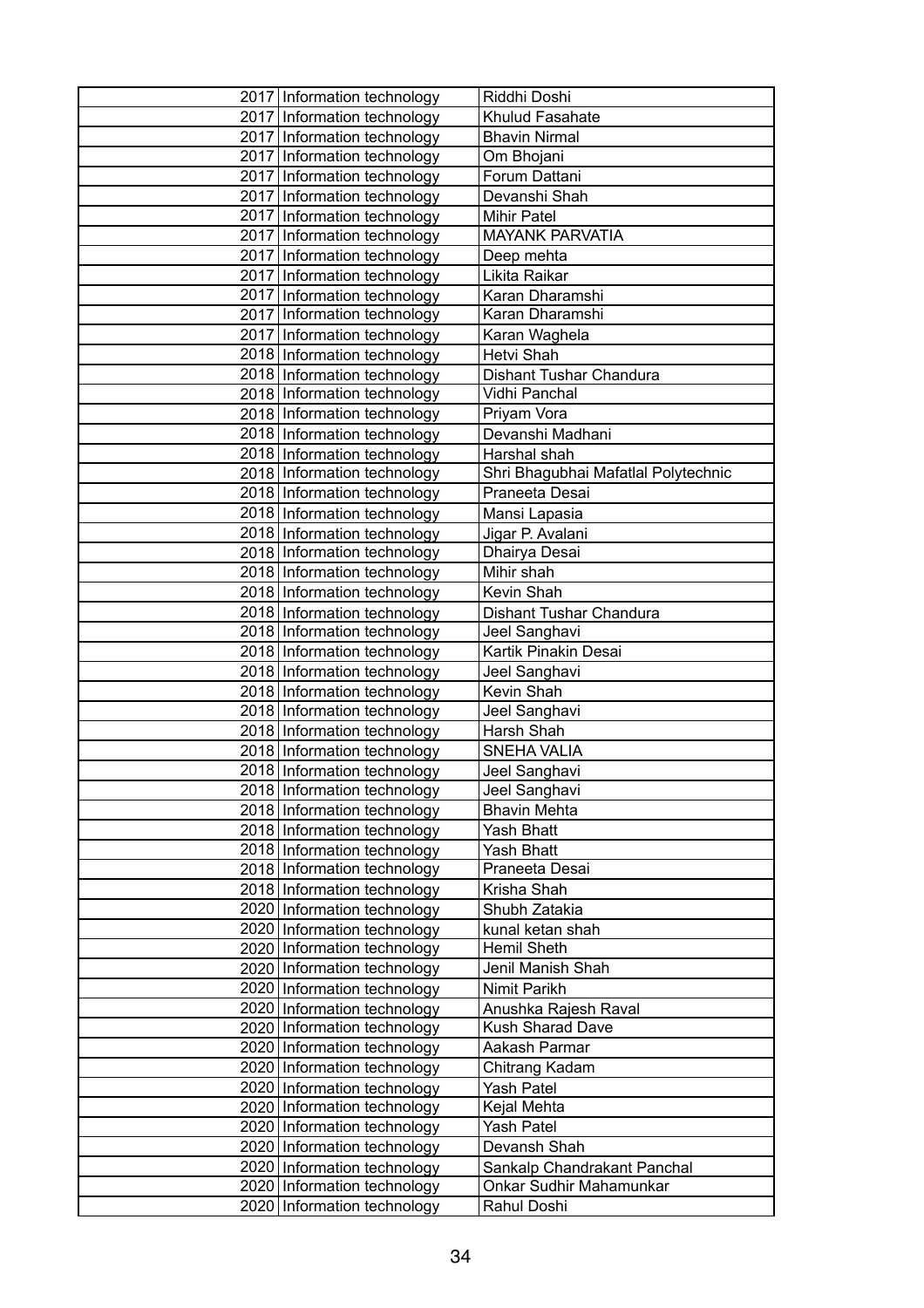| 2020 Information technology                                | Yash Patel                                   |
|------------------------------------------------------------|----------------------------------------------|
| 2020 Information technology                                | <b>Yash Patel</b>                            |
| 2020 Information technology                                | Shetty Shivani Damodar                       |
| 2020 Information technology                                | <b>SAJJAD SHAIK</b>                          |
| 2020 Information technology                                | Niyati Avnesh Mehta                          |
| 2020 Information technology                                | Purva Rumde                                  |
| 2020 Information technology                                | Jay Thadeshwar                               |
| 2020 Information technology                                | Shetty Shivani Damodar                       |
| 2020 Information technology                                | Vidhi Parekh                                 |
| 2020 Information technology                                | Esha Rakesh Shah                             |
| 2020 Information technology                                | Shubh Zatakia                                |
| 2020 Information technology                                | Niyati Avnesh Mehta                          |
| 2020 Information technology                                | kush sharad dave                             |
| 2020 Information technology                                | Jishan Joshi                                 |
| 2020 Information technology                                | Smit shah                                    |
| 2020 Information technology                                | Jishan Joshi                                 |
| 2020 Information technology                                | <b>Hemil Sheth</b>                           |
| 2020 Information technology                                | <b>Yash Patel</b>                            |
| 2021 Information technology                                | Nirbhay Rahul Mehta                          |
| 2021 Information technology                                | Rahul Sanjay Panchal                         |
| 2021 Information technology                                | Rajvi Shah                                   |
| 2021 Information technology                                | Aryan Thakkar                                |
| 2021 Information technology                                | Parth Patel                                  |
| 2021 Information technology                                | Jinay Ketan Shah                             |
| 2021   Information technology                              | Deev Chetan Patel                            |
| 2021 Information technology                                | Manav Kepal Bhatia                           |
| 2021 Information technology                                | Akshat Vipul Modi                            |
| 2021 Information technology                                | Diya patel                                   |
| 2021 Information technology                                | Krisha shah                                  |
| 2021 Information technology                                | Ronik Dedhia                                 |
| 2021 Information technology                                | Akshit Jayant Chheda                         |
| 2021 Information technology                                | Jharana Solanki                              |
| 2021 Information technology                                | Shivam bhatt                                 |
| 2021 Information technology                                | Jeet Soni                                    |
| 2021 Information technology                                | Abhishek shah                                |
| 2021 Information technology                                | Chinmay Teli                                 |
| 2021 Information technology                                | Aastha Joshi                                 |
| 2021 Information technology                                | Diya patel                                   |
| 2021 Information technology                                | Prayag Bhanji                                |
| 2021 Information technology<br>2021 Information technology | Harsh Dhirubhai chudasama<br>Shruti Dhamecha |
| 2021 Information technology                                | Yash Mahesh Kamerkar                         |
| 2021 Information technology                                | Drashti Mehta                                |
| 2021   Information technology                              | Eesha shah                                   |
| 2021 Information technology                                | Naitik Rajnish Joshi                         |
| 2021 Information technology                                | Prajwal Shinde                               |
| 2021 Information technology                                | Yashvi Shah                                  |
| 2021 Information technology                                | Aaron Christian                              |
| 2021 Information technology                                | Purvesh Ghedia                               |
| 2021 Information technology                                | <b>Preet Ambhire</b>                         |
| 2021 Information technology                                | Navneet Choudhary                            |
| 2021 Information technology                                | Bhavin Jitendra Divecha                      |
| 2021 Information technology                                | Devang Ashish Khakhar                        |
| 2021 Information technology                                | NIRBHAY MEHTA                                |
| 2021 Information technology                                | shivam bhatt                                 |
| 2021   Information technology                              | mayuresh mistry                              |
| 2021 Information technology                                | Akshat Vipul Modi                            |